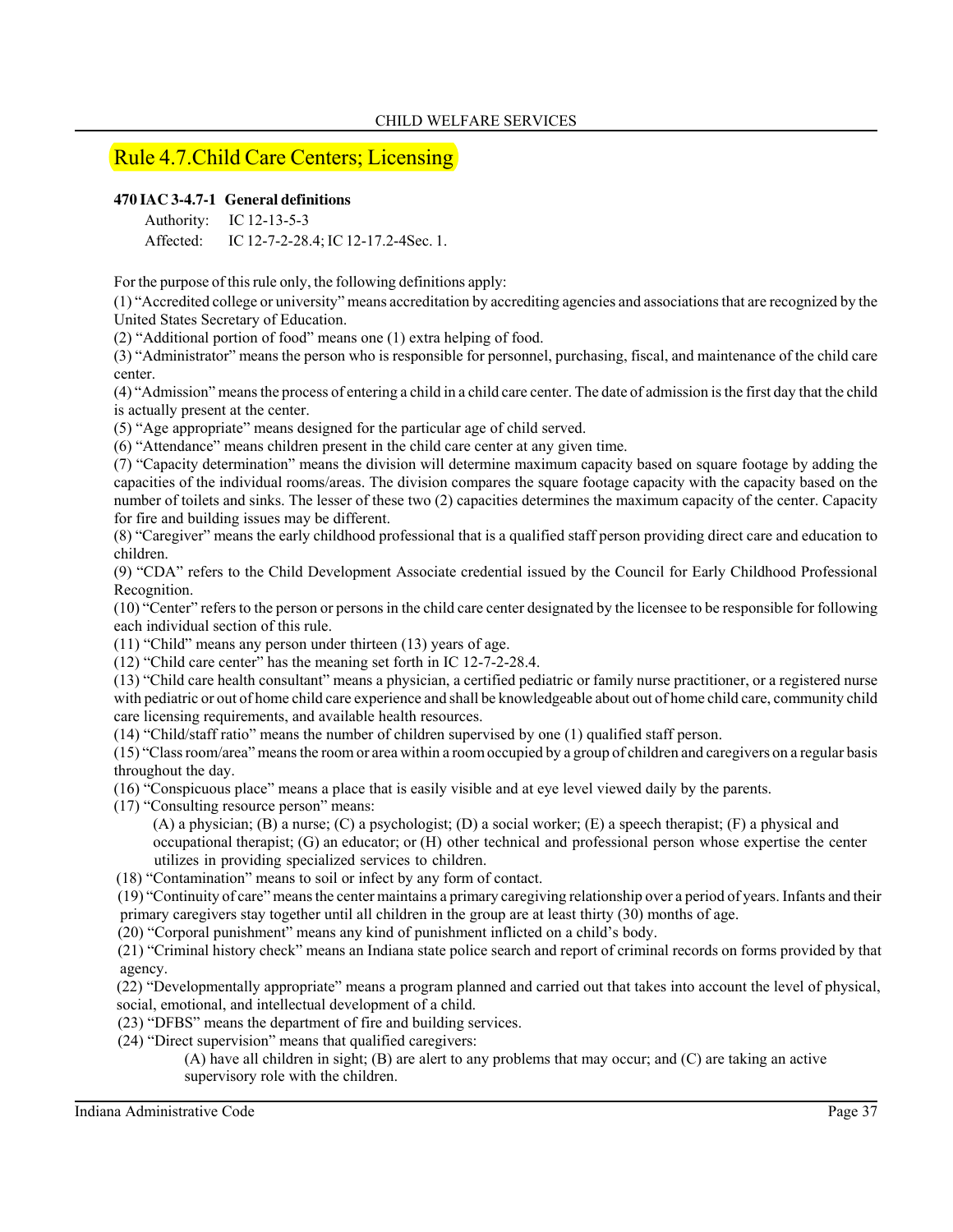(25) "Directly accessible" means accessible without crossing a motor traffic throughway.

(26) "Director" means the person responsible for the operation for the child care center at all times.

(27) "Discipline" means the ongoing process of helping children to develop self-control for self-management while protecting and maintaining the integrity of the child.

(28) "Division" refers to the division of family and children.

(29) "Documentation" means written records or copies of documents kept in files at the child care center.

(30) "Early childhood professional" means the qualified caregiver providing direct supervision to children.

(31) "Early childhood program" means a program of activities provided for children ages birth to eight (8) years of age.

(32) "Enrollment" means the list of children registered with the child care center.

(33) "EPA" means Environmental Protection Agency.

(34) "Field trip" means an event or activity that meets the following conditions:

(A) The center sponsors it.

(B) It is conducted on property that is not part of the licensed child care center or their safely enclosed playground.

(C) Children enrolled in the child care center participate in it.

(D) Child care center caregivers supervise the children.

(E) It occurs during the child care center's regular hours of operation.

(35) "Filthy" means heavily soiled, dirty, or other unclean conditions, which present a health or safety hazard to children.

(36) "FPBSC" refers to fire prevention and building safety commission.

(37) "Group" means a number of children who routinely work, learn, eat, sleep, and play together inside and outside.

(38) "Hand washing" means to cleanse hands and wrists a minimum of twenty (20) seconds using soap and warm, running water (one hundred (100) degrees Fahrenheit through one hundred twenty (120) degrees Fahrenheit) at a hand sink.

(39) "Ill child care" means the care of temporarily ill children, twelve (12) months of age or older, that centers must normally exclude. Caregivers care for these children in a part of the child care center specifically approved for ill child care.

(40) "IDEM" means Indiana department of environmental management.

(41) "Individual education plan" or "IEP" has the meaning set forth in the Individuals with Disabilities in Education Act (20 U.S.C. 1400 et seq.).

(42) "Individual family service plan" or "IFSP" has the meaning set forth in the Individuals with Disabilities in Education Act (20 U.S.C. 1400 et seq.).

(43) "Infant" means a child who is at least six (6) weeks of age until the child is able to walk consistently unassisted.

(44) "ISDH" means Indiana state department of health.

(45) "Kindergartner" means a child who is age-eligible to be enrolled in a private or public kindergarten program.

(46) "Lead caregiver" refers to the caregiver assigned to implement the program for a group of children.

(47) "Learning center" means a defined area, within the class room/area, in which children may participate in similar or related types of activities.

(48) "License" means the actual completed document issued by the division to the licensee that authorizes the operation of the child care center.

(49) "Licensed capacity" means the maximum number of children permitted in the child care center at any one (1) time as stated on the license. This may be different than the fire and building occupant load capacity.

(50) "Licensee" means the individual, agency, organization, corporation, or board of directors that actually owns or assumes responsibility for the child care center business and is granted a license to operate under this rule by the division.

(51) "Maximum age range" means the maximum difference in age between the youngest and oldest child in any particular group of children.

(52) "Minor injury" means any injury that requires first aid treatment, but does not require medical attention by medical personnel.

(53) "OSHA" means Occupational Safety and Health Administration.

(54) "Parent" refers to the person assuming legal responsibility for the care and protection of the child on a twenty-four (24) hour basis, including a guardian or legal custodian.

(55) "Physician" means a person holding an unlimited license to practice medicine.

(56) "Potentially hazardous food" means any food that consists in whole or in part of milk or milk products, eggs, meat, poultry, fish, shellfish, edible crustacea, or other ingredients, including synthetic ingredients, in a form capable of supporting rapid and progressive growth of infectious or toxigenic micro-organisms. The term does not include foods that have a pH level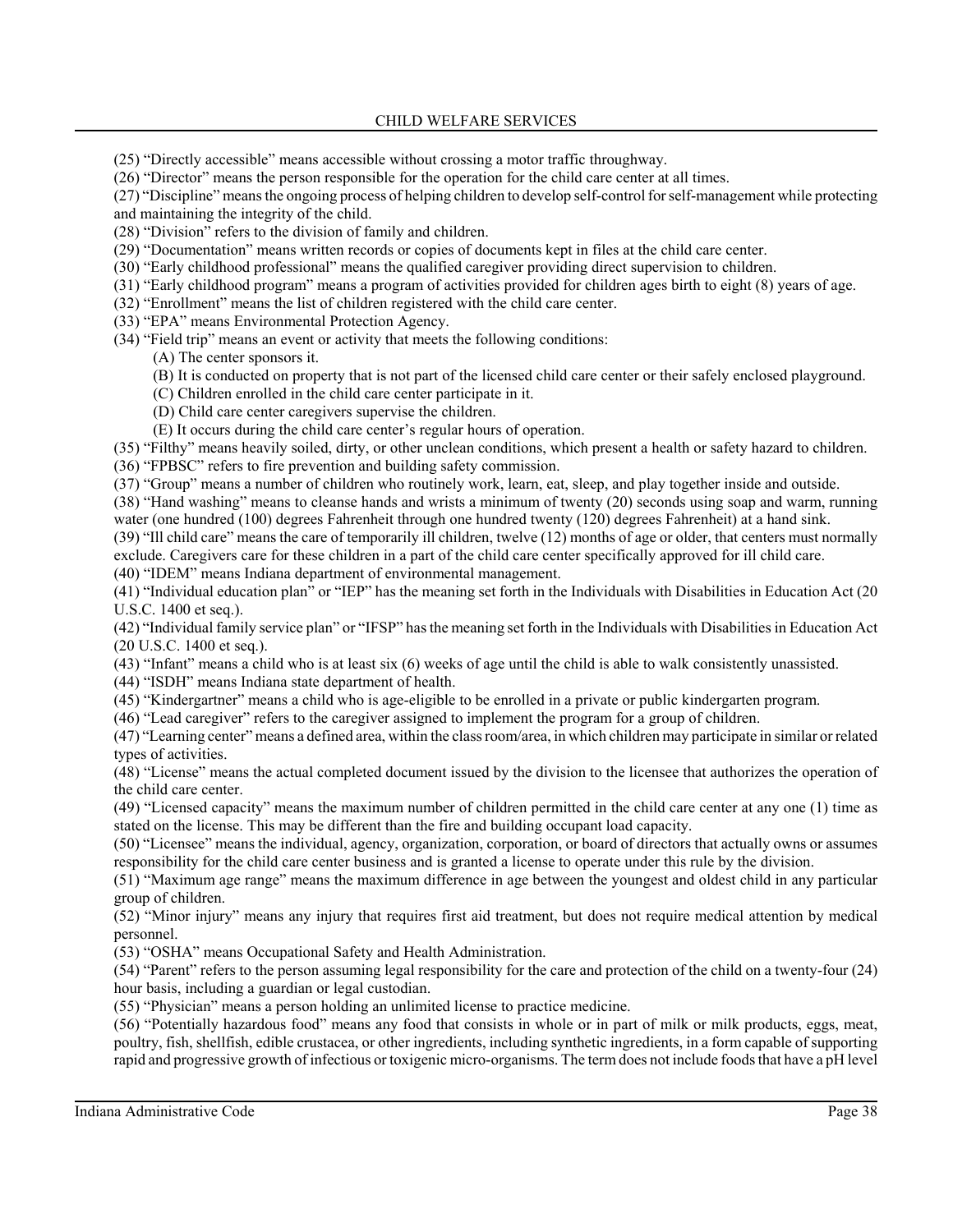of four and six-tenths (4.6) or below or a water activity ( $a_w$ ) value of eighty-five hundredths (0.85) or less under standard conditions or food products in hermetically sealed containers processed to prevent spoilage and as defined in 410 IAC 7-20-59. (57) "Preschool children" means children at least three (3) years of age and not yet attending first grade.

(58) "Primary caregiver" means a caregiver is assigned to be primarily responsible for meeting the needs of specific children, especially for feeding, diapering, and periods when the child is falling to sleep or awakening.

(59) "Program" means all activities provided for children during their hours of attendance at the child care center.

(60) "Punishment" means the use of negative consequences to correct unacceptable behavior.

(61) "Room" means an area enclosed on all sides by walls that extend from floor to ceiling.

(62) "Sanitation" means the promotion of hygiene and the prevention of disease by maintenance of sanitary environmental conditions and practices.

(63) "Sanitizable" means an article, utensil, or equipment that can be easily sanitized because of the material composition.

(64) "Sanitize" means the effective bactericidal treatment by a process that provides adequate accumulative heat or concentration of chemicals for adequate time to reduce the bacterial count, including pathogens, to a safe level on utensils and equipment.

(65) "School age children" means children attending first grade or above.

(66) "Serious injury" means any injury that requires medical attention by a dentist, physician, emergency room personnel, ambulance attendant, or any other medical personnel.

(67) "SFM" means the office of the state fire marshal.

(68) "Shock absorbing surface" means ground cover placed under and around equipment designed to absorb a fall.

(69) "Staff" means any person employed by the child care center.

(70) "Sterilized" means to boil infant bottles a minimum of five (5) minutes, and nipples, collars, and caps a minimum of three (3) minutes to rid them of micro-organisms.

(71) "Support staff" means service staff, such as cooks, maintenance persons, secretaries, and bus drivers.

(72) "Swimming pool" means any pool used for swimming that is more than twenty-four (24) inches in depth.

(73) "Time out" means an out of group activity for a child with adult supervision.

(74) "Toddler" means a child who is less than thirty (30) months of age and is able to walk consistently unassisted.

(75) "Unit block" means a solid wood block that comes in many shapes and sizes. The basic unit block is approximately five and one-half  $(5\frac{1}{2})$  inches by two and three-fourths  $(2\frac{3}{4})$  inches by one and three-eighths  $(13/8)$  inches. All other blocks are proportional in length or width to this basic unit.

(76) "Visitor" means any person observing or assisting in the child care center for no compensation and for less than eight (8) hours per month.

(77) "Volunteer" means a person working or assisting in the child care center more than eight (8) hours per month who is not paid by the center.

(78) "Wading pool" means any pool used for wading that is twenty-four (24) inches or less in depth that meets the standards of 410 IAC 6-2.1.

(79) "Water" means water meeting the minimum water quality standards of 327 IAC 8-2.

*(Division of Family Resources; 470 IAC 3-4.7-1; filed Aug 11, 2003, 3:00 p.m.: 27 IR 116; errata filed Nov 7, 2003, 2:45 p.m.: 27 IR 1184)*

#### **470 IAC 3-4.7-2 Licensing requirements**

Authority: IC 12-13-5-3 Affected: IC 12-17.2-4

Sec. 2. (a) All new construction shall have plan releases from both the DFBS and the ISDH prior to construction and licensing. (b) Child care centers shall fully comply with all the rules of the FPBSC under 675 IAC that apply to child care centers, including, without limitation, rules concerning change of occupancy.

(c) The center shall submit a complete application including all required written documentation.

(d) The center shall submit a written plan for nutrition and food service and two (2) weeks of menus for approval by the division prior to licensure and thereafter as required by this rule.

(e) The center shall submit a written health program form for approval by the division prior to licensure and thereafter as required by this rule.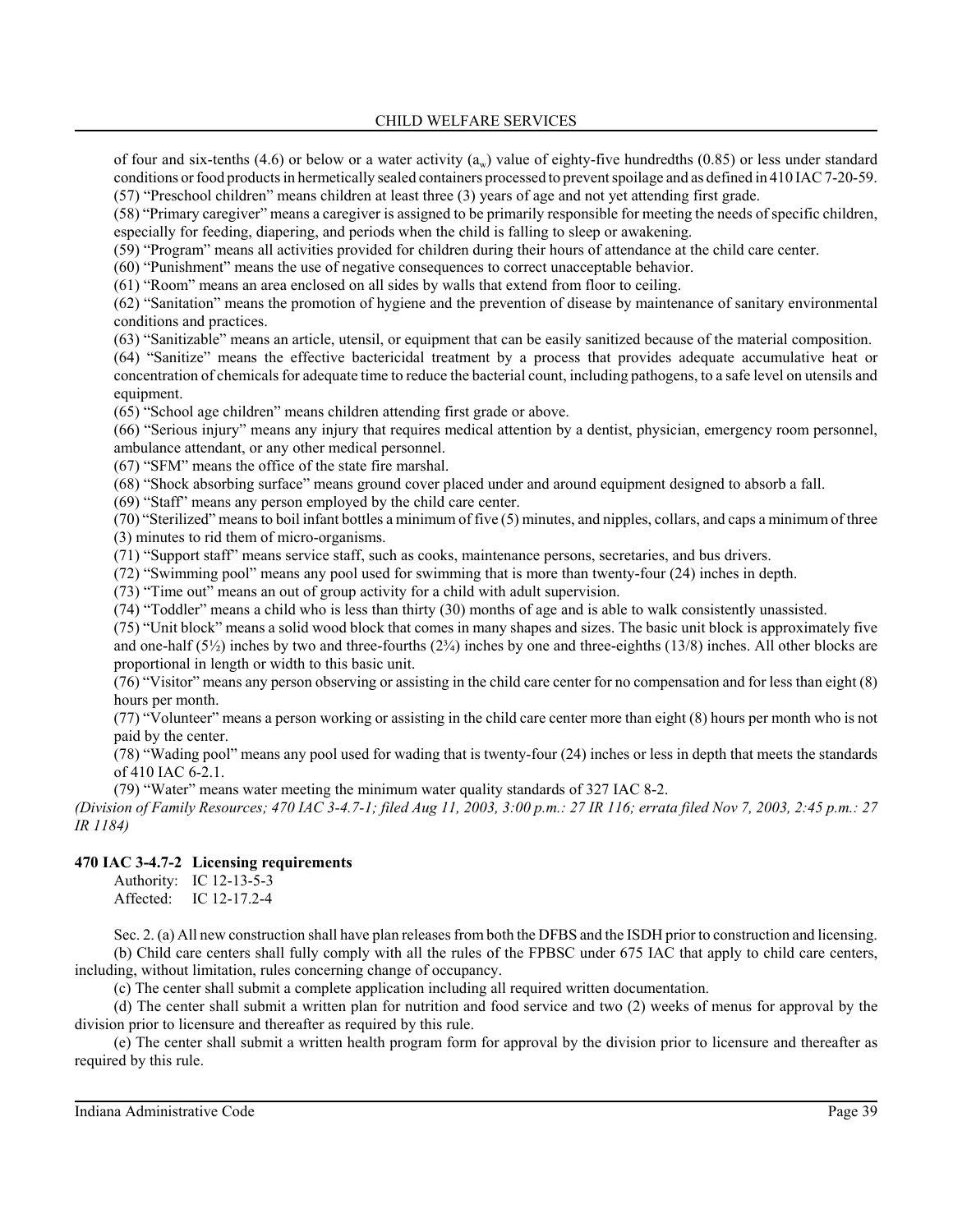(f) The building shall pass on-site inspections prior to licensure and license renewals.

(g) The attendance at the child care center shall not at any time exceed the capacity approved by the division.

(h) The child care center may only provide care to children of the age approved by the division and the DFBS.

(i) The child care center shall not operate in an area where conditions exist that could be injurious to the welfare of children.

(j) The child care center shall meet the zoning requirements of their locale. *(Division of Family Resources; 470 IAC 3-4.7-2; filed Aug 11, 2003, 3:00 p.m.: 27 IR 119; errata filed Nov 7, 2003, 2:45 p.m.: 27 IR 1184)*

### **470 IAC 3-4.7-3 Child care center license**

Authority: IC 12-13-5-3 Affected: IC 12-17.2-4

Sec. 3. (a) The license is not transferable to another person, organization, or sponsor.

(b) The license is only valid for the address shown on the license.

(c) The center shall post the license in a conspicuous place that parents regularly view.

(d) Only areas licensed and approved by the division may be used by the licensed child care center.

(e) The center must file an application and obtain a new license prior to any of the following:

(1) Expanding their services.

(2) Changing the age of children served.

(3) Increasing their licensing capacity.

*(Division of Family Resources; 470 IAC 3-4.7-3; filed Aug 11, 2003, 3:00 p.m.: 27 IR 119)*

#### **470 IAC 3-4.7-4 Application required**

Authority: IC 12-13-5-3 Affected: IC 12-17.2-4

Sec. 4. A center shall file an application under any of the following conditions:

(1) Prior to initial licensure.

(2) A minimum of sixty (60) days prior to the expiration of a current license.

(3) When an application for license has been voluntarily withdrawn and the center wishes to reapply.

(4) If more than one (1) year has lapsed since filing the initial application and the child care center has not met sufficient standards to qualify for a provisional license.

(5) There is a change of address of the child care center.

(6) There is a change of name, ownership, or corporate status of the center.

*(Division of Family Resources; 470 IAC 3-4.7-4; filed Aug 11, 2003, 3:00 p.m.: 27 IR 119)*

#### **470 IAC 3-4.7-5 Application for change of license**

Authority: IC 12-13-5-3 Affected: IC 12-17.2-4

Sec. 5. (a) When a licensed child care center seeks to change its name or corporate status, the following must occur:

(1) The center must complete a new application reflecting the revised status.

(2) The governing body or its representative must sign and submit the application to the division thirty (30) days prior to the effective date of the changes.

(3) The center must attach amended articles of incorporation.

(b) When a licensed child care center has a change of ownership, the following must occur:

(1) The new owner shall submit a new application reflecting the revised status and any changes in operation.

(2) The owner must provide proof of ownership (bill of sale) within ten (10) days of finalization of the sale.

(3) After receiving the application, the division may grant a six (6) month provisional license to the new owner, in order to give the new owner time to obtain regular licensure.

*(Division of Family Resources; 470 IAC 3-4.7-5; filed Aug 11, 2003, 3:00 p.m.: 27 IR 119)*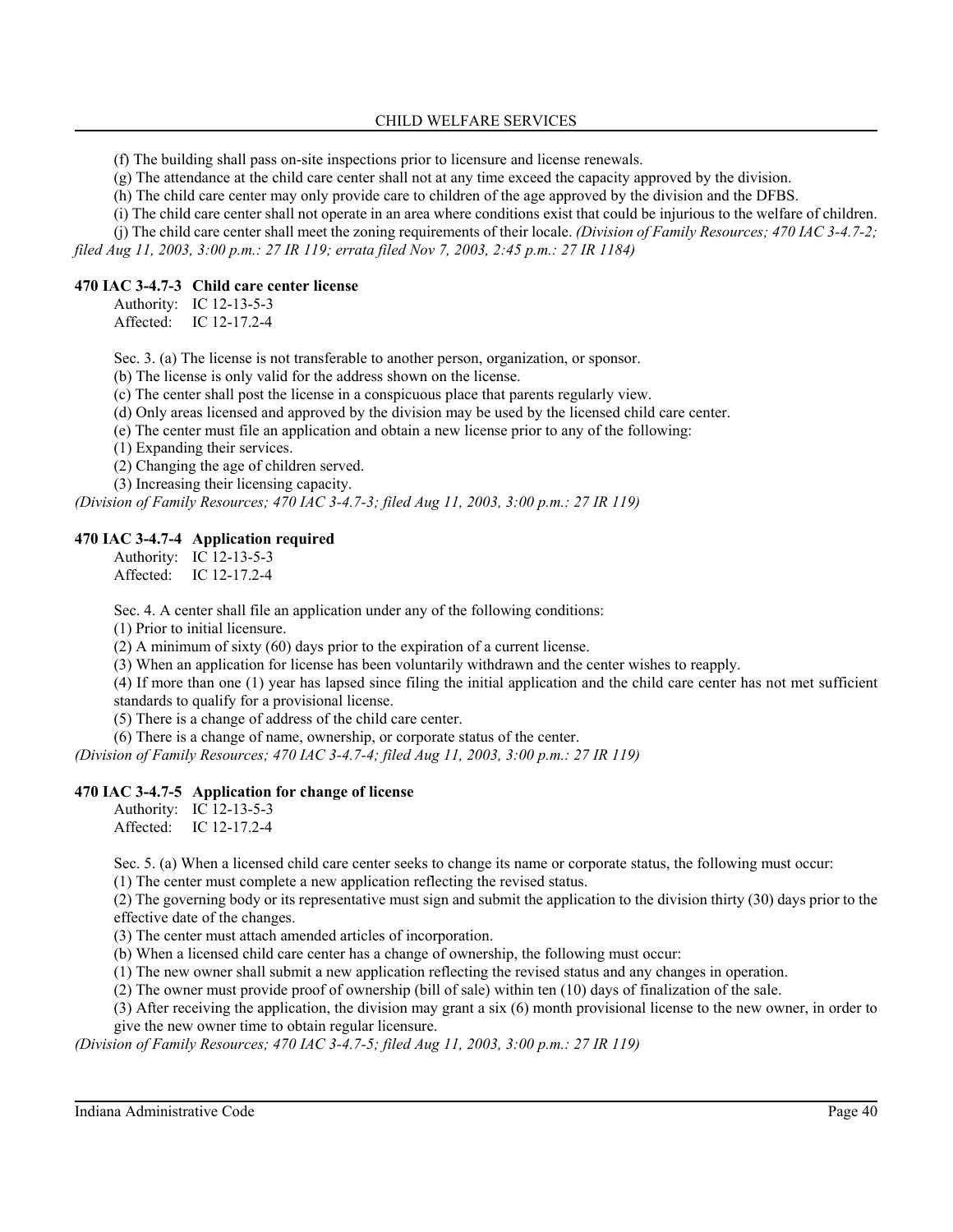#### **470 IAC 3-4.7-6 Revocation or denial of license**

Authority: IC 12-13-5-3 Affected: IC 12-17.2-4

Sec. 6. If a child care center license is revoked or denied, the licensee may reapply for licensure by the division, except when prohibited by court order. *(Division of Family Resources; 470 IAC 3-4.7-6; filed Aug 11, 2003, 3:00 p.m.: 27 IR 120)*

#### **470 IAC 3-4.7-7 Civil penalties**

Authority: IC 12-13-5-3 Affected: IC 12-17.2-2-3; IC 12-17.2-4

Sec. 7. (a) The division may impose civil penalties whenever the following occurs:

(1) The center knowingly operates without a license and the loss of the license or failure to obtain a license was due to the center's inability to meet licensing standards.

(2) The center fails to notify the division of serious occurrences as required by section 12 of this rule or fails to close the center after this notification, if directed by the division.

(3) The center receives a probationary license. The division may impose a fine for each probationary period at the time that the probationary license is issued.

(b) The division will notify the center in writing of a fine including the reason for the civil penalty and the amount of the fine. (c) The payment by check shall be made out to the division "Child Care Fund" listed in IC 12-17.2-2-3.

(d) Failure to pay a fine may result in suspension or revocation of the child care license. *(Division of Family Resources; 470 IAC 3-4.7-7; filed Aug 11, 2003, 3:00 p.m.: 27 IR 120)*

#### **470 IAC 3-4.7-8 Criminal history check; required actions**

Authority: IC 12-13-5-3 Affected: IC 12-17.2-4

Sec. 8. (a) Sufficient grounds exist to revoke or deny licensure if an owner or director commits any crime that would require that they be listed in any state or national registry that is intended to protect children from violent and sex offenders.

(b) Sufficient grounds exist to deny employment or to dismiss any employee if the employee commits any crime that would require that they be listed in any state or national registry that is intended to protect children from violent and sex offenders.

(c) If a criminal history check of an owner, director, employee, or volunteer shows that any of the following offenses has occurred, sufficient grounds exist to revoke or deny licensure, deny employment, or dismiss an employee, as applicable:

(1) Adoption schemes.

- (2) Adulterating drugs, controlled substances, or preparations.
- (3) Aiding or abetting the filing of false claims.
- (4) Allowing an establishment to be used for illegal purposes.
- (5) Any crime that involves a violent act or a threat of a violent act.
- (6) Armed robbery.
- (7) Arson.
- (8) Assault.

(9) Attempts to commit armed robbery, burglary, or robbery.

- (10) Attempts to commit criminal sexual conduct.
- (11) Attempts to commit homicide or murder.
- (12) Attempts to commit kidnaping.
- (13) Battery.
- (14) Bribery.
- (15) Burglary.
- (16) Child abuse, neglect, or exploitation.
- (17) Concealing stolen property.
- (18) Criminal sexual conduct in any degree.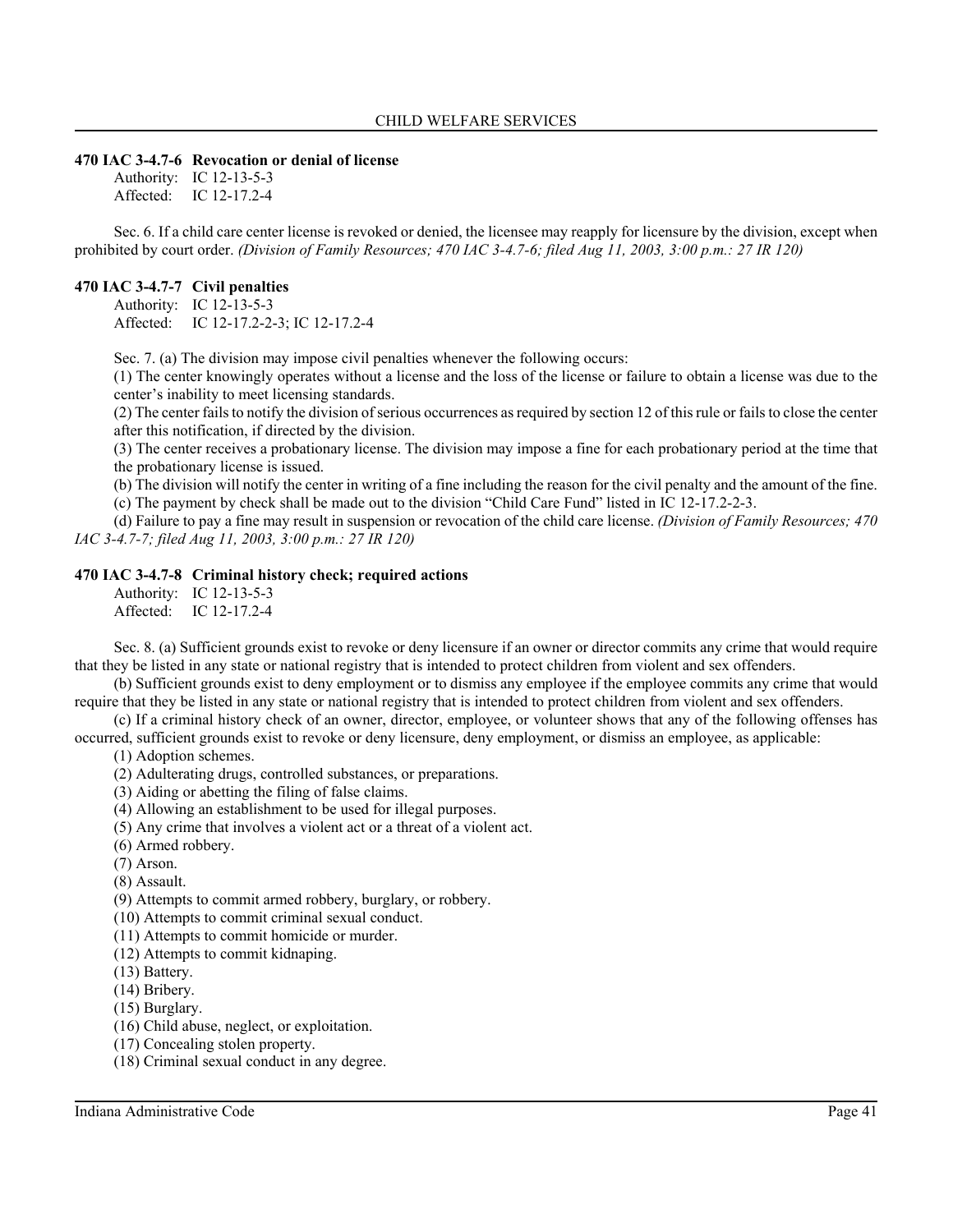- (19) Cruelty toward or torture of any animal.
- (20) Cruelty toward or torture of any person.
- (21) Embezzlement.

(22) Extortion.

(23) Filing of false claims.

(24) Fraud.

(25) Homicide.

(26) Kidnaping.

(27) Larceny by conversion.

(28) Larceny by trick.

(29) Manslaughter.

(30) Mayhem.

(31) Murder.

(32) Negligent homicide.

(33) Obtaining property by false pretenses.

(34) Offenses involving narcotics, alcohol, or controlled substances that result in a felony conviction.

(35) Poisoning.

(36) Prostitution or related crimes.

(37) Receiving stolen property.

(38) Robbery.

(39) Unlawful manufacture or delivery of drugs or possession with intent to manufacture or deliver drugs.

(d) The center may request a waiver under subsection (c) based on the specific circumstances of the case, but a person shall not be employed by a center or a child care center approved for licensure unless the waiver is granted.

(e) The center shall notify the division immediately of any felony conviction that appears on a criminal history check or is otherwise known by the center.

(f) Any felony listed in subsection (c) is sufficient grounds to revoke or deny licensure and to dismiss any employee. Hiring an employee with felony convictions not listed in subsection (c) will require prior approval of the division.

(g) The division must approve any exceptions made under this section. *(Division of Family Resources; 470 IAC 3-4.7-8; filed Aug 11, 2003, 3:00 p.m.: 27 IR 120)*

## **470 IAC 3-4.7-9 Inspections**

Authority: IC 12-13-5-3 Affected: IC 12-17.2-4

Sec. 9. (a) The division may, at any time, monitor, visit, or inspect the child care center.

(b) The center shall provide the division access to the premises, personnel, children in care, and records.

(c) The center shall provide access to personnel from other state agencies or other persons who provide inspections at the request of the division.

(d) Failure to permit immediate access to the child care center may result in suspension or revocation of the child care license. *(Division of Family Resources; 470 IAC 3-4.7-9; filed Aug 11, 2003, 3:00 p.m.: 27 IR 121)*

## **470 IAC 3-4.7-10 Emergency closure of child care centers**

Authority: IC 12-13-5-3 Affected: IC 12-17.2-4

Sec. 10. (a) When conditions arise that make the building unsafe, the center must take immediate action to provide for the safety and well-being of children and staff. Unsafe conditions include, but are not limited to, the following:

(1) Building damage due to:

(A) earthquake;

(B) flooding or water damage;

(C) tornado;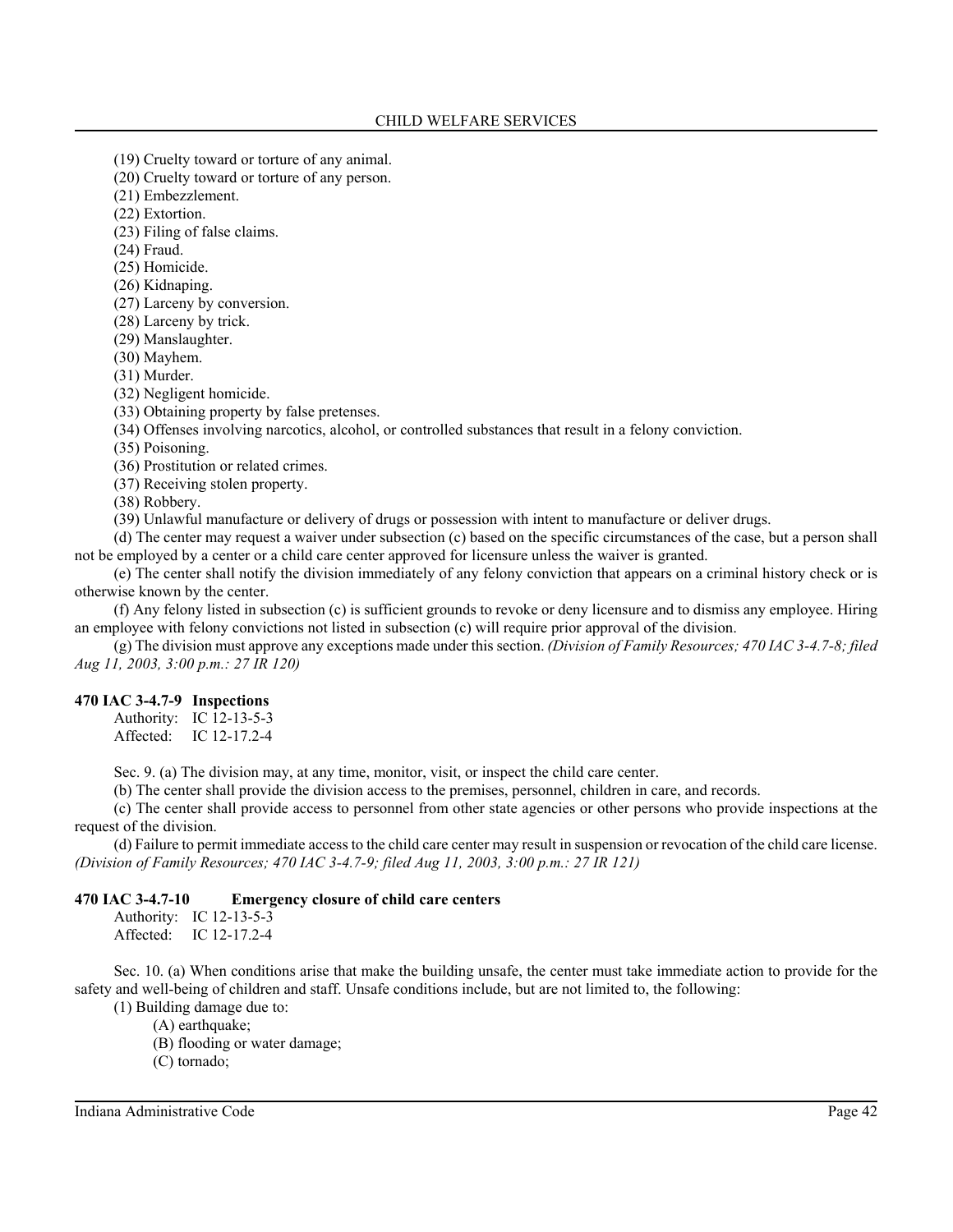- (D) severe wind;
- (E) ice storm; or

(F) fire.

(2) Sewage problems as follows:

- (A) Sewage backup.
- (B) Toilets cannot be flushed or are overflowing.
- (C) Sewage system is not operating properly.
- (3) Inadequate or unsafe water supply as follows:
	- (A) Contaminated water supply.

(B) Water supply not functioning.

(4) No electricity to the building.

(5) Heating system problems.

(6) Gas, carbon monoxide, or other noxious gases leak.

(7) Filthy conditions.

(8) Rodent, roach, or vermin infestation.

(9) Building renovation occurring in a room or area occupied by children.

(b) All centers shall have a written plan for correcting the conditions listed in subsection (a) and must inform parents when such conditions exist. The child care center may be required to close until the situation is corrected.

(c) The center must report any of the conditions listed in subsection (a) to the division as soon as the children have been removed to safety or sent home.

(d) If closure is necessary for one (1) of the conditions listed in subsection (a), a child care center may not reopen without division approval. This approval will be contingent on one (1) or more of the following:

(1) Inspections and approval of the building by the division or the SFM.

(2) Division receipt of two (2) satisfactory water sample reports twenty-four (24) hours apart for private wells or approval by municipal system.

(3) Other verification of correction of the problem necessitating the closure.

*(Division of Family Resources; 470 IAC 3-4.7-10; filed Aug 11, 2003, 3:00 p.m.: 27 IR 121)*

#### **470 IAC 3-4.7-11 Reporting requirements; general**

Authority: IC 12-13-5-3 Affected: IC 12-17.2-4

Sec. 11. (a) The governing body, or others designated to represent the child care center, shall immediately notify the division, in writing, of the following:

(1) Change in the name of licensee.

(2) Change in the name of the child care center.

(3) Change in the location of the child care center prior to relocation.

(4) Change in the number of children to be cared for, if in excess of the number authorized in the license, prior to the acceptance of the additional children.

(5) Change in the ages of children to be cared for, when the change includes the care for children above or below the ages as authorized in the license, prior to the acceptance of the child or children.

(6) Change in the hours of operation, after 6 p.m. and before 6 a.m.

(7) The closing of the child care center operation and the effective date.

(8) Alterations or construction that changes room sizes or adds space to the child care center prior to construction.

(9) Change in the use of rooms, especially regarding infants, toddlers, and twos, unless the room has previously been approved for the particular new use.

(10) Employment of a new director.

(11) Any damage caused by fire or natural disaster that occurs on the premises of the child care center.

(12) Any sign of failure of the septic system or an unsatisfactory water report.

(13) Absence of electricity, heat, or approved water supply to the child care center for longer than one (1) hour.

(14) Any serious child injury, occurring while the child is in the care of child care center caregivers, that requires medical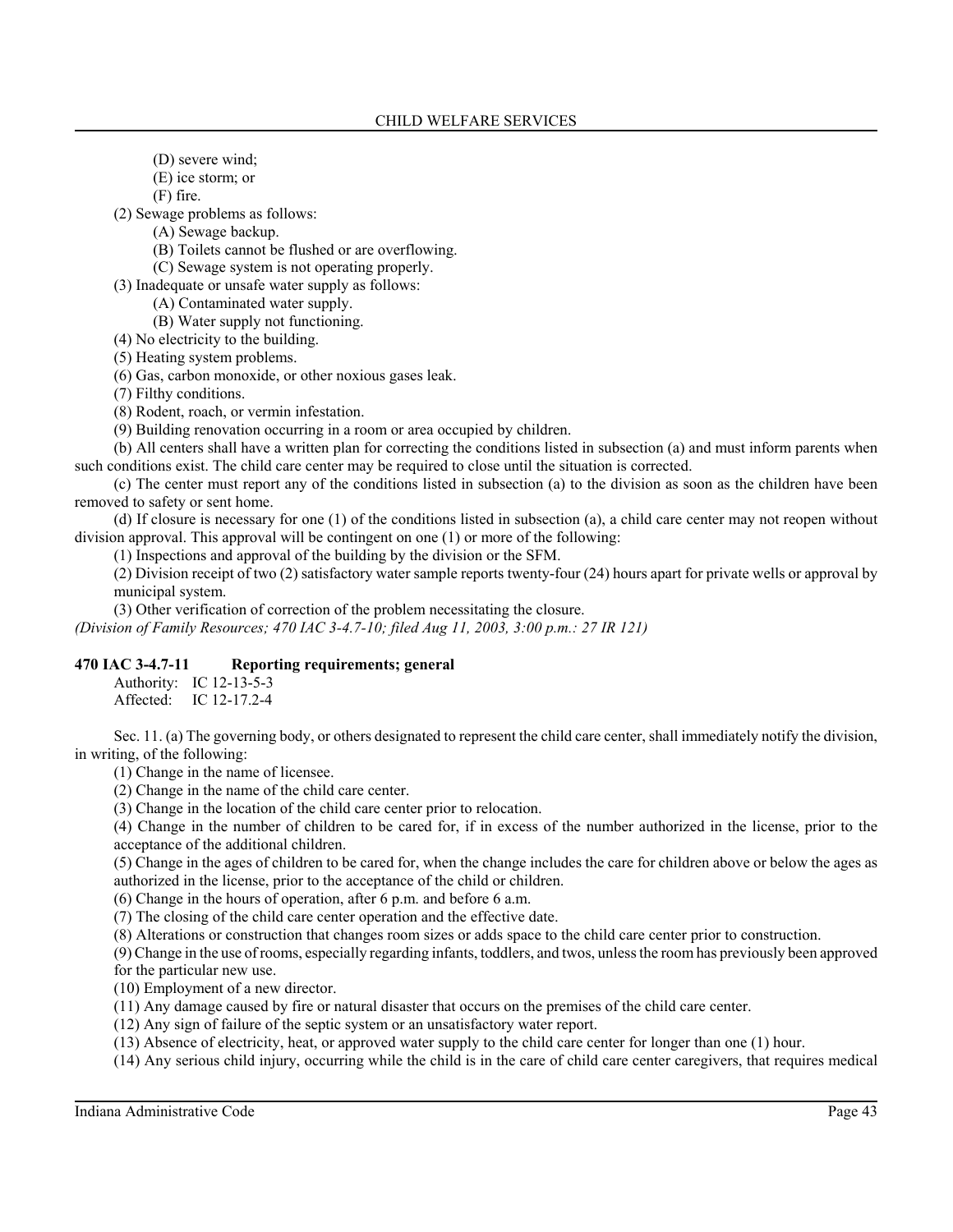attention by:

(A) a dentist;

(B) a physician;

(C) emergency room personnel;

(D) an ambulance attendant; or

(E) any other medical personnel;

shall be reported on forms provided by the division.

(15) The death of any child that occurred while the child was on the premises of the child care center or while in the care of child care center caregivers.

(16) Any arrest of the director or an employee for either of the following offenses:

(A) A felony.

(B) A misdemeanor relating to the health and safety of children.

(17) If notice is received of any legal action against the child care center.

(b) Failure to report any of subsection (a) within five (5) calendar days may result in probation, suspension, or revocation of the child care center license. *(Division of Family Resources; 470 IAC 3-4.7-11; filed Aug 11, 2003, 3:00 p.m.: 27 IR 121)*

#### **470 IAC 3-4.7-12 Reporting requirements; serious occurrences**

Authority: IC 12-13-5-3 Affected: IC 12-17.2-4

Sec. 12. (a) The center shall verbally report immediately to the affected child's parent and to the division any serious occurrences involving any child. These occurrences include, but are not limited to, the following:

(1) Serious injury requiring hospitalization.

(2) Death.

(3) Arrest of child care personnel.

(4) Alleged abuse or neglect by child care center personnel.

(5) Fire or natural disaster at the child care center.

(6) Any noxious gas leak.

(7) A lack of electrical power, water, or sewer.

(8) Unsatisfactory water sample.

(b) Child care center authorities shall confirm verbal reports to the division, in writing, within five (5) days of the occurrence unless otherwise directed by the division. *(Division of Family Resources; 470 IAC 3-4.7-12; filed Aug 11, 2003, 3:00 p.m.: 27 IR 122)*

## **470 IAC 3-4.7-13 Reporting child abuse or neglect**

Authority: IC 12-13-5-3 Affected: IC 12-17.2-4

Sec. 13. (a) The center shall at all times maintain the confidentiality of all information obtained regarding the suspected abuse or neglect of a child.

(b) During the first two (2) weeks of employment, all staff shall receive documented training in recognizing and reporting child abuse and neglect. The director shall update this training annually.

(c) A center shall not employ or utilize the services of a person known by the division and reported to the center as a substantiated perpetrator of child abuse or neglect.

(d) The center shall develop written guidelines for reporting suspected child abuse or neglect and include in staff training.

(e) The director and all staff shall refrain from questioning children and suspected perpetrators beyond gathering information to report the suspected abuse or neglect to child protective services.

(f) Staff shall immediately report suspected child abuse or neglect as follows:

(1) If the alleged abuse or neglect occurred while the child was under the care of the child care center or the center receives a complaint from anyone regarding possible abuse or neglect of a child by a staff member, they or the director must immediately call the institutional abuse hotline or a law enforcement agency and self-report the suspected abuse or neglect.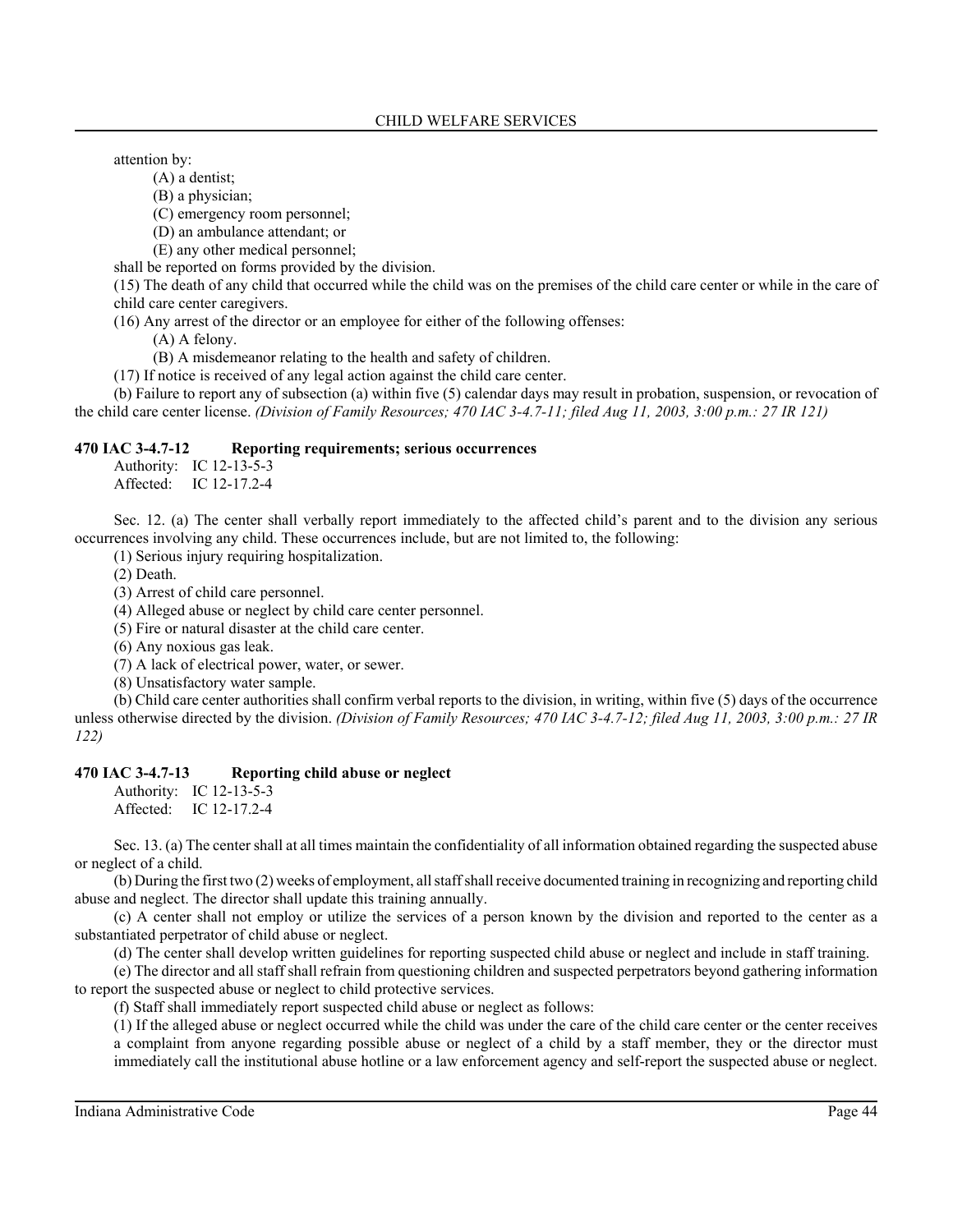The statewide institutional abuse phone number is 1-800-562-2407.

(2) If the alleged abuse or neglect occurred while the child was not under the care of the child care center, staff shall immediately report suspected abuse or neglect to the county child protective services. The statewide phone number is 1-800- 800-5556.

(g) Reporting suspicions to the director or other supervisory personnel does not relieve the individual staff of their responsibility to report directly to child protective services.

(h) The center shall dismiss the employee or volunteer if the child protective services investigation substantiates the abuse or neglect. *(Division of Family Resources; 470 IAC 3-4.7-13; filed Aug 11, 2003, 3:00 p.m.: 27 IR 122)*

#### **470 IAC 3-4.7-14 Reporting communicable disease**

Authority: IC 12-13-5-3 Affected: IC 12-17.2-4

Sec. 14. (a) When staff suspect that a child may have a communicable disease, the director shall notify the child's parent or guardian.

(b) When more than one (1) child in the child care center has been diagnosed with a communicable disease, the center shall take the following action:

(1) The center shall immediately notify all parents of the children and all staff members that have been exposed by posting a notice in a conspicuous place in the child care center or by giving a personal note to each parent and staff member.

(2) The center shall call one (1) or more of the following:

(A) The local health department for consultation.

(B) The division's child care health section.

(C) The child care center's health consultant.

*(Division of Family Resources; 470 IAC 3-4.7-14; filed Aug 11, 2003, 3:00 p.m.: 27 IR 123)*

#### **470 IAC 3-4.7-15 Personnel policies**

Authority: IC 12-13-5-3 Affected: IC 12-17.2-4

Sec. 15. (a) The center shall have written personnel policies available to staff at all times.

(b) The center shall establish and maintain a written policy that prohibits smoking on the child care premises.

(c) The center's written personnel policies shall address the following health hazards for child care:

(1) Infectious disease, including, but not limited to, the following:

- (A) Hepatitis A.
- (B) Cytomegalovirus (CMV).
- (C) Chicken pox.
- (D) Rubella.
- (E) Measles.
- (F) Pertussis (whooping cough).
- (G) Fifth disease.
- (H) Influenza.
- (I) Tuberculosis.
- (J) Shigellosis.
- (K) Giardiasis.
- (L) Meningococcal disease.
- (M) Group A streptococcus.
- (N) Ringworm.
- (O) Scabies.
- (P) Lice.
- (Q) Herpes.
- (R) Cryptosporidiosis.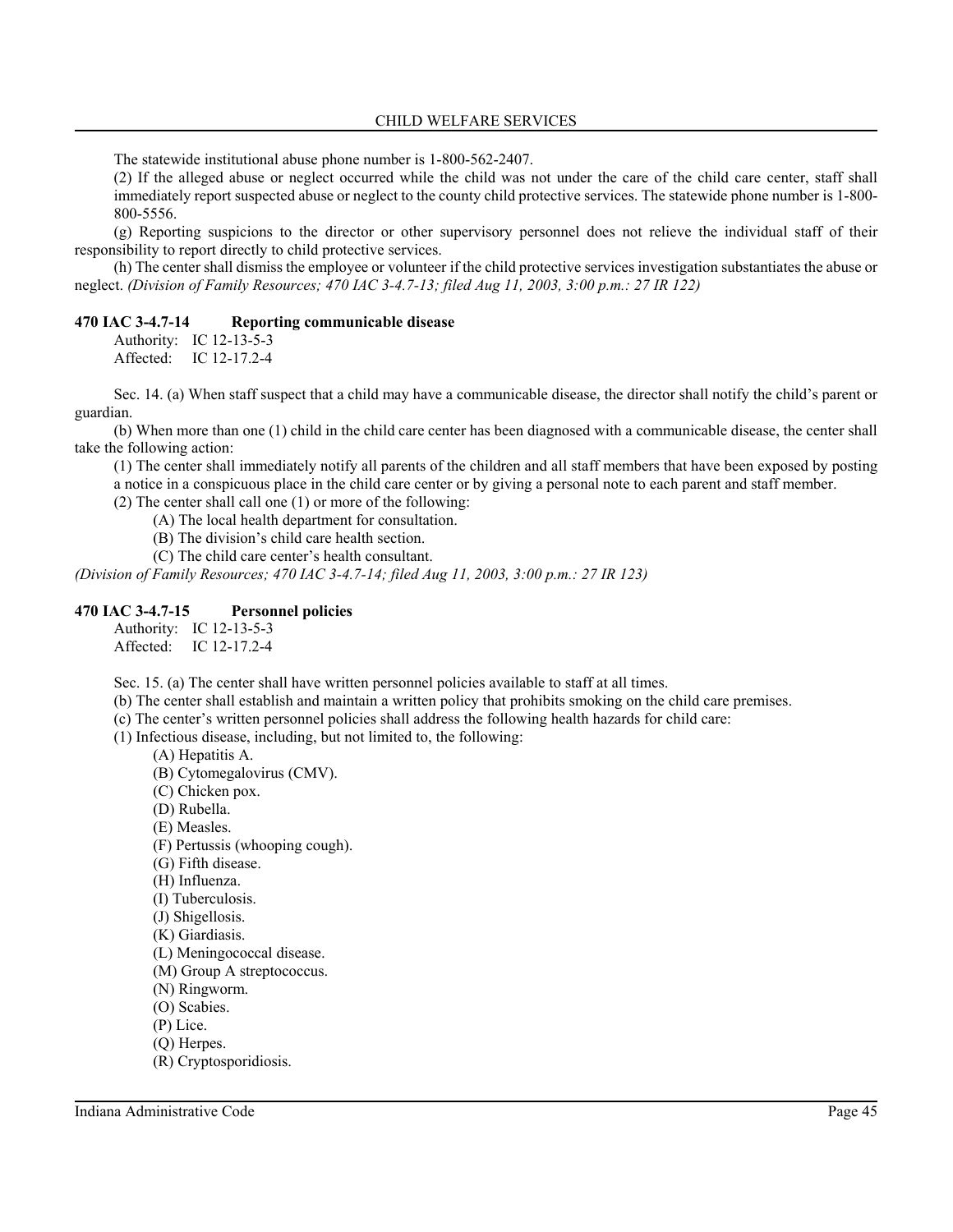- (S) Diarrhea caused by escherichia coli (E. coli).
- (T) Rotavirus.
- (U) Campylobacterium.
- (V) Salmonella.
- (W) Diarrhea and vomiting.

(2) Injuries and noninfectious diseases, including, but not limited to, the following:

(A) Back injuries.

- (B) Bites.
- (C) Dermatitis.

(3) Stress.

(4) Environmental exposures, including, but not limited to, the following:

(A) Art materials.

(B) Formaldehyde (indoor air pollution).

(C) Noise.

(D) Disinfecting solutions.

(E) Latex.

*(Division of Family Resources; 470 IAC 3-4.7-15; filed Aug 11, 2003, 3:00 p.m.: 27 IR 123)*

## **470 IAC 3-4.7-16 Enrollment policies**

Authority: IC 12-13-5-3 Affected: IC 12-17.2-4

Sec. 16. The director shall discuss and give the following information, in writing, to the parent at the time of the child's enrollment:

(1) The name of the persons legally responsible for the child care center.

(2) Description of the program.

(3) Policy regarding children who are left past closing time.

(4) Provisions for emergency medical care.

(5) Provisions for treatment of illness.

(6) Policy regarding visits, field trips, or excursions off the premises.

(7) Policy regarding the child care center's abuse and neglect reporting responsibilities.

(8) Policy regarding the release of a child to an intoxicated or impaired person.

(9) The discipline policies of the center.

(10) A statement that the child will be released only to a parent, legal guardian, or other person authorized by the parent who has proper identification.

(11) A statement that persons bringing or picking up the child shall be responsible to notify a staff member of the child's arrival or departure and that the person shall in some manner sign the child in and out by name and time of arrival and departure.

(12) A statement regarding the necessity of a health examination for the child, including up-to-date immunizations.

*(Division of Family Resources; 470 IAC 3-4.7-16; filed Aug 11, 2003, 3:00 p.m.: 27 IR 123)*

# **470 IAC 3-4.7-17 Admission, discharge, arrival, and departure policies**

Authority: IC 12-13-5-3 Affected: IC 12-17.2-4

Sec. 17. (a) The center shall provide the parent explicit, documented, formal written reasons for refusal to admit or provide care to a child.

(b) Staff shall require any person picking up a child, and not known by the caregiver, to provide identification.

(c) If a court order exists preventing a particular individual from having contact with a child, the center shall comply with the order. The center shall keep a copy of the court order on file.

(d) If an intoxicated or impaired person insists on removing children from the care of a licensed child care center, the center shall immediately report the incident to the local police agency.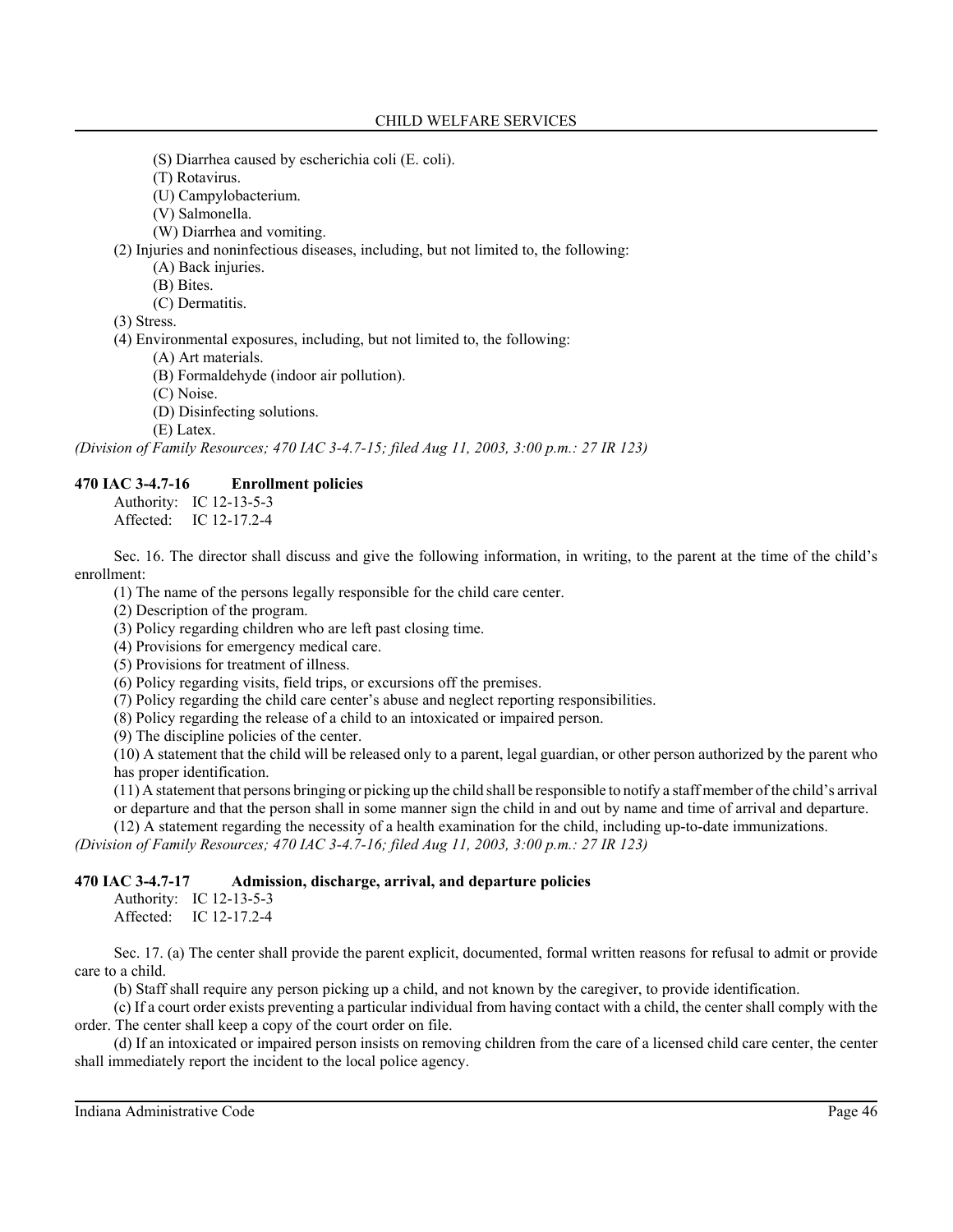(e) Unscheduled visits by a custodial parent or guardian of a child shall be permitted at any time the child care center is in operation. *(Division of Family Resources; 470 IAC 3-4.7-17; filed Aug 11, 2003, 3:00 p.m.: 27 IR 124)*

## **470 IAC 3-4.7-18 Parent communication**

Authority: IC 12-13-5-3 Affected: IC 12-17.2-4

Sec. 18. (a) At the time of admission, the center shall obtain, from the parent, information about the child to assist the center in meeting the daily needs of the child.

(b) Caregivers shall have periodic interviews with the parent to assure consistency of child care and mutual awareness of the child's progress, development, and problems.

(c) Caregivers shall inform the parent of any important information regarding their child on the day of occurrence.

(d) Centers shall forward to parents and staff information or handouts provided by the division regarding inclusion, rules, and other child care information. *(Division of Family Resources; 470 IAC 3-4.7-18; filed Aug 11, 2003, 3:00 p.m.: 27 IR 124)*

## **470 IAC 3-4.7-19 Posted items**

Authority: IC 12-13-5-3 Affected: IC 12-17.2-4

Sec. 19. (a) The following items shall be prominently posted in a place regularly viewed by parents:

(1) The license.

(2) The name of the director and name of the person in charge in the director's absence.

(3) A child/staff ratio chart.

(4) Weekly menus.

(5) Prohibitions against:

(A) smoking;

(B) use of alcohol;

(C) use or possession of firearms, unless required as a condition of employment; and

(D) use or possession of illegal substances or unauthorized potentially toxic substances;

in the child care center.

(6) The telephone number of the division's licensing office.

(b) The center shall post the following items:

(1) Hand washing procedures at each adult sink area.

(2) Diaper changing procedures at each diaper changing area.

(3) A copy of infant feeding plans in each infant room.

(4) Procedures for bottle sterilization, where this occurs.

(5) Fire and emergency disaster routes in each child care room.

(6) Disaster and shelter procedures in each child care room.

(7) Dish washing procedures, where this occurs.

(8) Instructions for mixing and use of sanitizing solutions for cots, tables, toys, dish washing, and diaper changing areas, where the solution is prepared.

(9) Approved first aid directives in each child care area.

(10) Cleaning schedules in all food storage, preparation, and service areas.

(c) Staff shall post by the telephone the name and address of the child care center and a list of emergency telephone numbers as follows:

(1) Fire department.

(2) Police department.

(3) Ambulance.

(4) Nearest hospital.

(5) Poison control.

(6) The county child protective services number, 1-800-800-5556.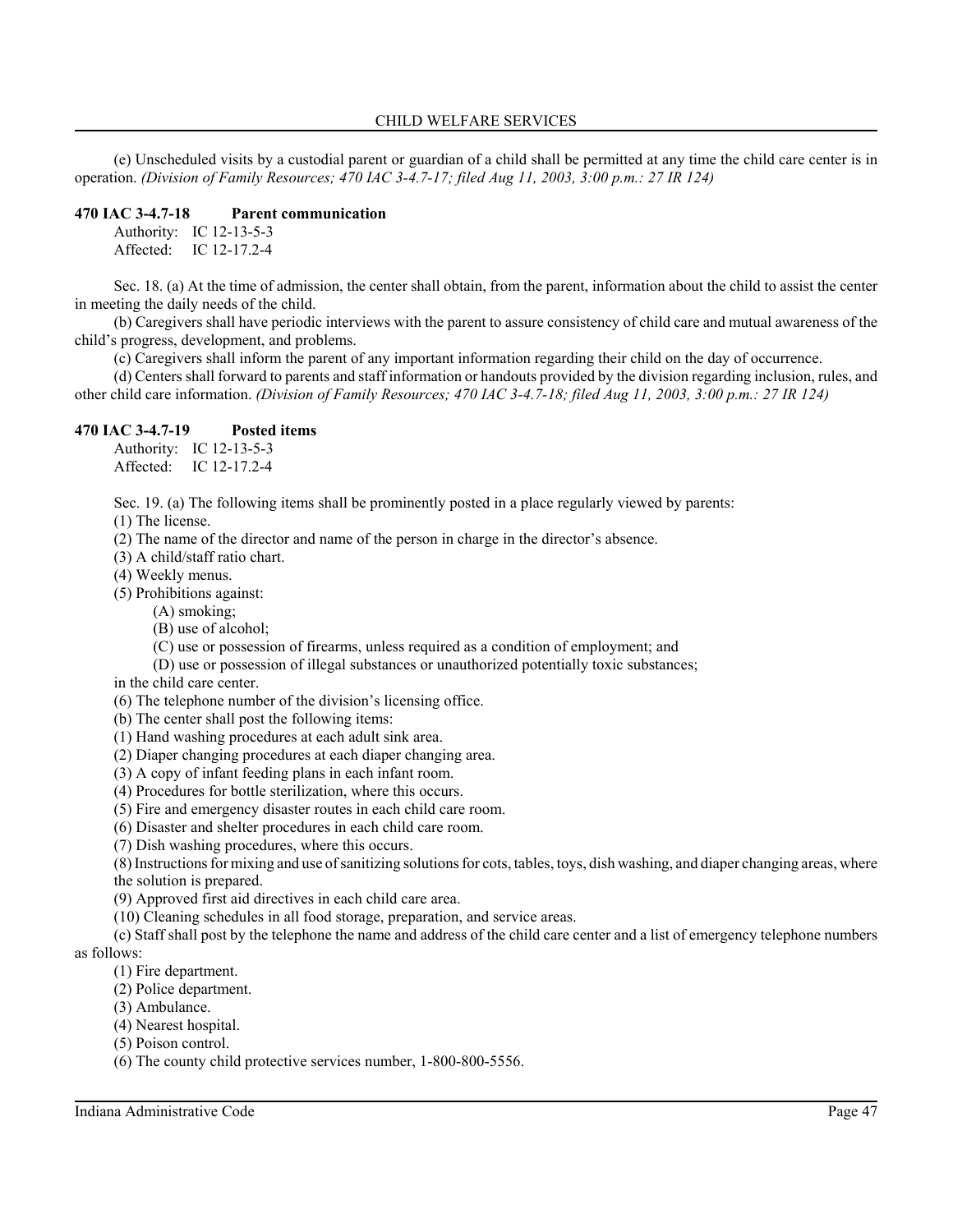(7) The institutional abuse hotline number, 1-800-562-2407.

(8) The child care information line, 1-877-511-1144.

*(Division of Family Resources; 470 IAC 3-4.7-19; filed Aug 11, 2003, 3:00 p.m.: 27 IR 124; errata filed Nov 7, 2003, 2:45 p.m.: 27 IR 1184)*

## **470 IAC 3-4.7-20 Insurance**

Authority: IC 12-13-5-3 Affected: IC 12-17.2-4

Sec. 20. The center shall carry the following insurance:

(1) Liability insurance.

(2) Insurance on any child care center owned or leased vehicle used to transport children while under the care of the center. *(Division of Family Resources; 470 IAC 3-4.7-20; filed Aug 11, 2003, 3:00 p.m.: 27 IR 125)*

## **470 IAC 3-4.7-21 Director qualifications**

Authority: IC 12-13-5-3 Affected: IC 12-17.2-4

Sec. 21. (a) The director shall be a minimum of twenty-one (21) years of age.

(b) Each child care center must employ a qualified person to carry out the responsibilities of the director.

(c) The director shall meet one (1) of the following minimum education and experience qualifications:

(1) A bachelor of arts or bachelor of science degree from an accredited college or university in early childhood education or elementary education with a kindergarten endorsement and grades of C or better.

(2) Any bachelor of arts or bachelor of science degree from an accredited college or university must include one (1) of the following:

(A) Fifteen (15) credit hours in college level courses with documented content relating to the needs, skills, development, or teaching methods of children six  $(6)$  years of age or younger and grades of C or better.

(B) A CDA.

(3) A two (2) year associate's degree in early childhood education from an accredited college or university, with a grade of C or better and a minimum of three (3) years of experience in an early childhood program.

(d) All directors who were employed as a director prior to December 1, 1985, are exempt from the specific educational requirements for this position provided that his or her position continues as a director at that child care center. *(Division of Family Resources; 470 IAC 3-4.7-21; filed Aug 11, 2003, 3:00 p.m.: 27 IR 125)*

#### **470 IAC 3-4.7-22 Director responsibilities**

Authority: IC 12-13-5-3 Affected: IC 12-17.2-4

Sec. 22. (a) The director shall work on site during the child care center's scheduled hours of operation a minimum of thirty (30) hours per week or fifty percent (50%) of the total weekly hours of operation, whichever is less. Required training or education away from the child care center may be counted time for this requirement.

(b) The director shall not permit other employment or activities, including teaching responsibilities, to interfere with the operation of the child care center.

(c) The director responsibilities shall include the following:

(1) The general planning and supervision of the developmentally appropriate program.

(2) Orientation of newly employed child caregivers.

(3) Supervision and evaluation of child caregivers.

(4) Ensuring that caregivers receive ongoing training.

(d) The director shall designate a responsible caregiver, at least twenty-one (21) years of age, to be in charge during any absences of the director and include the following:

(1) The director shall post his or her name and the name of the director-designee in a conspicuous place.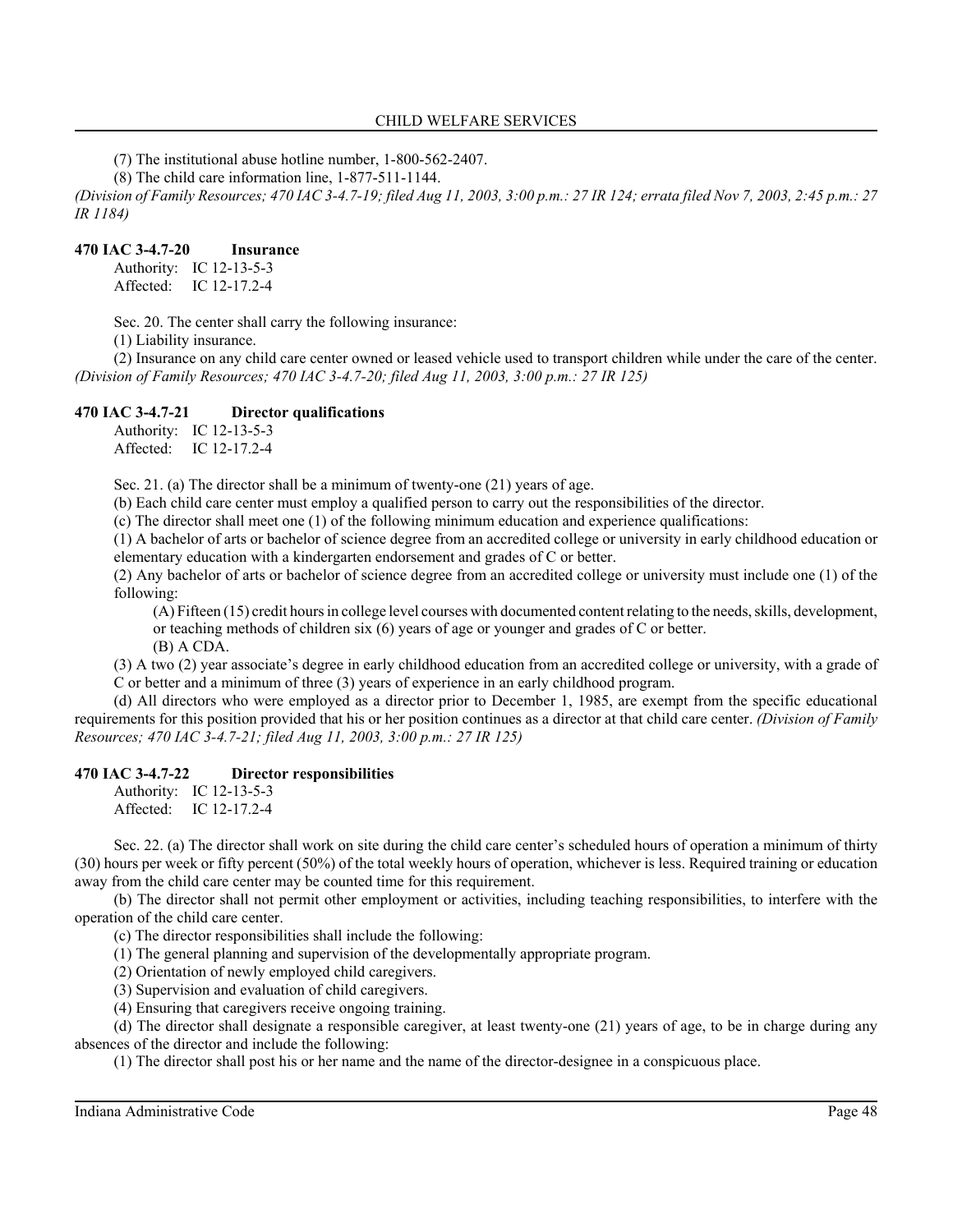- (2) The director-designee shall have the following qualifications:
	- (A) Knowledge of this rule to carry on normal operation of the child care center.
	- (B) A working understanding of office routine.
	- (C) Access to child and personnel files.
	- (D) The ability to communicate with the staff from the various state regulatory agencies.
	- (E) Training and ability to handle all emergency procedures and routines.

*(Division of Family Resources; 470 IAC 3-4.7-22; filed Aug 11, 2003, 3:00 p.m.: 27 IR 125)*

#### **470 IAC 3-4.7-23 Administrator responsibilities**

Authority: IC 12-13-5-3

Affected: IC 12-17.2-4

Sec. 23. (a) An administrator that is not the director may carry out the day-to-day operating responsibilities of child care centers.

(b) The administrator need not meet the education and experience requirements of the director.

(c) The administrator may carry out the following responsibilities:

(1) All personnel matters.

- (2) Purchasing equipment and supplies.
- (3) All fiscal matters.
- (4) Supervision of maintenance.

(d) If an administrator is not employed, these duties are the responsibility of the director. *(Division of Family Resources; 470 IAC 3-4.7-23; filed Aug 11, 2003, 3:00 p.m.: 27 IR 125)*

### **470 IAC 3-4.7-24 Caregiver qualifications**

Authority: IC 12-13-5-3 Affected: IC 12-17.2-4

Sec. 24. All caregivers counted in child/staff ratios shall meet the following qualifications:

(1) They shall be at least eighteen (18) years of age.

(2) They shall have a high school diploma or shall have passed an equivalency test.

(3) They shall have reading skills to be able to read the following:

- (A) Emergency information.
- (B) Prescription labels.
- (C) First aid and emergency evacuation directives.
- (D) Menus.
- (E) Medical information.
- (F) Special dietary information.
- (G) Intake information on children.

(4) They shall have writing skills to be able to document the following:

- (A) Accident reports and significant occurrences.
- (B) The time and administering of medication.
- (C) Diapering and feeding information.
- (D) The developmental progress of children.

(5) All early childhood professionals who were employed as a caregiver prior to December 1, 1985, are exempt from the specific educational requirements for this position provided that his or her position continues as an early childhood professional at that child care center.

*(Division of Family Resources; 470 IAC 3-4.7-24; filed Aug 11, 2003, 3:00 p.m.: 27 IR 126)*

### **470 IAC 3-4.7-25 Lead caregiver qualifications**

Authority: IC 12-13-5-3 Affected: IC 12-17.2-4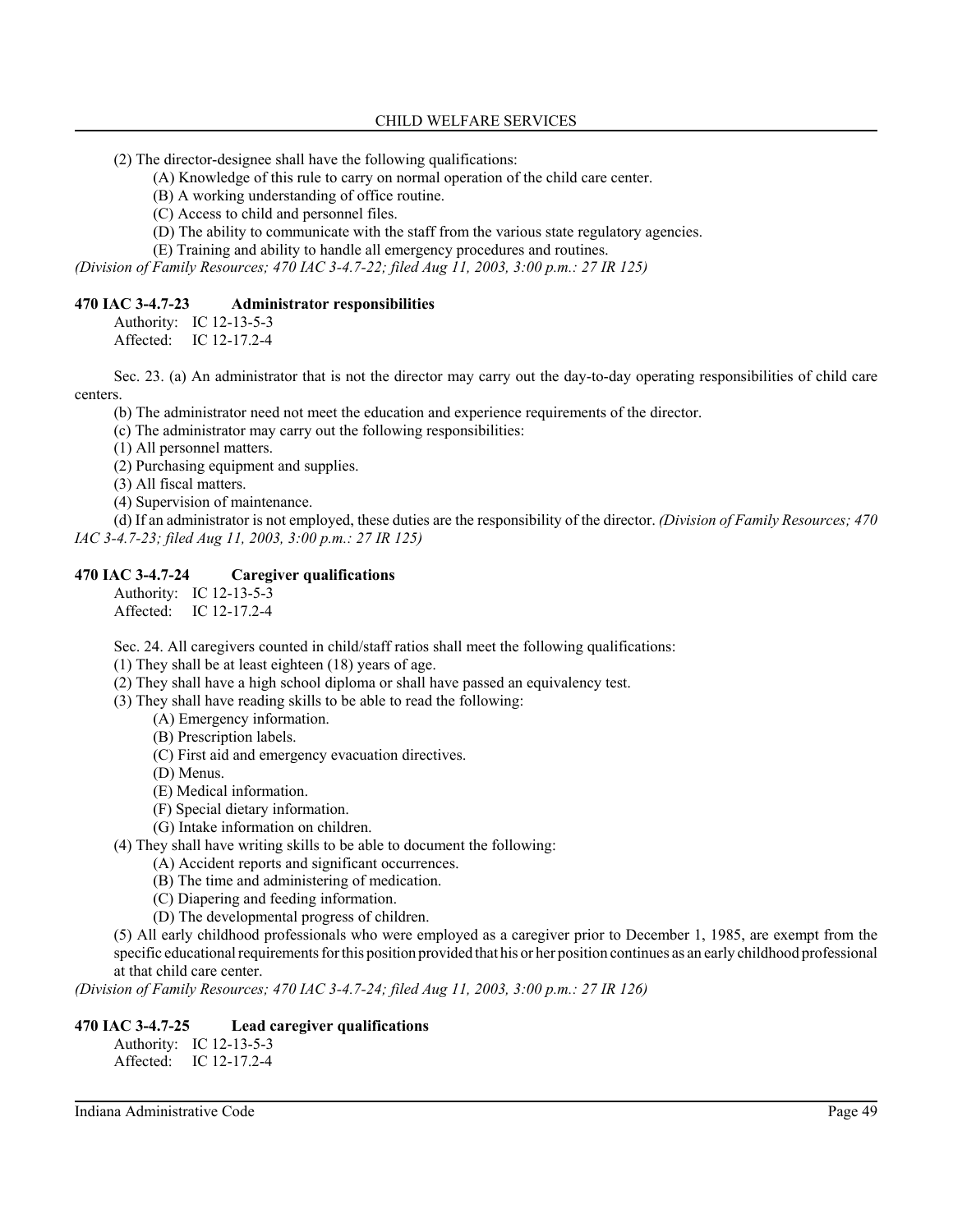Sec. 25. (a) Lead caregivers shall have a minimum of one (1) of the following:

(1) A current CDA credential.

(2) A bachelor of arts or bachelor of science degree in early childhood education or elementary education with a kindergarten endorsement and grades of C or better from an accredited college or university.

(3) A bachelor of arts or bachelor of science degree from an accredited college or university that includes one (1) of the following:

(A) Fifteen (15) credit hours in college level courses with document content relating to the needs, skills, development, or teaching methods of children six (6) years of age or younger and grades of C or better.

(B) A two (2) year associate's degree in early childhood education from an accredited college or university, with a grade of C or better.

(b) Lead caregivers that do not meet these qualifications shall:

(1) have eight (8) hours additional in-service training per year appropriate to the age group with which the caregiver is working;

(2) enroll in one (1) of the educational programs listed in subsection (a) within one (1) year of becoming a lead caregiver; and (3) provide documentation showing successful completion of at least six (6) credit hours per year.

*(Division of Family Resources; 470 IAC 3-4.7-25; filed Aug 11, 2003, 3:00 p.m.: 27 IR 126)*

#### **470 IAC 3-4.7-26 Lead caregiver responsibilities**

Authority: IC 12-13-5-3 Affected: IC 12-17.2-4

Sec. 26. Lead caregivers are responsible for the following:

(1) The classroom management for one (1) group of children.

(2) The daily planning for one (1) group of children.

*(Division of Family Resources; 470 IAC 3-4.7-26; filed Aug 11, 2003, 3:00 p.m.: 27 IR 126)*

#### **470 IAC 3-4.7-27 Support staff**

Authority: IC 12-13-5-3 Affected: IC 12-17.2-4

Sec. 27. (a) Support staff shall complete orientation and ongoing training to carry out their assigned responsibilities.

(b) Support staff are exempt from educational requirements.

(c) When support staff are counted in child/staff ratios, they shall meet all the qualifications of the caregiver. *(Division of Family Resources; 470 IAC 3-4.7-27; filed Aug 11, 2003, 3:00 p.m.: 27 IR 126)*

## **470 IAC 3-4.7-28 Substitutes**

Authority: IC 12-13-5-3 Affected: IC 12-17.2-4

Sec. 28. Substitutes shall meet the minimum caregiver qualifications. *(Division of Family Resources; 470 IAC 3-4.7-28; filed Aug 11, 2003, 3:00 p.m.: 27 IR 126)*

## **470 IAC 3-4.7-29 Volunteers**

Authority: IC 12-13-5-3 Affected: IC 12-17.2-4

Sec. 29. Volunteers may serve in any capacity for which they are qualified, but may not be left alone with a group of children. *(Division of Family Resources; 470 IAC 3-4.7-29; filed Aug 11, 2003, 3:00 p.m.: 27 IR 126)*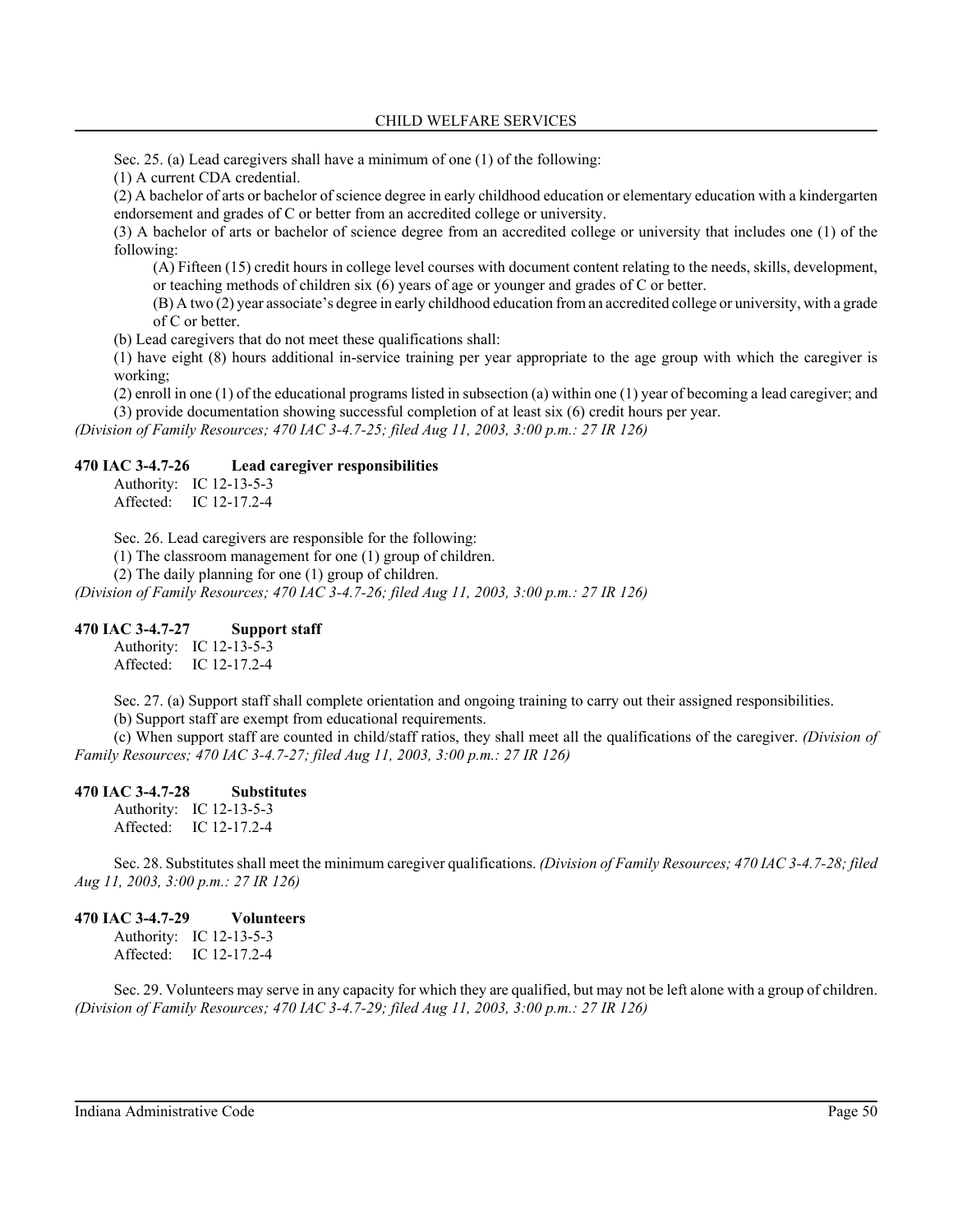#### **470 IAC 3-4.7-30 Early childhood practicum students**

Authority: IC 12-13-5-3 Affected: IC 12-17.2-4

Sec. 30. (a) Centers may count early childhood practicum students under eighteen (18) years of age in child/staff ratios with the following conditions:

(1) They attend a high school early childhood program.

(2) They are seventeen (17) years of age or sixteen (16) years of age if working at their on-site vocational child care center.

(3) They are assigned to a lead caregiver who provides supervision at all times.

(4) They are never left alone with a group of children.

(5) They are not counted in the child/staff ratio of infant or toddler rooms.

(b) Early childhood practicum students from colleges or universities may serve in any capacity for which they are qualified. *(Division of Family Resources; 470 IAC 3-4.7-30; filed Aug 11, 2003, 3:00 p.m.: 27 IR 126)*

#### **470 IAC 3-4.7-31 Visitors**

Authority: IC 12-13-5-3 Affected: IC 12-17.2-4

Sec. 31. Visitors are exempt from all qualification requirements, but may not be left alone with children or be counted in child/staff ratios. *(Division of Family Resources; 470 IAC 3-4.7-31; filed Aug 11, 2003, 3:00 p.m.: 27 IR 127)*

### **470 IAC 3-4.7-32 Staff orientation**

Authority: IC 12-13-5-3 Affected: IC 12-17.2-4

Sec. 32. (a) Prior to having direct contact with children or food, the following training or information shall be provided to all staff and volunteers according to the specific responsibilities assigned to that particular staff member or volunteer:

(1) The names, ages, and any specific needs of the children for whom the caregiver will be responsible.

(2) The center's policy on confidentiality of children's records.

(3) The center's child discipline policy.

(4) Meal patterns and food handling policies of the center.

(5) Emergency evacuation procedures.

(6) General health policies and procedures, including, but not limited to, the following:

(A) Division-approved hand washing techniques.

- (B) Division-approved diapering techniques.
- (C) All policies and documentation procedures for dispensing approved medication to children.

(D) Procedures for feeding infants and toddlers, including formula preparation.

(7) Training in universal precautions. A person trained annually in universal precautions shall repeat this training annually for all child care staff and include the following topics:

(A) Blood borne diseases and their transmission, work practice controls, and the use of personal protective equipment as required by the OSHA and ISDH.

(B) Procedures for documenting and handling incidents in which staff are directly exposed to contact with blood.

(8) The health hazards listed in section 15(c) of this rule.

(b) During the first two (2) weeks of employment, all staff and volunteers shall have the following training or information provided according to their individual responsibilities:

(1) Developmentally appropriate practices in the early childhood program.

(2) The goals and philosophy of the center.

(3) Daily schedules, routines, and transition procedures.

(4) Parent communication policies.

(5) Child abuse detection, prevention, and reporting responsibilities (see section 13 of this rule).

(6) Recognizing symptoms of illness.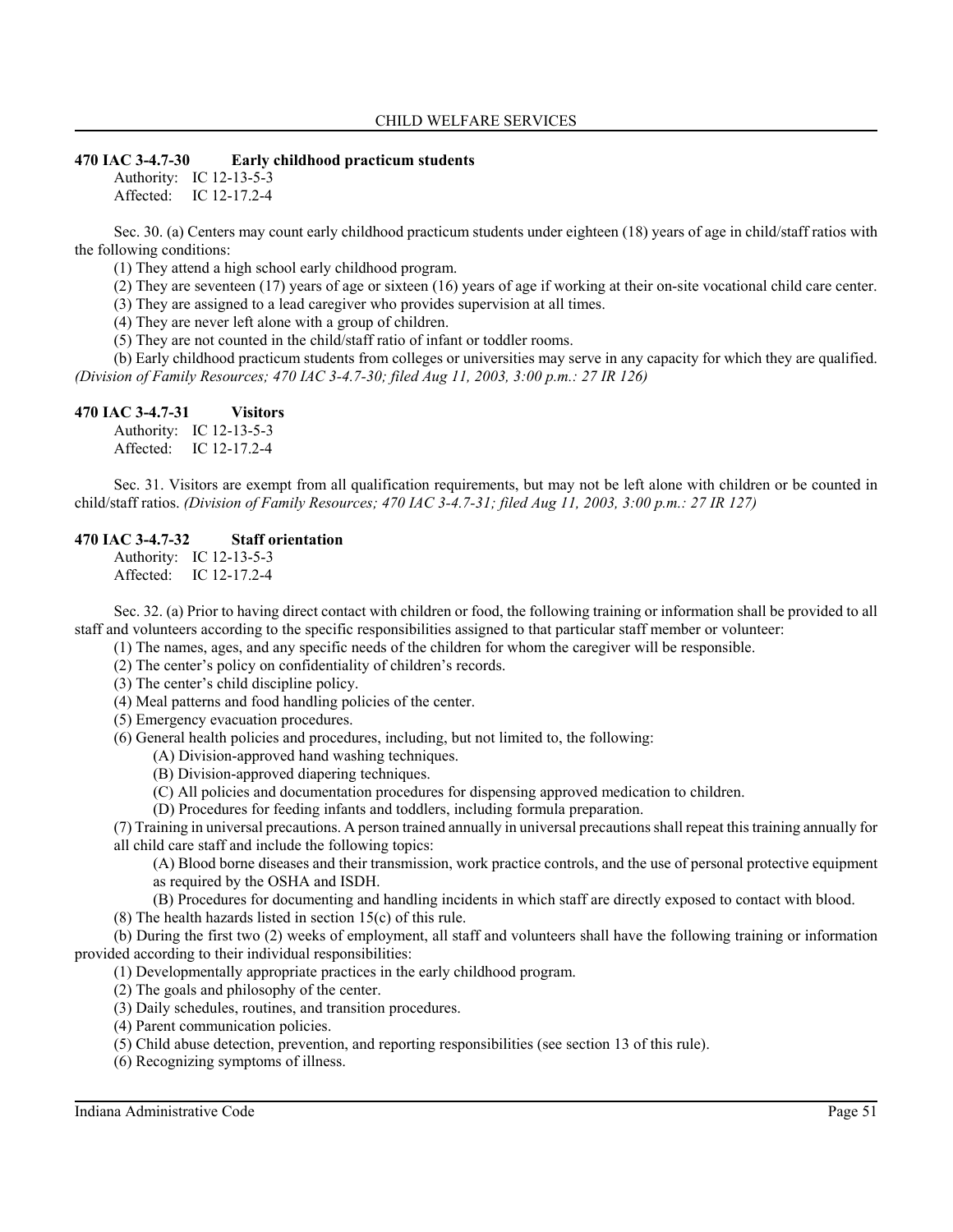(7) Cleaning, sanitation, and disinfection procedures.

(8) Special needs inclusion policies.

(9) Training specific to the special needs of children under their care.

(10) The center's confidentiality policy.

(11) All aspects of this rule.

(c) Documentation shall be available at the child care center showing that all applicable orientation topics are covered and the dates of when the training was provided. *(Division of Family Resources; 470 IAC 3-4.7-32; filed Aug 11, 2003, 3:00 p.m.: 27 IR 127)*

### **470 IAC 3-4.7-33 Basic first aid training**

Authority: IC 12-13-5-3 Affected: IC 12-17.2-4

Sec. 33. All caregivers and other persons counted in child/staff ratios shall have training in basic first aid as follows:

(1) Prior to opening a child care center, at least one (1) caregiver shall have current training or the expiration date shall be no later than three (3) years from the training date in the administration of basic first aid and be on duty at all times. Additionally, all infant and toddler staff shall have current training in basic first aid.

(2) Except as stated in subdivision (1), training for all other staff shall be completed within six (6) months of employment and at least every three (3) years thereafter.

(3) Basic first aid training shall include rescue breathing and first aid for choking and shall be consistent with basic first aid training developed by the American Red Cross or the National Safety Council for First Aid Training Institute.

(4) The offered first aid instruction shall include, but not be limited to, the following:

- (A) Hemorrhage.
- (B) Poisoning.
- (C) Choking.
- (D) Shock.
- (E) Seizures.
- (F) Head injuries.
- (G) Artificial respiration.

(5) Written records of current certification of first aid training shall be maintained at the child care center for at least three (3) years.

*(Division of Family Resources; 470 IAC 3-4.7-33; filed Aug 11, 2003, 3:00 p.m.: 27 IR 127)*

### **470 IAC 3-4.7-34 Cardiopulmonary resuscitation training**

Authority: IC 12-13-5-3 Affected: IC 12-17.2-4

Sec. 34. Staff shall have training in cardiopulmonary resuscitation (CPR) as follows:

(1) At least one (1) caregiver must be trained annually in pediatric CPR and shall be present within the licensed area of the child care center during all hours of operation and with children on field trips.

(2) In child care centers licensed for infants or toddlers, all infant and toddler caregivers shall be trained annually in infant or pediatric CPR as appropriate.

(3) Training in CPR shall be appropriate to the age of the children for which the child care center is licensed. Training in adult CPR is required if children eight (8) years of age or older are present.

(4) The course shall be based on current guidelines for CPR and emergency cardiac care as published in the Journal of American Medical Association (JAMA).

(5) All staff members shall be informed of which employees are trained in CPR and how to obtain the trained employee's assistance in an emergency.

(6) Written records of annual training in CPR shall be maintained at the child care center for three (3) years.

*(Division of Family Resources; 470 IAC 3-4.7-34; filed Aug 11, 2003, 3:00 p.m.: 27 IR 128; errata filed Nov 7, 2003, 2:45 p.m.: 27 IR 1184)*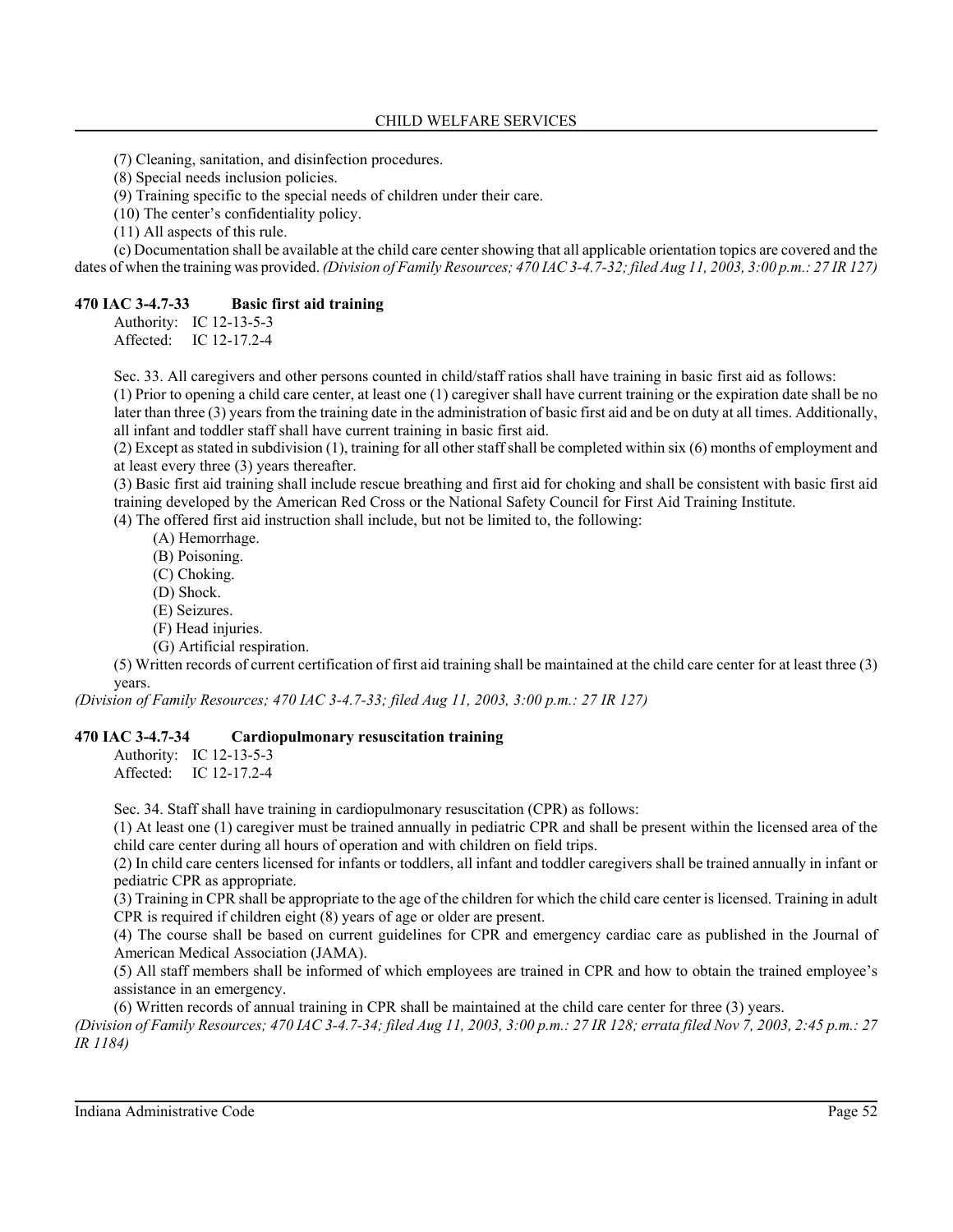### **470 IAC 3-4.7-35 In-service staff training**

Authority: IC 12-13-5-3 Affected: IC 12-17.2-4

Sec. 35. (a) In addition to first aid, cardiopulmonary resuscitation (CPR), universal precautions, and life saving certification, all directors and persons counted in child/staff ratios shall have, on an annual basis, a minimum of twelve (12) clock hours of inservice training as follows:

(1) The director shall receive training in each of the following categories:

- (A) Administrative issues.
- (B) Curriculum and developmentally appropriate practices.

(C) Health, nutrition, sanitation, and safety.

(2) Caregivers shall receive training in each of the following categories:

(A) Positive classroom management and discipline.

- (B) Developmentally appropriate practices and curriculum.
- (C) Child development.
- (D) Health, nutrition, sanitation, and safety.

(3) Training may include, but is not limited to:

(A) workshops;

(B) formal education;

- (C) videos;
- (D) training by consultants; or

(E) educational programs provided for staff by the director or director designated training facilitators.

(4) The documentation of reading of early childhood educational literature shall require a written summary and shall not count as more than two (2) hours of training per year.

(5) Lead caregivers, who do not meet the educational qualifications, shall have an additional eight (8) hours of in-service training per year.

(6) Training shall be appropriate to the age group with which the caregiver is working.

(7) Caregivers shall measure training on an annual basis. New caregivers shall average one (1) hour of training per month during the first year of service.

(8) Each caregiver's file or a separate staff training file shall contain the following written documentation of all in-service training:

- (A) Date of training.
- (B) Number of clock hours of training.
- (C) Type of training.
- (D) Content of the training.
- (E) Name and credentials of trainer.

(b) Child care centers that have a swimming pool or built-in wading pool shall have at least one (1) person present, whenever the pool is in use, who is trained in age-appropriate CPR, basic water safety, and has a valid Red Cross advanced life saving certificate. Caregivers shall maintain documentation of training in the appropriate person's file at the child care center for three (3) years.

(c) Caregivers in child care centers serving children with special needs shall have orientation and continuing training based on the special needs of the children in their care. If applicable, this training shall be in accordance with the child's IFSP (birth to two (2) years of age) or the child's IEP (three (3) years of age or older). *(Division of Family Resources; 470 IAC 3-4.7-35; filed Aug 11, 2003, 3:00 p.m.: 27 IR 128)*

## **470 IAC 3-4.7-36 Children's admission records**

Authority: IC 12-13-5-3 Affected: IC 12-17.2-4

Sec. 36. A written application for admission of each child, signed by the child's parent, shall be on file at the child care center prior to admission and shall include the following: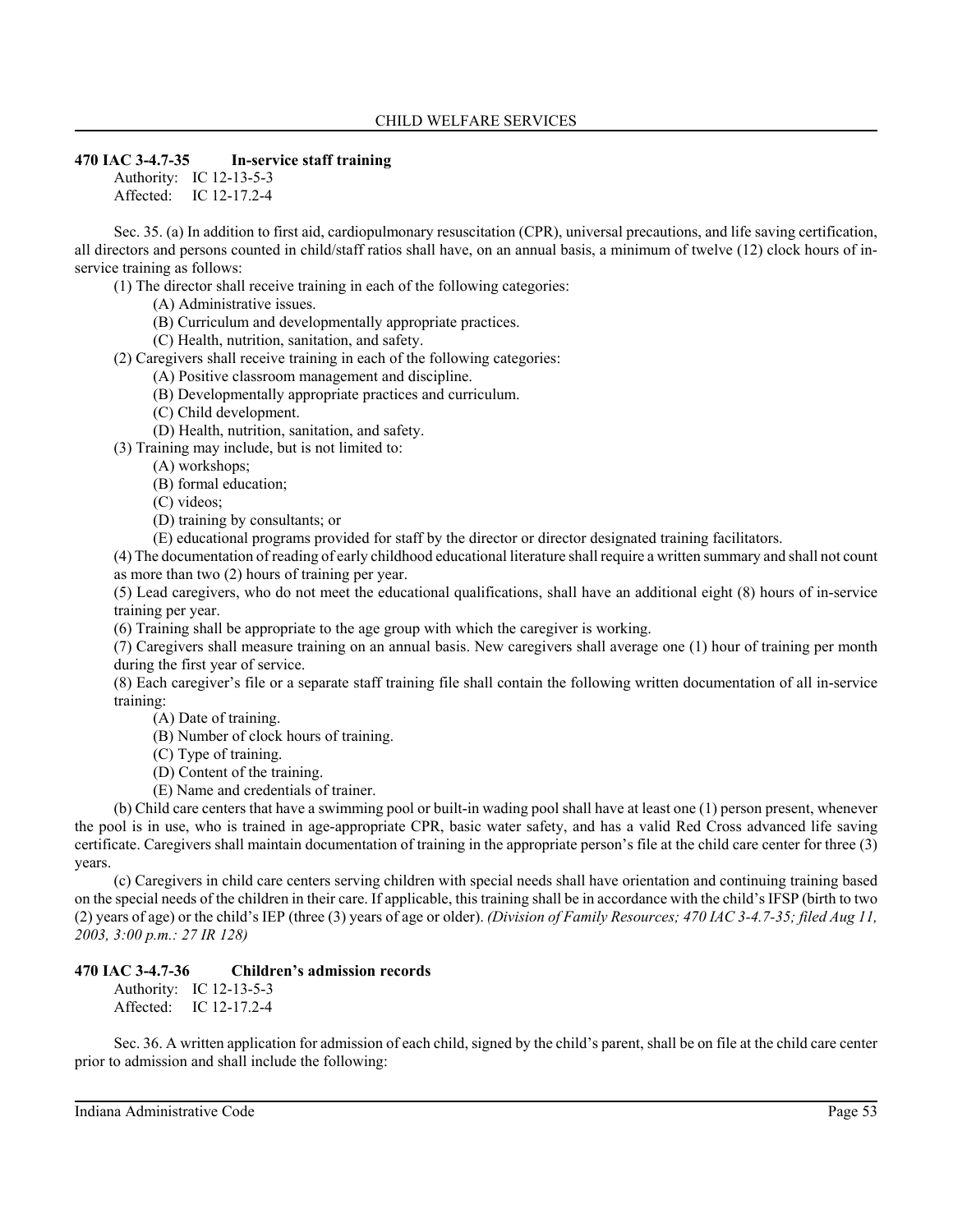(1) The child's full name, address, and sex.

- (2) The name of parent, address, and telephone number.
- (3) The child's date of birth, verified by a copy of the child's birth certificate or other legal proof of age.
- (4) Information regarding the child's social, emotional, cognitive, and physical development.

(5) A copy of any relevant court orders that affect the child to be enrolled.

(6) Place of employment and working hours of the parent and the employer's address and telephone number.

(7) The name, address, and telephone number of the child's physician and dentist to call in emergencies.

(8) The name, address, and telephone number of any person, other than the parent, authorized to remove the child from the premises.

(9) The name, address, and telephone number of responsible person who may be called to come for the child in case of illness or other emergency if the parent cannot be reached.

(10) The date of admission.

*(Division of Family Resources; 470 IAC 3-4.7-36; filed Aug 11, 2003, 3:00 p.m.: 27 IR 128)*

## **470 IAC 3-4.7-37 Signed consent forms**

Authority: IC 12-13-5-3 Affected: IC 12-17.2-4

Sec. 37. Each child's record shall contain the following consents signed by the parent:

(1) Emergency medical authorization to provide transportation and obtain medical treatment for children when the parent cannot be contacted. This authorization shall also be in the emergency information file.

(2) Written permission to participate in extracurricular activities, whether on or off the child care center premises for children participating in the activity.

*(Division of Family Resources; 470 IAC 3-4.7-37; filed Aug 11, 2003, 3:00 p.m.: 27 IR 129)*

## **470 IAC 3-4.7-38 Children's health records**

Authority: IC 12-13-5-3 Affected: IC 12-17.2-4

Sec. 38. Within thirty (30) days of a child's enrollment, the child's health record shall contain the following: (1) Physical examination verification form with physician's or nurse practitioner's signature dated no earlier than twelve (12) months prior to enrollment date.

(2) Current and complete record of immunization history showing month, day, and year of each immunization. *(Division of Family Resources; 470 IAC 3-4.7-38; filed Aug 11, 2003, 3:00 p.m.: 27 IR 129)*

## **470 IAC 3-4.7-39 Children's injury records**

Authority: IC 12-13-5-3 Affected: IC 12-17.2-4

Sec. 39. (a) Written records shall be maintained for all injuries that occur while children are under the care of child care center caregivers, both on and off premises.

(b) On the day of occurrence, caregivers shall inform parents of minor injuries when they pick up their child. Minor injury reports shall be kept in the child's individual file or in a separate minor injury reporting file and shall be recorded showing the following:

(1) The date and time of the injury.

(2) How the injury occurred.

(3) A description of the injury.

(4) The treatment administered.

(c) Caregivers shall immediately report serious injury verbally to the parent. Caregivers shall record these injuries on forms supplied by the division and distributed as follows:

(1) One (1) copy of the report given to the parents.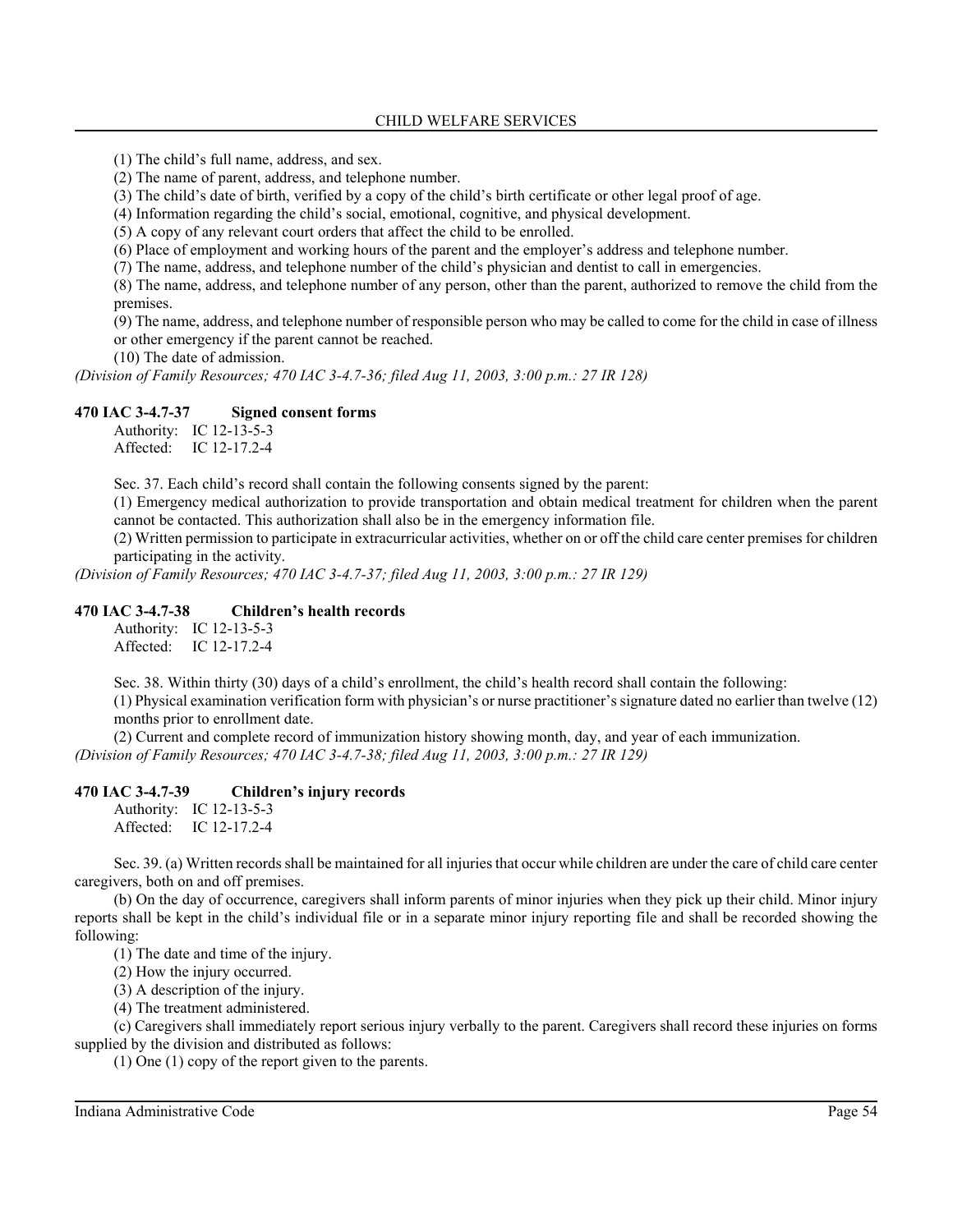(2) One (1) copy kept in the child's individual file.

(3) One (1) copy sent to the division.

*(Division of Family Resources; 470 IAC 3-4.7-39; filed Aug 11, 2003, 3:00 p.m.: 27 IR 129)*

#### **470 IAC 3-4.7-40 Children's medication records**

Authority: IC 12-13-5-3

Affected: IC 12-17.2-4

Sec. 40. (a) Records regarding dispensing of medication to children shall be maintained at the child care center and shall contain the following:

(1) The child's name.

(2) The name of the medication.

(3) The dosage given.

(4) The date and time given.

(5) The full name of caregivers who administered medication.

(b) If a parent requested medication to be given and it was not administered, caregivers shall write the reason on the medication record.

(c) The center shall keep these records for a minimum of one (1) year. *(Division of Family Resources; 470 IAC 3-4.7-40; filed Aug 11, 2003, 3:00 p.m.: 27 IR 129)*

### **470 IAC 3-4.7-41 Staff, substitutes, and volunteer records**

Authority: IC 12-13-5-3 Affected: IC 12-17.2-4

Sec. 41. (a) Records, kept at the child care center, shall document the following for all current staff, substitutes, and volunteers: (1) Application for employment.

(2) Qualifications.

(3) A statewide limited criminal history check completed by the Indiana state police.

(4) The name, address, and telephone number of the person, physician, or health facility to be contacted in the event of an emergency.

(5) An annual written evaluation of the employee's performance.

(6) Physical examination verification form with physician's or nurse practitioner's signature within thirty (30) days of employment dated no earlier than twelve (12) months prior to date of hire.

(7) Verification that staff is free of tuberculosis within thirty (30) days of employment and annually thereafter.

(8) In-service training.

(9) Dates of employment.

(b) Volunteers and support staff are exempt from documentation of qualifications, evaluations, and in-service training requirements. Volunteers who are counted in the child/staff ratio must meet all staff requirements. *(Division of Family Resources; 470 IAC 3-4.7-41; filed Aug 11, 2003, 3:00 p.m.: 27 IR 129)*

### **470 IAC 3-4.7-42 Emergency information file**

Authority: IC 12-13-5-3 Affected: IC 12-17.2-4

Sec. 42. Each center shall keep an emergency information file, separate from individual record files, and take it on field trips. It shall contain the following:

(1) Emergency numbers for police, fire, hospital, and ambulance.

- (2) Emergency information for all staff, volunteers, student helpers, and children, including the following:
	- (A) The name and date of birth.
	- (B) The name and phone number of spouse, parent, physician, health facility, or other person to contact in an emergency.
	- (C) A signed authorization for emergency treatment. Parents shall sign this authorization for persons under eighteen (18)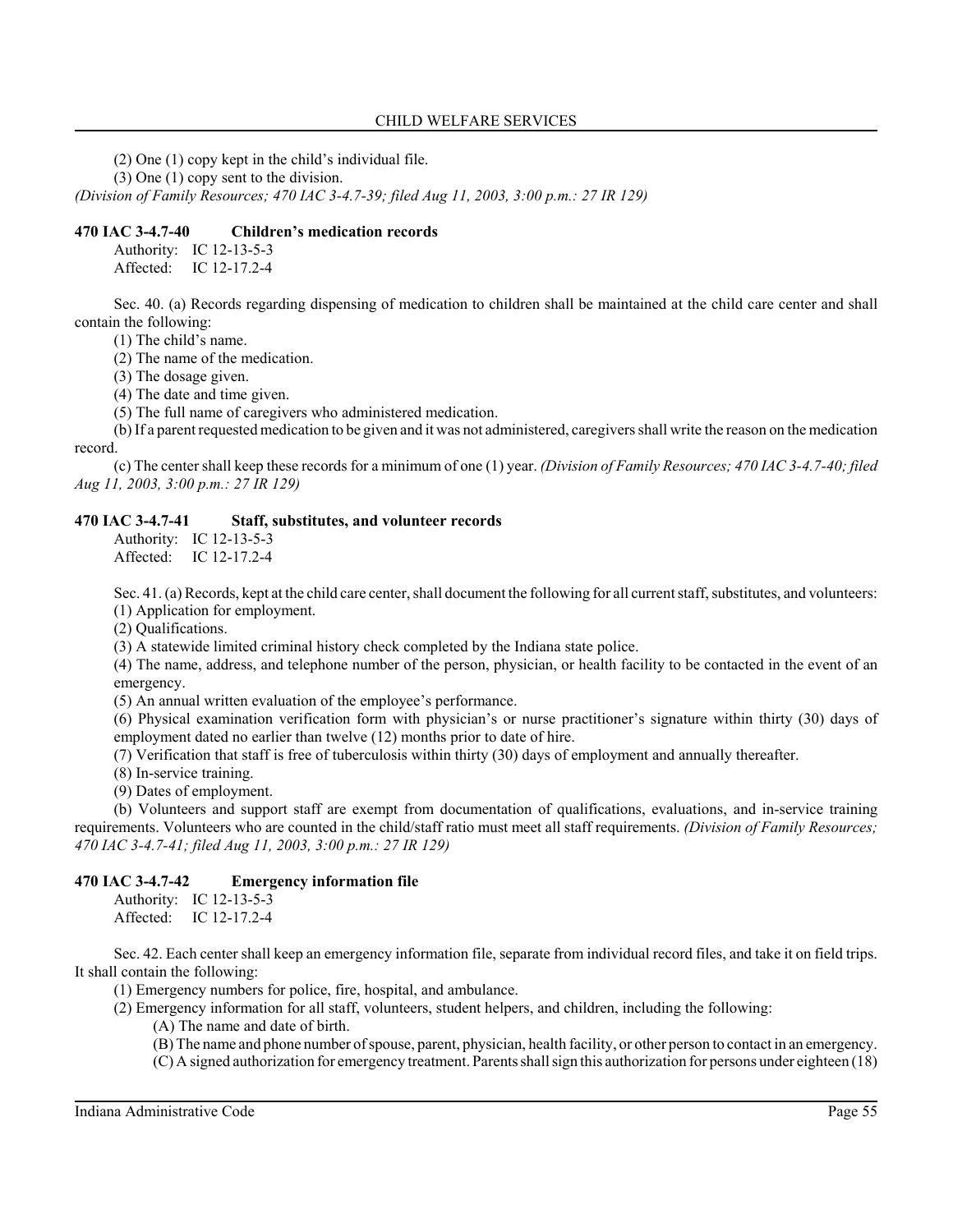years of age. Staff, eighteen (18) years of age or older, shall sign their own authorization. *(Division of Family Resources; 470 IAC 3-4.7-42; filed Aug 11, 2003, 3:00 p.m.: 27 IR 130)*

#### **470 IAC 3-4.7-43 General records**

Authority: IC 12-13-5-3 Affected: IC 12-17.2-4

Sec. 43. If applicable, the center shall have the following records available for review:

(1) All required well water test results.

(2) The daily temperature of vendor delivered potentially hazardous food.

(3) The most recent inspection records relevant to state fire marshal, IDEM water records for private wells, child care health, or general licensing inspections and the records relative to compliance, complaint, and investigation for the past three (3) years. *(Division of Family Resources; 470 IAC 3-4.7-43; filed Aug 11, 2003, 3:00 p.m.: 27 IR 130)*

#### **470 IAC 3-4.7-44 Confidentiality of records**

Authority: IC 12-13-5-3 Affected: IC 12-17.2-4

Sec. 44. (a) All information pertaining to the admission, health, family, or discharge of a child and each personnel record is confidential. The center may release the children's records to the parent of the child in question. The center may release the personnel records to the following:

(1) Persons authorized by the division.

(2) Child protective services personnel.

(3) Other agencies authorized by law.

(b) The director or administrator shall determine the limits for sharing confidential information with staff.

(c) The center shall have a written policy for protecting the confidentiality of medical and social information that is consistent with federal, state, and local laws.

(d) The center shall inform all staff of the confidentiality policy. *(Division of Family Resources; 470 IAC 3-4.7-44; filed Aug 11, 2003, 3:00 p.m.: 27 IR 130)*

#### **470 IAC 3-4.7-45 Attendance records**

Authority: IC 12-13-5-3 Affected: IC 12-17.2-4

Sec. 45. Written attendance records shall be kept at the child care center, available for review for a minimum of one (1) year and shall document the following for all children, staff, and volunteers:

(1) Daily arrival and departure times.

(2) Dates of attendance.

*(Division of Family Resources; 470 IAC 3-4.7-45; filed Aug 11, 2003, 3:00 p.m.: 27 IR 130)*

#### **470 IAC 3-4.7-46 Record retention**

Authority: IC 12-13-5-3 Affected: IC 12-17.2-4

Sec. 46. The center shall maintain personnel and children's records on grounds for a minimum of one (1) year after the end of service or care. *(Division of Family Resources; 470 IAC 3-4.7-46; filed Aug 11, 2003, 3:00 p.m.: 27 IR 130)*

#### **470 IAC 3-4.7-47 Child/staff ratio chart**

Authority: IC 12-13-5-3 Affected: IC 12-17.2-4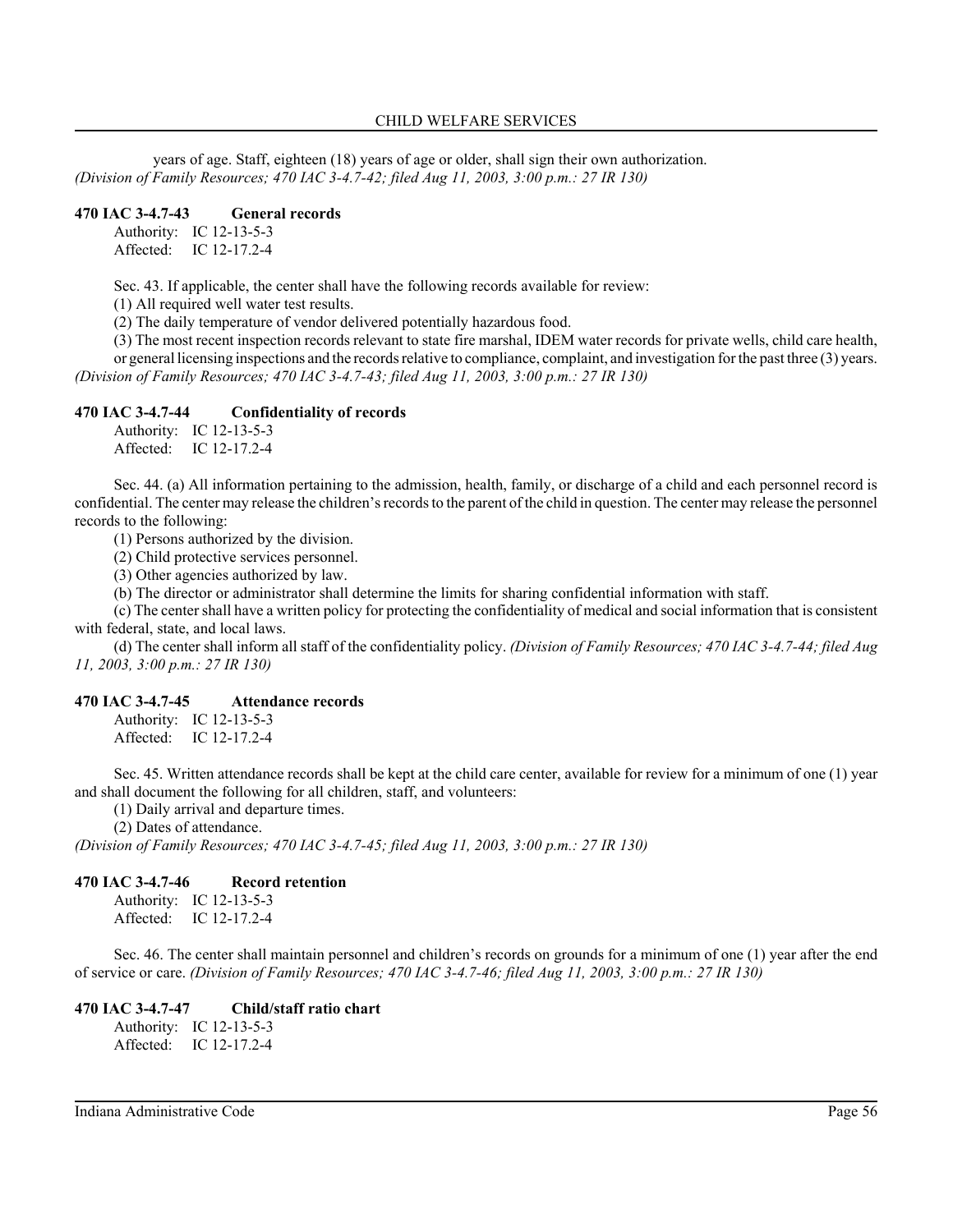Sec. 47. Directors shall prominently post the following child/staff ratio chart in each class area of the child care center and in the area where parents sign children in on a daily basis:

|                                                                                            | Maximum Number of Children  | Maximum Number of Children in |
|--------------------------------------------------------------------------------------------|-----------------------------|-------------------------------|
| Age of the Youngest Child in the Group                                                     | Supervised by One Caregiver | One Group                     |
| Infant                                                                                     |                             |                               |
| Toddler                                                                                    |                             | 10                            |
| 2 years                                                                                    |                             | 10                            |
| $30-36$ months                                                                             |                             | 14                            |
| 3 years                                                                                    | 10                          | 20                            |
| 4 years                                                                                    | 12                          | 24                            |
| 5 years and older                                                                          | 15                          | 30                            |
| (Division of Family Resources; 470 IAC 3-4.7-47; filed Aug 11, 2003, 3:00 p.m.: 27 IR 130) |                             |                               |

#### **470 IAC 3-4.7-48 Child/staff ratios and supervision**

Authority: IC 12-13-5-3 Affected: IC 12-17.2-4

Sec. 48. (a) Child/staff ratios shall be maintained during all hours of operation.

(b) When there is a combination of ages within a group of children, caregivers shall determine the ratio required by the age of the youngest child in the group. This includes opening and closing times.

(c) When determining the child/staff ratios, count only persons who are responsible for and directly engaged in supervising and implementing activities for children.

(d) Persons in the child care center with multiple roles, such as teacher/cook, teacher/director, or teacher/receptionist, shall be counted in child/staff ratios only while directly engaged with children.

(e) All children shall be under the direct supervision of a responsible caregiver at all times.

(f) Centers shall have a written policy that describes the steps caregivers shall take to correct inadequate ratios. Caregivers shall be aware of this policy.

(g) Caregivers shall promptly notify the director when ratios become deficient.

(h) The director or person in charge shall correct child/staff ratios immediately.

(i) Children of the director and staff members shall be counted in child/staff ratios and assigned to their appropriate age group.

(j) The center shall have at least two (2) adults present during all hours of operation.

(k) The center shall make arrangements so that if only one (1) adult is supervising a group of children, that adult has means available to communicate with other caregivers and summon assistance without leaving children unattended.

(l) The assignment of administrative, maintenance, and housekeeping duties shall not interfere with the direct supervision of children.

(m) The center shall make every effort to have substitutes visit the child care center to become generally familiar with the children and program in advance of the time they may be called to substitute. *(Division of Family Resources; 470 IAC 3-4.7-48; filed Aug 11, 2003, 3:00 p.m.: 27 IR 131)*

#### **470 IAC 3-4.7-49 Child grouping policies**

Authority: IC 12-13-5-3 Affected: IC 12-17.2-4

Sec. 49. (a) Age grouping policies apply at all times except as in subsection (f).

(b) When mixing age groups, younger children shall be protected from aggressive older children.

(c) Caregivers may care for preschool children in the same group or area.

(d) Centers may group children thirty (30) to thirty-six (36) months of age with children three (3) years of age.

(e) When all the children two (2) *[sic., years]* of age in a group are at least thirty (30) months of age, the child/staff ratio is 7:1.

(f) Caregivers may group children three (3) years of age through school age together during the first and last hour of the child care center's operation provided the group size does not exceed the maximum group size for the youngest children in the group.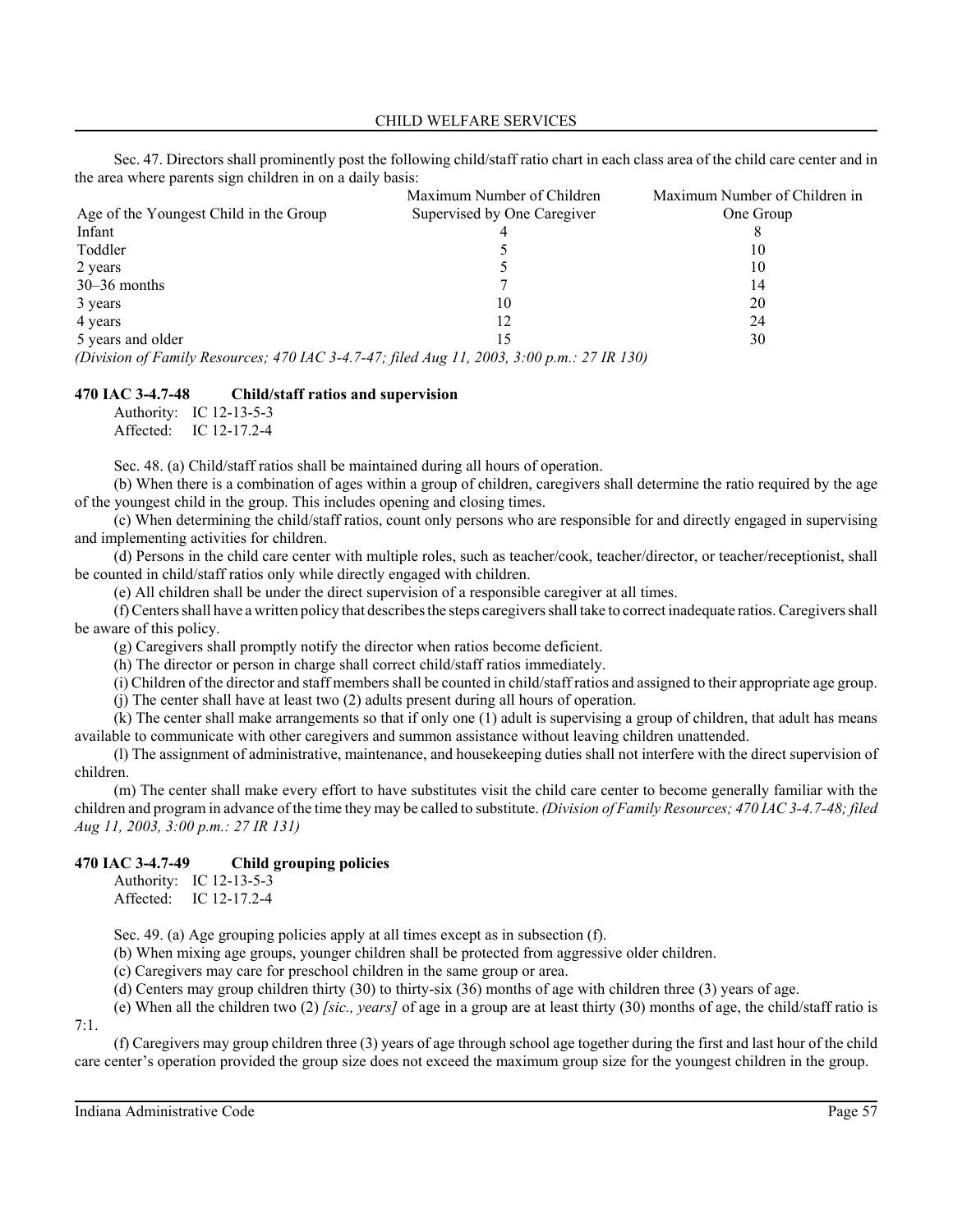(g) Caregivers shall care for school age children in a clearly defined separate room/area. When mixing age groups, the group may not be larger than the square foot capacity of the room.

(h) The maximum number of children per class is also determined by available space.

(i) Centers licensed prior to the effective date of this rule may elect to have a maximum group size for children two (2) years of age of fifteen (15), provided they use the same room.

(j) Kindergarten age children may be mixed with either preschool or school age groups. *(Division of Family Resources; 470 IAC 3-4.7-49; filed Aug 11, 2003, 3:00 p.m.: 27 IR 131; errata filed Nov 7, 2003, 2:45 p.m.: 27 IR 1184)*

#### **470 IAC 3-4.7-50 Grouping of children under 30 months of age**

Authority: IC 12-13-5-3

Affected: IC 12-17.2-4

Sec. 50. (a) In any group that has an infant or toddler, the maximum age range between the oldest and youngest child in the group shall be thirteen (13) months.

(b) Caregivers of infants and toddlers shall have the date of birth of all children in the room immediately available. *(Division of Family Resources; 470 IAC 3-4.7-50; filed Aug 11, 2003, 3:00 p.m.: 27 IR 132)*

#### **470 IAC 3-4.7-51 Implementation of continuity of care**

Authority: IC 12-13-5-3 Affected: IC 12-17.2-4

Sec. 51. Centers shall make a reasonable effort to provide continuity of care for children under thirty (30) months of age. *(Division of Family Resources; 470 IAC 3-4.7-51; filed Aug 11, 2003, 3:00 p.m.: 27 IR 132)*

#### **470 IAC 3-4.7-52 Alternative mixed age groupings**

Authority: IC 12-13-5-3 Affected: IC 12-17.2-4

Sec. 52. For the purpose of maintaining continuity of care, centers may mix children six (6) weeks of age to thirty-six (36) months of age in one (1) classroom under the following conditions:

(1) A child/staff ratio of 4:1 is maintained.

(2) The maximum group size is eight (8).

(3) Each group shall have no more than three (3) children under twelve (12) months of age.

(4) The center's program, furnishings, and equipment shall meet the developmentally appropriate needs of all the children in the room.

*(Division of Family Resources; 470 IAC 3-4.7-52; filed Aug 11, 2003, 3:00 p.m.: 27 IR 132; errata filed Nov 7, 2003, 2:45 p.m.: 27 IR 1184)*

### **470 IAC 3-4.7-53 Rest periods**

Authority: IC 12-13-5-3 Affected: IC 12-17.2-4

Sec. 53. (a) Caregivers shall provide a supervised rest period for children four (4) year of age and under after the noon meal and at any other time if requested by any age child. (This does not apply to children in attendance less than four (4) hours per day.)

(b) Children of all ages shall not rest or sleep on the floor. Staff shall provide cots for all children that rest as follows:

(1) Cots shall be firm, portable, easily sanitized, in good repair, and have the underside of the sleeping surface off the floor. (2) Staff shall sanitize cots daily after each use. Staff may sanitize cots weekly if the same child uses the same cot each day. If staff sanitize cots weekly, they shall clearly identify assigned cots.

(3) Staff shall space cots at a minimum of two (2) feet apart on all sides, except where they touch a wall or other room divider.

(4) Aisles between cots shall be kept clear of all obstructions while the cots are occupied.

(5) Cots shall not block exits.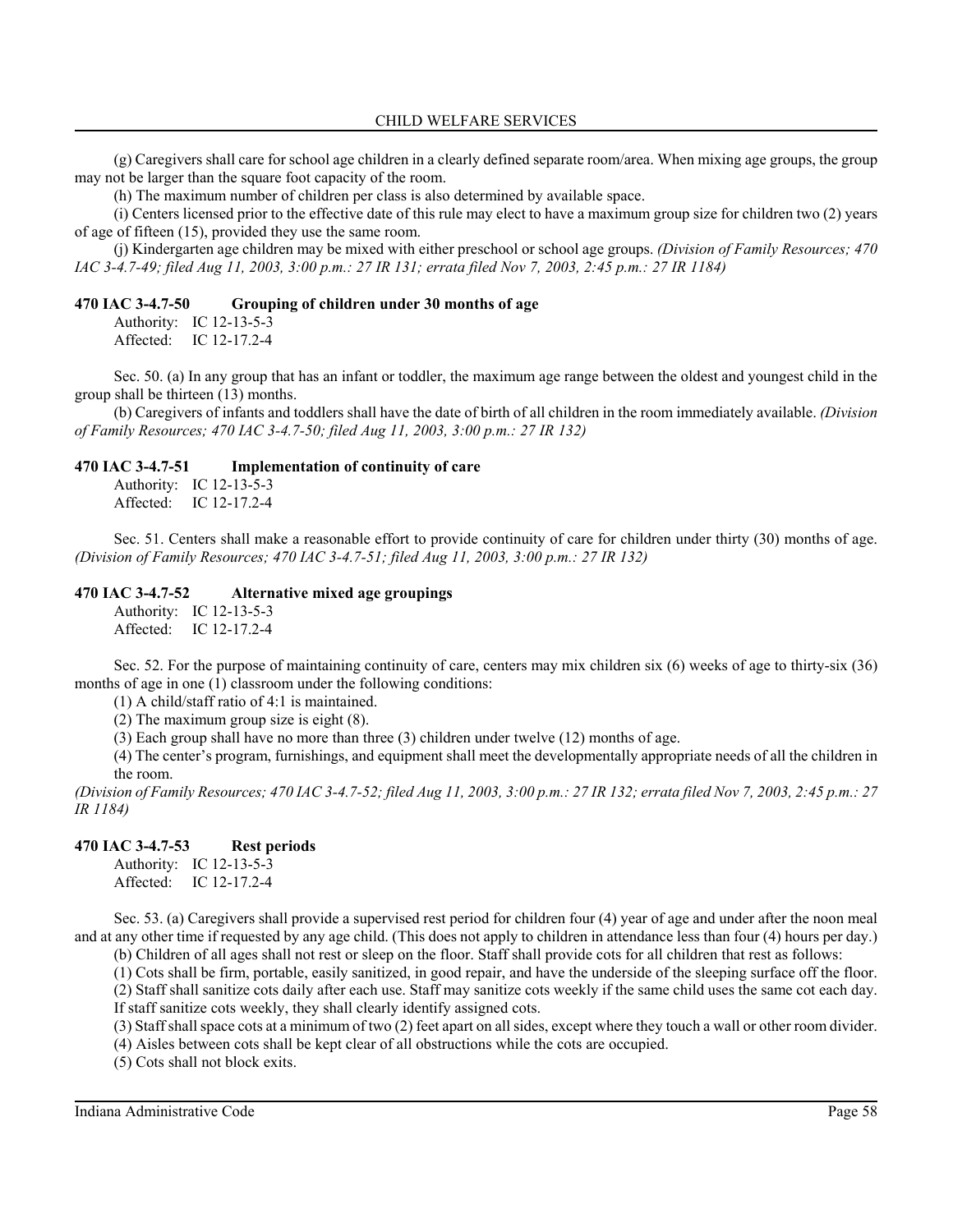(c) The center shall assure that a cover is provided as follows for each child:

(1) The cover shall be clean, individually marked, and maintain comfort and warmth.

(2) The cover shall be washed at least weekly or promptly if soiled.

(3) If different children use the same cover, staff shall wash the cover between uses.

(4) Children's faces and heads shall be free from covering.

(d) The center shall provide individual storage so that one (1) child's cover does not touch the cover of another child.

(e) When resting, children shall lie in such a way that direct face-to-face situations are avoided.

(f) After thirty (30) minutes, caregivers shall provide supervised alternate activities for nonsleeping children.

(g) Caregivers shall permit sleeping children to awaken naturally at their own pace.

(h) During the rest period for children toddler age and older, caregivers may supervise children at fifty percent (50%) of the required child/staff ratio provided that:

(1) the required child/staff ratio is maintained on the premises;

(2) required caregivers are immediately accessible; and

(3) a minimum of fifty percent (50%) of the children in the class are asleep.

(i) The fifty percent (50%) reduction in child/staff ratios does not apply to infants.

(j) Caregivers shall supervise sleeping children and never leave them unattended.

(k) Rest areas shall have a minimum average of five (5) foot-candles of light in all areas.

(l) Caregivers shall make rest periods flexible based on discussions with the parent and the child's individual needs. *(Division of Family Resources; 470 IAC 3-4.7-53; filed Aug 11, 2003, 3:00 p.m.: 27 IR 132; errata filed Nov 7, 2003, 2:45 p.m.: 27 IR 1184)*

#### **470 IAC 3-4.7-54 Positive discipline**

Authority: IC 12-13-5-3 Affected: IC 12-17.2-4

Sec. 54. (a) Caregivers shall use positive discipline.

(b) Caregivers shall do the following:

(1) Communicate to children using positive statements.

(2) Encourage children, with adult support, to use their own words and solutions in order to resolve their own interpersonal conflicts.

(3) Communicate with children by getting down to their eye level and talking to them in a calm quiet manner about what behavior is expected.

*(Division of Family Resources; 470 IAC 3-4.7-54; filed Aug 11, 2003, 3:00 p.m.: 27 IR 133)*

#### **470 IAC 3-4.7-55 Inappropriate discipline**

Authority: IC 12-13-5-3 Affected: IC 12-17.2-4

Sec. 55. (a) Any person, while on child care center premises, shall not engage in or direct any of the following actions toward children:

(1) Inflict corporal punishment in any manner upon a child's body.

(2) Hit, spank, beat, shake, pinch, or any other measure that produces physical discomfort.

(3) Cruel, harsh, unusual, humiliating, or frightening methods of discipline, including threatening the use of physical punishment.

(4) Placement in a locked or dark room.

(5) Public or private humiliation, yelling, or abusive or profane language.

(b) Staff shall not associate disciplinary action or rewards with rest.

(c) Staff shall not associate disciplinary action with food or use food as a reward.

(d) Staff shall not associate disciplinary action or humiliate a child in regard to toileting.

(e) Caregivers shall not:

(1) use time out for any child less than three (3) years of age;

(2) use time out for any purpose other than to enable the child to regain control;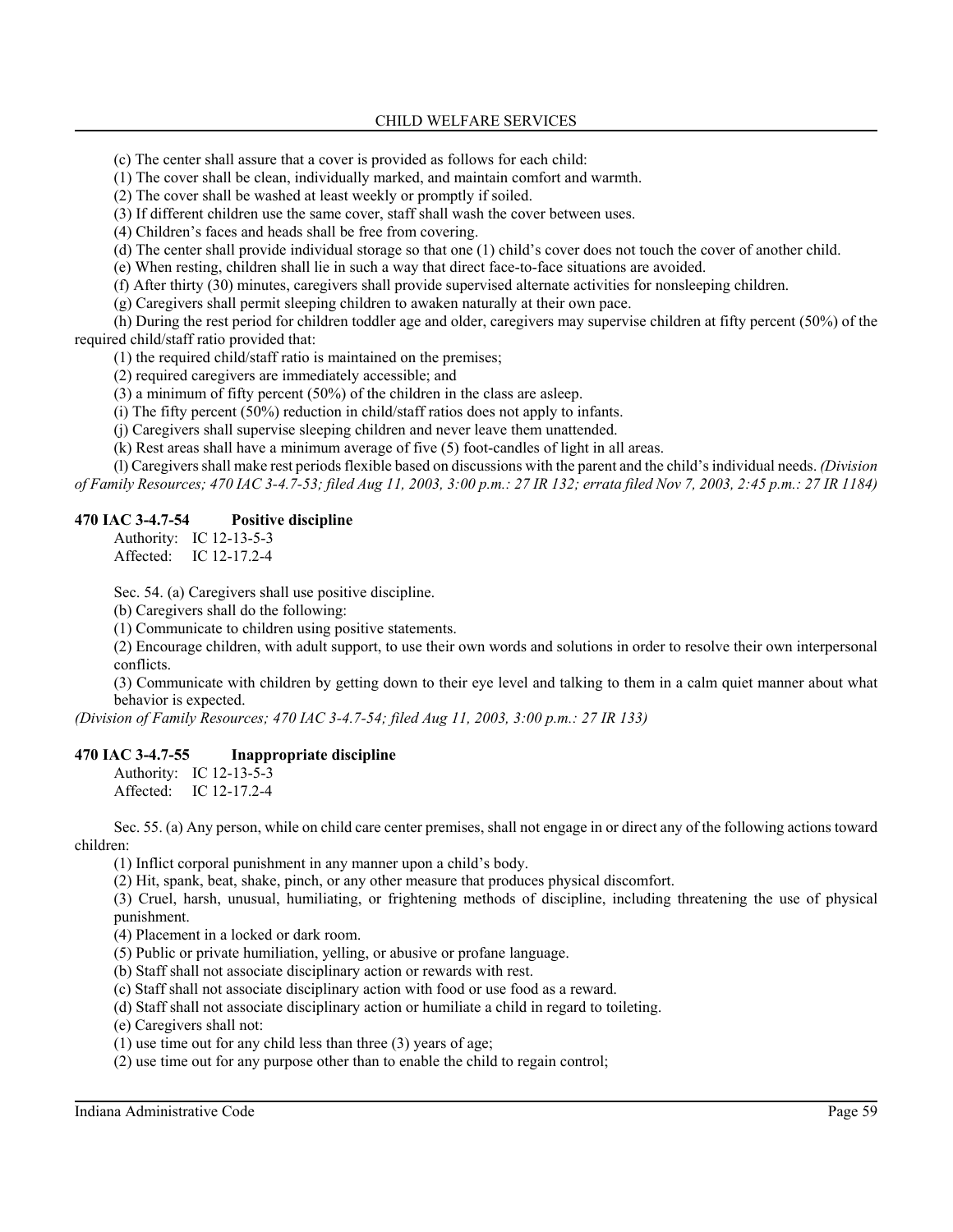(3) physically restrain children except:

(A) when it is necessary to ensure their own safety or that of others; and

(B) only for as long as is necessary for control of the situation; and

(4) use punishment to correct unacceptable behavior.

*(Division of Family Resources; 470 IAC 3-4.7-55; filed Aug 11, 2003, 3:00 p.m.: 27 IR 133; errata filed Nov 7, 2003, 2:45 p.m.: 27 IR 1184)*

#### **470 IAC 3-4.7-56 Discipline documentation**

Authority: IC 12-13-5-3 Affected: IC 12-17.2-4

Sec. 56. (a) The director shall formulate a child care center-wide written discipline policy and distribute the policy to parents and staff.

(b) Caregivers shall have ongoing communication between home and center regarding all aspects of the care of the child.

(c) Caregivers shall document any history of recurring discipline problems and subsequent formal parent conferences in the child's record.

(d) The center shall implement and document a specific plan of action with the child's parents for dealing with the child's unacceptable behavior. *(Division of Family Resources; 470 IAC 3-4.7-56; filed Aug 11, 2003, 3:00 p.m.: 27 IR 133)*

#### **470 IAC 3-4.7-57 General program components**

Authority: IC 12-13-5-3 Affected: IC 12-17.2-4

Sec. 57. (a) Caregivers shall recognize each child as an individual whose personal privacy, choice of activities, and cultural, ethnic, and religious backgrounds are respected.

(b) Centers shall work to increase understanding of cultural, ethnic, and other differences.

(c) The curriculum and adults' interaction shall be responsive to individual differences in ability and interests. Caregivers shall design interactions and activities to develop children's positive feelings toward learning.

(d) Efficient planning and good caregiver communication during transition periods shall be used to avoid waiting periods between activities.

(e) Caregivers shall arrange learning areas, equipment, and materials so children can work undisturbed either individually or in small groups.

(f) Caregivers shall arrange equipment in orderly, clearly defined areas of interest with space in each area for children to see the various activities available to them.

(g) Caregivers shall provide children many opportunities to develop social skills, such as cooperating, helping, negotiating, and talking with others to solve interpersonal problems.

(h) Caregivers shall move among groups and individuals to facilitate children's involvement with materials and activities by asking questions, offering suggestions, or adding more complex materials or ideas to a situation.

(i) The center shall assign one (1) lead caregiver for each group of children. *(Division of Family Resources; 470 IAC 3-4.7-57; filed Aug 11, 2003, 3:00 p.m.: 27 IR 133)*

#### **470 IAC 3-4.7-58 Basic schedule of activities**

Authority: IC 12-13-5-3 Affected: IC 12-17.2-4

Sec. 58. The center shall provide a written basic schedule of activities designed to meet the developmental needs of the children served. The center shall post a general outline of times and activities in each child care room and shall provide a schedule for the following:

(1) Meal times.

(2) Rest times.

(3) Indoor activities.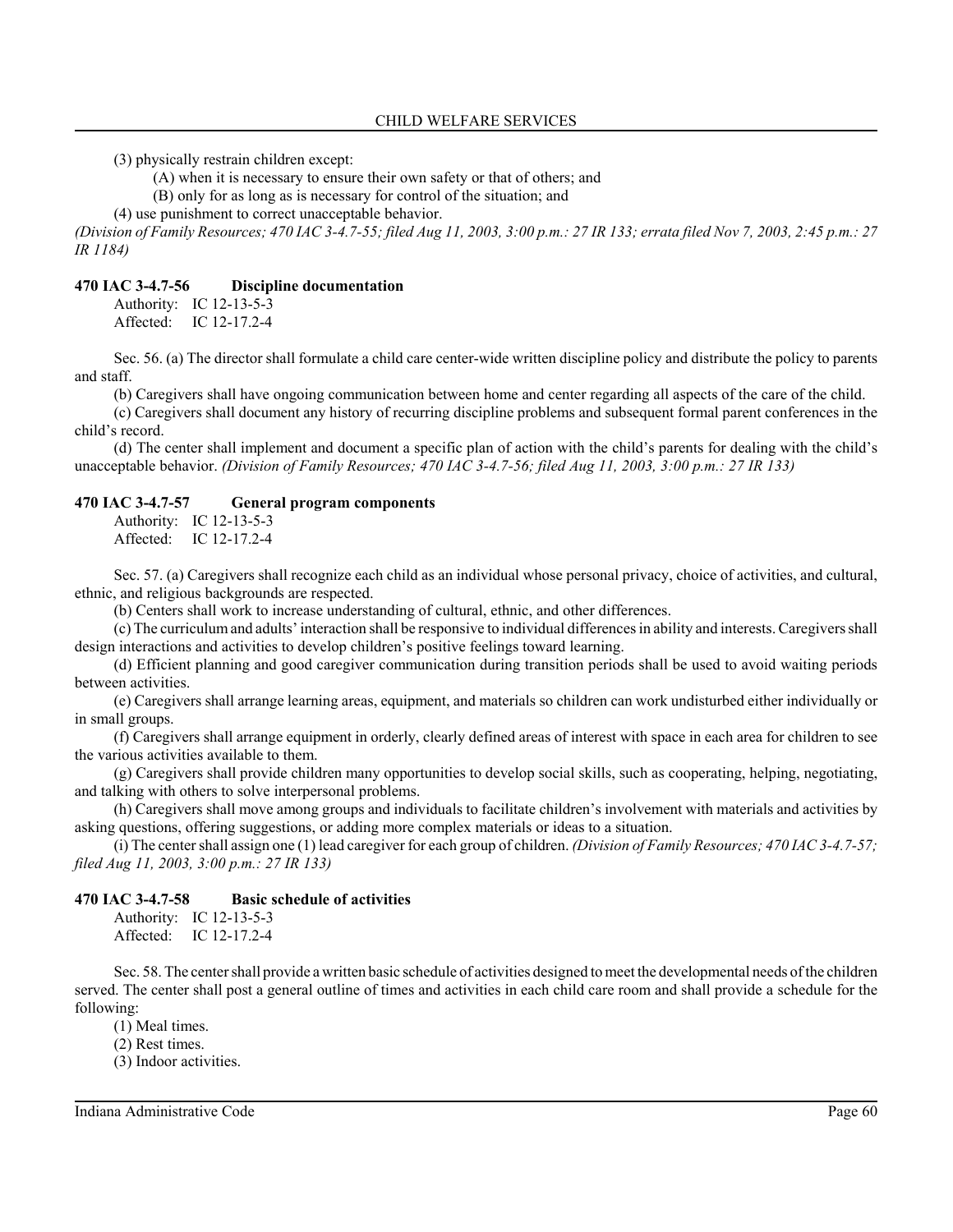(4) Outdoor activities.

*(Division of Family Resources; 470 IAC 3-4.7-58; filed Aug 11, 2003, 3:00 p.m.: 27 IR 134)*

## **470 IAC 3-4.7-59 General program planning**

Authority: IC 12-13-5-3 Affected: IC 12-17.2-4

Sec. 59. All program planning shall provide the following:

(1) A caregiver-prepared environment for children to learn through active exploration and interaction with adults, other children, and materials.

(2) Encouragement and enhancement of expressive activities that include play, story telling, music, and dancing. A variety of art media is readily available for creative expression.

(3) Daily opportunities for children to use large muscle skills, learn about outdoor environments, and express themselves freely and loudly, except when the severity of the weather poses a safety hazard, the wind-chill temperature is below twenty-five (25) degrees Fahrenheit, or there is a health related reason documented by a parent or physician for a child to remain indoors. (For a period exceeding three (3) consecutive days a physician's statement is required.)

(4) Daily opportunities for children to develop small muscle skills through play activities.

(5) Opportunities for children to complete activities.

(6) Provision for privacy by arranging a small, quiet area that is easily accessible to the child who seeks or needs time to be alone.

*(Division of Family Resources; 470 IAC 3-4.7-59; filed Aug 11, 2003, 3:00 p.m.: 27 IR 134)*

## **470 IAC 3-4.7-60 Written program plans**

Authority: IC 12-13-5-3 Affected: IC 12-17.2-4

Sec. 60. Caregivers shall plan a daily, detailed written program, based on teacher observations, for each child care group. Caregivers shall always make this program available to parents and the division and provide the following:

(1) A description of how learning centers will be changed or enriched.

(2) A list of materials to be added to or removed from the specific learning areas.

(3) Activities to be used or discussed during circle and transition times.

(4) A description of any planned small or large group activities.

(5) Any special activities or field trips planned.

*(Division of Family Resources; 470 IAC 3-4.7-60; filed Aug 11, 2003, 3:00 p.m.: 27 IR 134)*

#### **470 IAC 3-4.7-61 Literacy development**

Authority: IC 12-13-5-3 Affected: IC 12-17.2-4

Sec. 61. Caregivers shall foster language development and literacy by the following:

(1) Talking with children.

(2) Encouraging children to talk with each other by helping them to listen and respond.

(3) Modeling verbal expression and written language.

(4) Reading books and poems with children daily.

(5) Providing opportunities for children to read and explore with books.

(6) Creating activities which encourage children to participate in dramatic play and other experiences requiring communication. (7) Providing methods and materials in which children can experiment with writing by drawing, copying, and inventing their own spelling.

(8) Extending literacy activities to all areas of the classroom.

*(Division of Family Resources; 470 IAC 3-4.7-61; filed Aug 11, 2003, 3:00 p.m.: 27 IR 134)*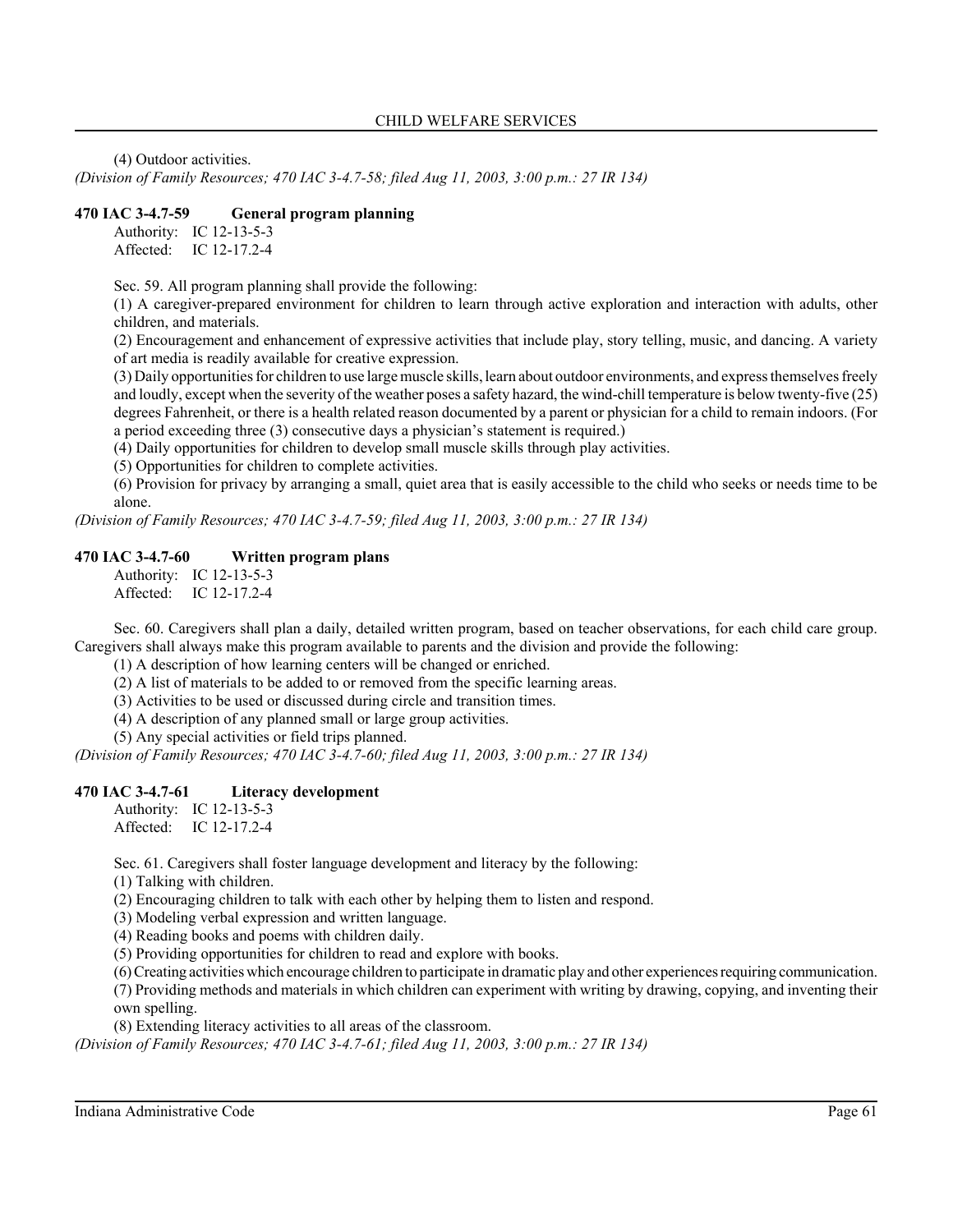### **470 IAC 3-4.7-62 Coping with separation**

Authority: IC 12-13-5-3 Affected: IC 12-17.2-4

Sec. 62. Caregivers shall help children to cope with the experience of separation from their parents by the following:

(1) The caregivers of the child care center shall encourage the parents to spend time in the child care center, to observe, and participate in experiences with their child. Caregivers shall design all aspects of the child care program to facilitate parental input and involvement.

(2) Caregivers shall permit children to bring reminders of home and family to the child care center.

(3) Caregivers shall help children play out themes of separation and reunion.

(4) Caregivers shall share information about the child's daily needs and activities with parents on a daily informal basis.

(5) Caregivers shall reassure children about their parent's return.

*(Division of Family Resources; 470 IAC 3-4.7-62; filed Aug 11, 2003, 3:00 p.m.: 27 IR 134)*

#### **470 IAC 3-4.7-63 Educational equipment and materials**

Authority: IC 12-13-5-3 Affected: IC 12-17.2-4

Sec. 63. (a) The quantity and variety of learning center equipment and materials provided daily shall permit children to interact without conflict due to a lack of equipment.

(b) The center may combine learning centers. Materials from individual learning centers may overlap but the center shall count individual items only once.

(c) The following minimums shall be provided to each group to children two (2) years of age and older:

(1) Equipment and materials to supply the following learning centers:

(A) Art.

- (B) Music/movement.
- (C) Large muscle.
- (D) Math/science/discovery.
- (E) Manipulative/fine motor.
- (F) Blocks.
- (G) Quiet/individual.
- (H) Dramatic play.
- (I) Literacy.

(2) An art easel with paint and paper.

- (3) A water/sand/alternative type of activity.
- (4) A shatterproof mirror.
- (5) A set of wooden unit blocks.
- (6) Musical listening equipment.
- (7) Musical instruments.
- (d) Learning centers shall be within the class room/areas.
- (e) All children in each class room/area shall have access to these learning centers regularly throughout the day.

(f) Children two (2) years of age shall have small climbing equipment that they can go in and out of, over, and around in their

## area.

- (g) Centers shall have equipment storage as follows:
- (1) Each child care learning center shall have stable, low, open shelves to house, display, and organize learning materials.
- (2) Staff shall use these shelves or units to assist with creating division of learning centers.
- (3) Staff shall store equipment on these shelves and within easy reach of the children at all times.
- (h) The center shall clean and sanitize equipment and materials a minimum of once per week.
- (i) All play equipment and materials shall be constructed and installed in a manner that is safe for use by children.
- (j) All indoor gross motor equipment shall meet the Consumer Product Safety Commission's guidelines for safety surfaces. (k) Projectile toys are prohibited.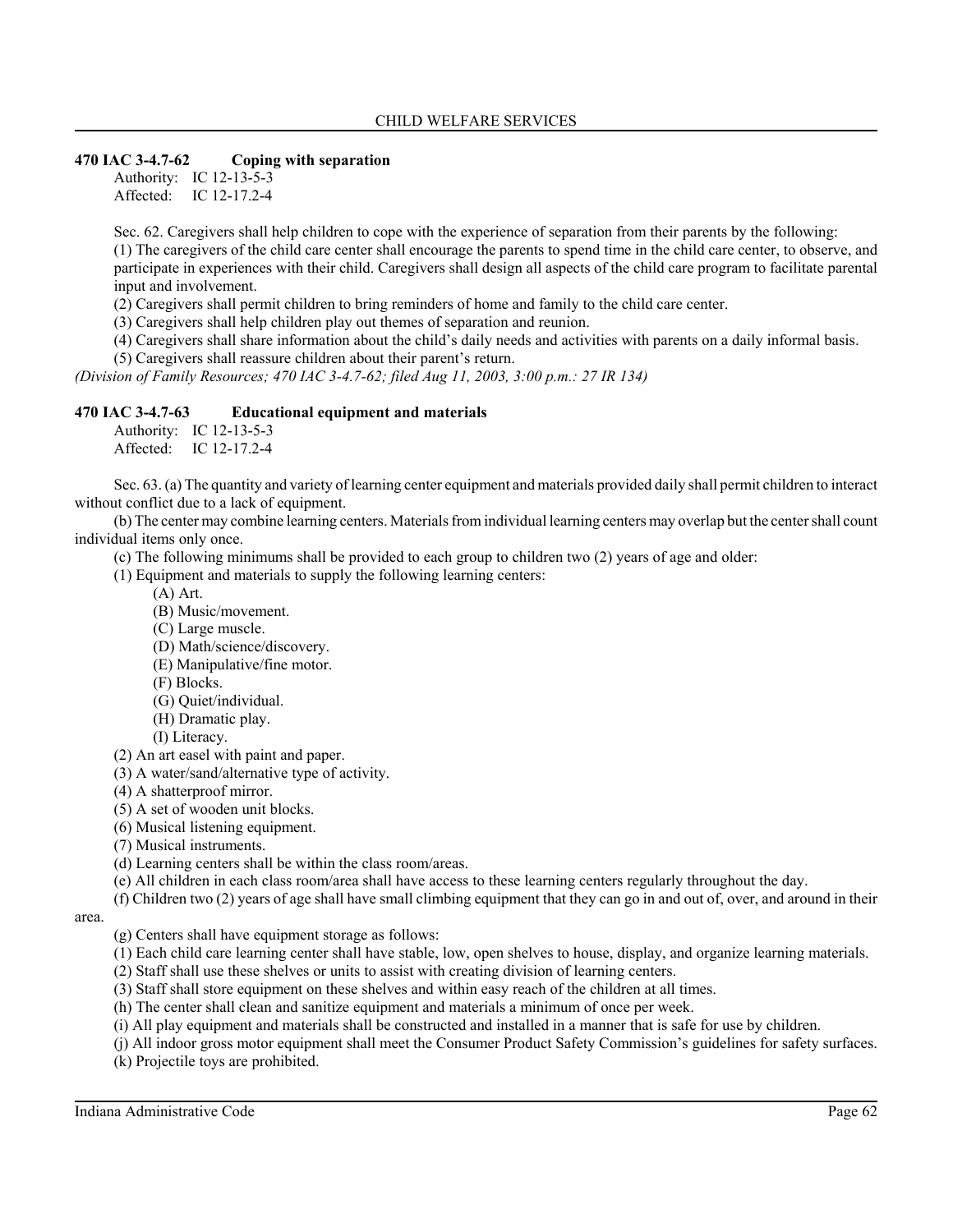(l) All toys and equipment shall be free of sharp edges or protrusions.

(m) Tricycles used by children shall be spokeless, steerable, of age-appropriate size, and have a low center of gravity. (n) When riding bicycles, children shall wear safety helmets that meet national safety standards. *(Division of Family Resources; 470 IAC 3-4.7-63; filed Aug 11, 2003, 3:00 p.m.: 27 IR 135)*

#### **470 IAC 3-4.7-64 Television**

Authority: IC 12-13-5-3 Affected: IC 12-17.2-4

Sec. 64. Television use in the classroom shall meet the following guidelines:

(1) All programs must be age-appropriate.

(2) All programs must be for educational purposes only and incorporated into lesson plans.

(3) Caregivers shall not require children to watch or sit in front of a television and shall offer other choices of activities.

(4) Caregivers shall maintain required room lighting.

*(Division of Family Resources; 470 IAC 3-4.7-64; filed Aug 11, 2003, 3:00 p.m.: 27 IR 135)*

#### **470 IAC 3-4.7-65 Pets**

Authority: IC 12-13-5-3 Affected: IC 12-17.2-4

Sec. 65. Healthy household pets that present no danger to children are permitted on the premises under the following conditions:

(1) Dogs, cats, or potentially aggressive animals must be temperamentally suitable to be around children and shall only be permitted for infrequent visits and shall at all times be restrained by the adult owner or caretaker.

(2) Pets kept by the center shall be free from diseases with potential for transmission to humans.

(3) Dogs and cats must be vaccinated against rabies in accordance with state law.

(4) There shall be no ferrets, turtles, reptiles, psittacine birds (birds of the parrot family), or any wild or dangerous animals permitted in a child care center.

(5) Animals shall not roam freely and shall be housed in a manner that prevents injury to either the children or the animal.

(6) The center shall use sixteen (16) gauge screen or an equivalent enclosure to prevent children from putting their fingers in an animal cage or aquarium.

(7) Animal cages shall permit proper sanitation and have removable bottoms.

(8) Staff shall keep cages and aquariums clean and in sanitary condition.

(9) Staff and children shall wash their hands after handling, feeding, or cleaning pets or the pet's environment.

*(Division of Family Resources; 470 IAC 3-4.7-65; filed Aug 11, 2003, 3:00 p.m.: 27 IR 135)*

#### **470 IAC 3-4.7-66 Playground and outdoor safety**

Authority: IC 12-13-5-3 Affected: IC 12-17.2-4

Sec. 66. The specific guidelines of the most current, "Handbook for Public Playground Safety", as published by the United States Consumer Product Safety Commission, Washington, D.C. 20207, shall be used to determine compliance with the following safety rules:

(1) Assembly, installation, and the anchoring process shall be completed in strict accordance with the manufacturer's specifications.

(2) All playground equipment shall meet the manufacturer's guidelines for age-appropriate size.

(3) All anchoring devices for playground equipment shall be installed four (4) inches below the playing surface.

(4) The center shall maintain all equipment in safe condition and make prompt repairs. Records shall document the date equipment is known to need repair, the actual date of repair, and the method of repair.

(5) All repairs and replacement of parts shall meet or exceed original equipment standards.

(6) The center shall install a shock absorbing surface with required depth for the critical height of the equipment and covering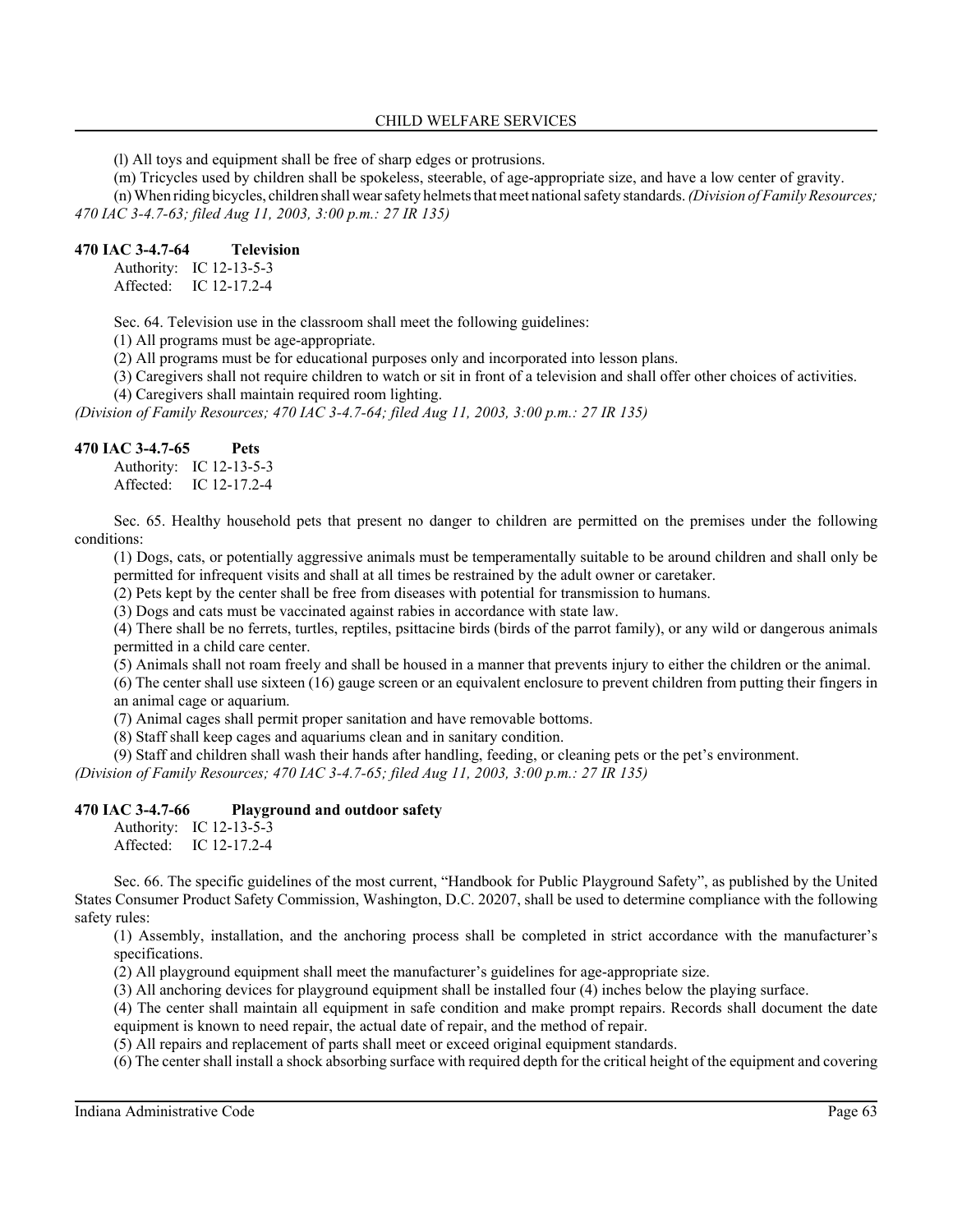the appropriate fall zone area under and around all playground equipment.

(7) The fall zones of adjacent equipment, two (2) feet or higher, shall not overlap.

(8) Climbing ropes shall be secured at both ends.

(9) Trampolines shall not be permitted.

(10) Wood parts shall be smooth and free from splinters.

(11) There shall be no accessible protrusions, projections, pinch, crush, or shearing points on equipment that could injure children or catch their clothing.

(12) Equipment components shall not form openings that could entrap a child's head.

(13) Guardrails and protective barriers shall be designed to prevent inadvertent falls from platforms. Equipment shall have vertical rather than horizontal pieces fill in the space below the top rail on barriers.

(14) All S-hooks shall be tightly closed.

(15) Swing seats shall have smooth rounded edges and not be made of wood, metal, or other hard material.

(16) Climbing equipment shall be designed so that children holding onto horizontal bars may not fall from a height of greater than eighteen (18) inches.

(17) Balance beams shall be less than twelve (12) inches high.

(18) Merry-go-round platforms shall be continuous with no openings.

(19) Sand, used as play space or ground cover, shall be covered when not in use or raked daily before use.

*(Division of Family Resources; 470 IAC 3-4.7-66; filed Aug 11, 2003, 3:00 p.m.: 27 IR 136)*

#### **470 IAC 3-4.7-67 Critical height chart**

Authority: IC 12-13-5-3 Affected: IC 12-17.2-4

Sec. 67. The center shall use the reference table located in the "Handbook for Public Playground Safety" published by the Consumer Product Safety Commission and the manufacturer's guidelines to determine the depth of loose fill materials that will provide the necessary safety for equipment of various heights. *(Division of Family Resources; 470 IAC 3-4.7-67; filed Aug 11, 2003, 3:00 p.m.: 27 IR 136)*

#### **470 IAC 3-4.7-68 Playground design**

Authority: IC 12-13-5-3 Affected: IC 12-17.2-4

Sec. 68. (a) The outdoor caregivers will interact with children in all areas of the playground and ensure that all children are visible at all times.

(b) The outdoor play area shall be safely enclosed, fenced, or protected from traffic by other natural barriers. Air compressors or other dangerous equipment in the outdoor play area shall be enclosed and inaccessible to children.

(c) The outdoor play area shall contain at least seventy-five (75) square feet for each child outdoors at any one (1) time.

(d) The outdoor play area shall be directly accessible from the indoor child care center. If this is not possible and children cross traffic areas, such as a street, alley, or parking lot, the following steps apply to crossing the area:

(1) No child shall cross a traffic area unassisted.

(2) Children shall wait at the edge of the traffic area.

(3) The caregiver shall move to the center of the traffic area and assure that no autos are present or that all traffic is stopped.

(4) The caregiver shall remain in the center of the traffic area until the last child has safely crossed the area.

(5) When crossing public streets or other areas regularly traveled, caregivers shall display a flag, "Stop" sign, or other effective sign designed to halt traffic while children cross the area.

(e) The outdoor play area and equipment shall be well drained and free from standing water. *(Division of Family Resources; 470 IAC 3-4.7-68; filed Aug 11, 2003, 3:00 p.m.: 27 IR 136)*

## **470 IAC 3-4.7-69 Playground and outdoor environment**

Authority: IC 12-13-5-3 Affected: IC 12-17.2-4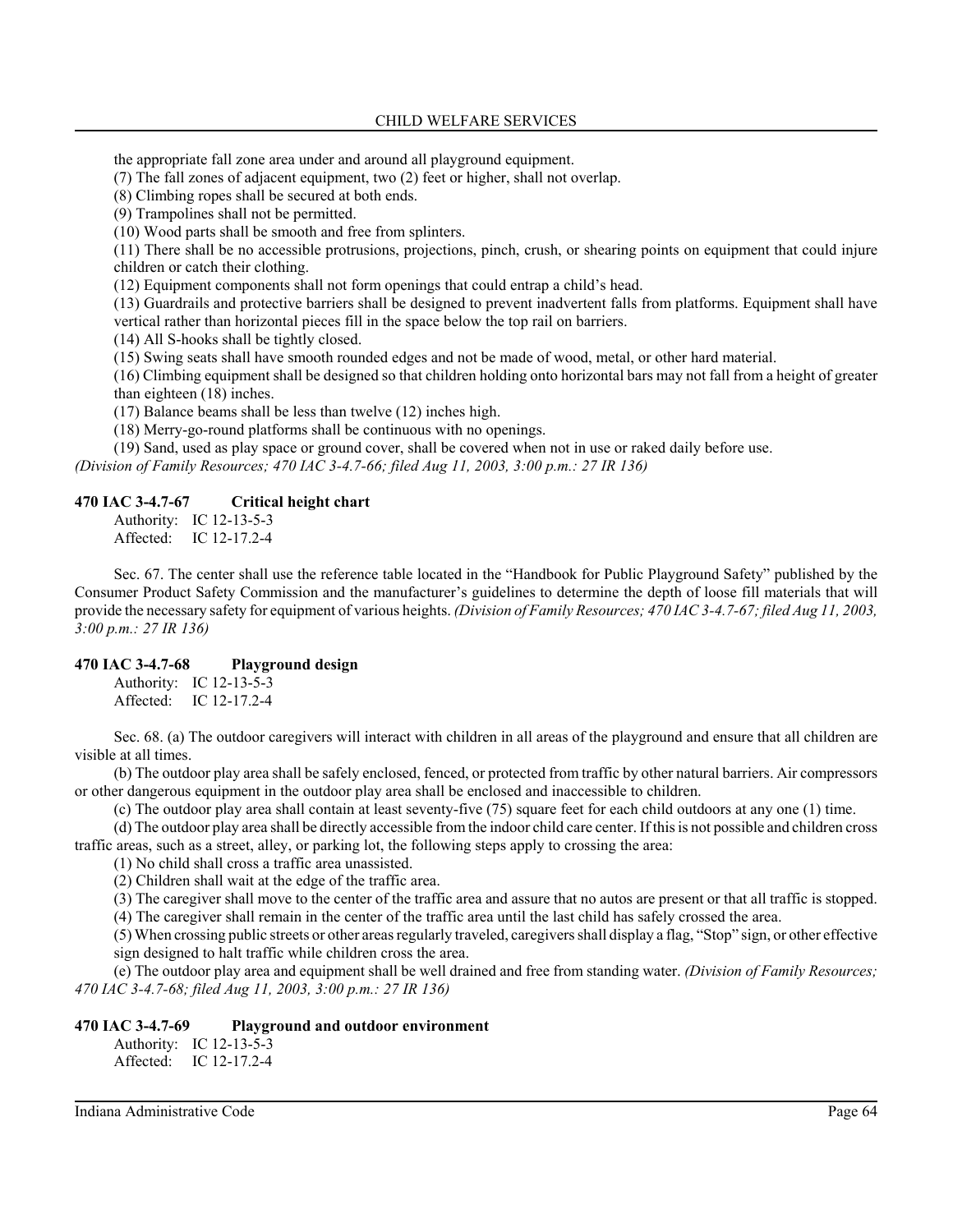Sec. 69. (a) The playground shall be considered to be an outdoor classroom and an extension of the learning environment that meets curricular objectives by encouraging child-initiated, teacher-supported play activities.

(b) The center must organize active, physical activities separate from passive, quiet activities. *(Division of Family Resources; 470 IAC 3-4.7-69; filed Aug 11, 2003, 3:00 p.m.: 27 IR 137)*

#### **470 IAC 3-4.7-70 Water play areas**

Authority: IC 12-13-5-3 Affected: IC 12-17.2-4

Sec. 70. (a) Staff shall maintain a one (1) to three (3) parts per million (ppm) chlorine solution, as verified by a pool test kit, or equivalent in water tables used for water play activities. Staff shall empty the water table daily and clean it with an approved sanitizing solution before being air-dried.

(b) Portable fill and draw pools are prohibited.

(c) When children swim in any permanently constructed private swimming pool, wading pool, or lake, owned by the child care center, center staff, relatives, parents, or others, while under the supervision of the child care center staff, the following rules apply: (1) Pool equipment and chemical storage rooms shall be locked and inaccessible to children.

(2) Written parental permission shall be obtained and kept on file prior to a child participating in a swimming activity.

(3) Each swimming area must have a minimum of two (2) flotation devices.

(4) Child/staff ratios shall be twice the number required in this rule. The center may count employed lifeguards in child staff ratios.

(5) A person having a valid Red Cross advanced life saving certificate shall be on duty at all times when a swimming pool or lake is in use.

(6) At all times, when children are in the water, staff shall directly supervise children with a minimum of one (1) staff person at pool or lake side and another staff in the water with the children.

(7) All private lakes must have their water tested and approved for swimming.

(d) In addition, permanently constructed swimming or wading pools located on the premises of the child care center shall meet the following:

(1) The center must construct the pool in accordance with FPBSC rules under 675 IAC 20 and maintain it in accordance with ISDH rules under 410 IAC 6-2.1.

(2) The center must fence in all swimming and wading pool areas and keep the gate locked when the pool is not in use.

(3) The center must cover or empty swimming pools in the off season.

(e) When children are taken to public pools or lakes while under the supervision of the child care center, the following rules apply:

(1) Written parental permission shall be obtained and kept on file prior to a child participating in a swimming activity.

(2) Child/staff ratios shall be twice the number required in this rule. A center may count one (1) pool or lake lifeguard in the child/staff ratios for the child care center unless pool or lake policies prohibit.

(3) At all times, when children are in the water, staff shall directly supervise children with a minimum of one (1) staff person at pool or lake side and another staff in the water with the children.

(f) Staff shall not permit children to be in hot tubs, spas, or saunas. *(Division of Family Resources; 470 IAC 3-4.7-70; filed Aug 11, 2003, 3:00 p.m.: 27 IR 137; errata filed Nov 7, 2003, 2:45 p.m.: 27 IR 1184)*

#### **470 IAC 3-4.7-71 Field trips**

Authority: IC 12-13-5-3 Affected: IC 12-17.2-4

Sec. 71. (a) The center shall comply with all sections of this rule during field trips.

(b) Caregivers shall account for all children before, during, and after field trips.

(c) The center shall obtain written parental permission for each child prior to participation in a field trip. *(Division of Family Resources; 470 IAC 3-4.7-71; filed Aug 11, 2003, 3:00 p.m.: 27 IR 137)*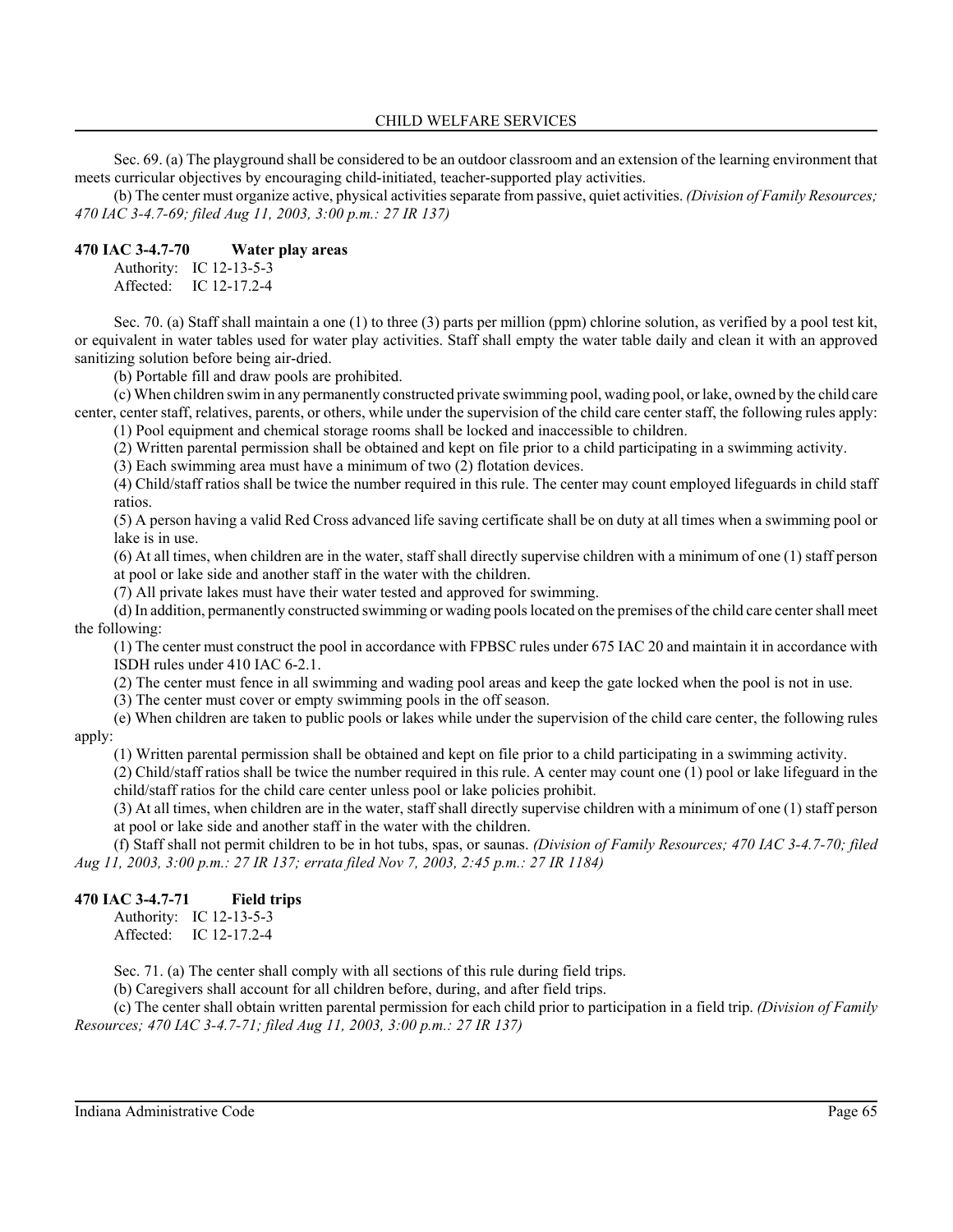## **470 IAC 3-4.7-72 Transportation in child care center owned or leased vehicles**

Authority: IC 12-13-5-3

Affected: IC 9-19-11; IC 12-17.2-4

Sec. 72. The following rules apply to all center transportation of children in vehicles owned or leased by the center: (1) The center shall assume responsibility for a child between the place where the child is picked up and the child care center, and from the time he or she leaves the child care center until he or she is delivered to his or her parent or the responsible person designated by his or her parents.

(2) The center shall do the following:

- (A) Obtain signed parental permission to transport prior to providing transportation for a child.
- (B) Maintain child/staff ratios when transporting children, except as in clause (C).
- (C) When transporting more than twelve (12) children on a school bus or Head Start bus to and from school or home, have at least one (1) qualified caregiver not including the driver supervise the children.
- (D) License any vehicle operated by the center in accordance with the laws of Indiana.
- (E) Carry liability insurance to cover all passengers riding in the vehicle.
- (F) Maintain vehicles in safe operating condition.
- (G) Keep the vehicle clean and free of obstructions on the floors, seats, and rear window area.
- (H) Present documentation that vehicles used in transporting children are appropriately licensed and maintained.
- (I) Not transport more children than the manufacturer's rated passenger capacity.
- (J) Not permit children to ride in the front seat of any vehicle.
- (K) Post a sign in the vehicle stating that this is a smoke free vehicle.
- (L) Check driver has proper license from bureau of motor vehicles on at least an annual basis.

(3) Staff shall comply with the following:

- (A) Not leave children in any vehicle unattended.
- (B) Load and unload children from the curbside of the vehicle.
- (C) Not permit children to open and close the vehicle doors.
- (D) Lock all passenger doors while the vehicle is in motion.
- (E) Have in the vehicle emergency medical authorization for all children and emergency contact numbers for all occupants.
- (4) The driver shall comply with the following:
	- (A) Be at least twenty-one (21) years of age and hold a proper license to operate the vehicle.
	- (B) Turn the vehicle off when loading or unloading children. (This does not apply to regulation school buses.)
	- (C) Seat all children in proper safety restraints to comply with IC 9-19-11 while the vehicle is in motion.
	- (D) Not have used alcohol within twelve (12) hours prior to transporting children.
	- (E) Not use illegal drugs.
	- (F) Ensure that any prescription drugs will not impair their ability to drive.
	- (G) Not have any medical conditions that would affect the driver's ability to safely operate the vehicle.

(5) The director or administrator shall require drug testing of employees when illegal drug use or alcohol use as in subdivision (4)(D) is suspected.

- (6) Vehicle equipment shall include the following:
	- (A) A first aid kit, fire extinguisher, and blanket when transporting children.
	- (B) One (1) restraint per child.
	- (C) Door locks.

(7) When transporting a child in a wheelchair, vehicles shall accommodate the placement of wheelchairs with tie downs affixed according to the manufacturer's instructions.

*(Division of Family Resources; 470 IAC 3-4.7-72; filed Aug 11, 2003, 3:00 p.m.: 27 IR 138)*

## **470 IAC 3-4.7-73 Transportation in other vehicles**

Authority: IC 12-13-5-3

Affected: IC 9-19-11; IC 12-17.2-4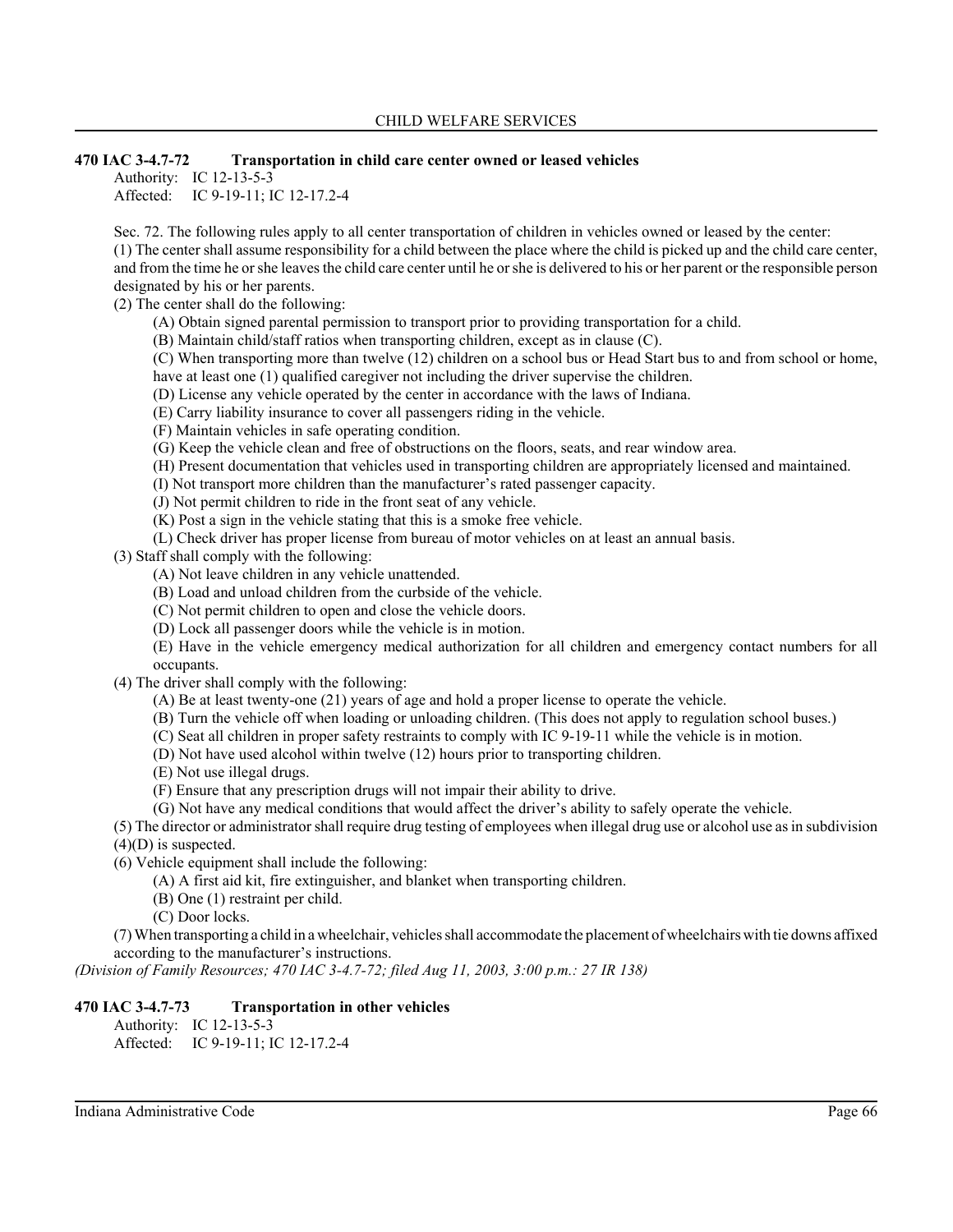Sec. 73. The following rules apply to all transportation of children while under the care of the child care center in vehicles not owned or leased by the center:

(1) The center shall assume responsibility for a child between the place where the child is picked up and the child care center, and from the time he leaves the child care center until he or she is delivered to his or her parent or the responsible person designated by his or her parents.

(2) The center shall do the following:

(A) Obtain signed parental permission to transport in a vehicle not owned by the center prior to providing transportation for a child.

(B) Maintain child/staff ratios when transporting children.

(C) Carry liability insurance to cover all children riding in the vehicle beyond the coverage provided by the vehicle owner.

(D) Not permit transportation of more children than the manufacturer's rated passenger capacity.

(E) Only permit children to be transported in vehicles that are smoke free.

(F) Not permit children to ride in the front seat of any vehicle.

(G) Assure that the driver is at least twenty-one (21) years of age and holds a proper license to operate the vehicle.

(3) Child care center staff shall instruct the driver of each vehicle to do the following:

(A) Not leave children in any vehicle unattended.

(B) Load and unload children from the curb side of the vehicle.

(C) Turn the vehicle off when loading or unloading children.

(D) Not permit children to open and close the vehicle doors.

(E) Lock all vehicle doors while the vehicle is in motion.

(4) Staff shall do the following:

(A) Visually inspect vehicles to assure they are in safe operating condition.

(B) Visually inspect vehicles to assure they are clean and free of obstructions on the floors, seats, and rear window area.

(C) Have in the vehicle emergency medical authorization for all children and emergency contact numbers for all occupants.

(D) Secure all children in proper safety restraints with one (1) child per restraint to comply with IC 9-19-11 while the vehicle is in motion.

*(Division of Family Resources; 470 IAC 3-4.7-73; filed Aug 11, 2003, 3:00 p.m.: 27 IR 138)*

#### **470 IAC 3-4.7-74 Transportation to school**

Authority: IC 12-13-5-3 Affected: IC 12-17.2-4

Sec. 74. (a) If the center provides transportation for children to or from school, the center is responsible for the child during transportation.

(b) A child transported to school by the center shall never be left unattended outside the school building.

(c) The center shall establish a written transportation agreement between the parent and the center, including, but not limited to, the following:

(1) Clear definitions of legal responsibility.

(2) The time of the child's release from the school and the center.

(3) The means of transportation.

(4) Children leaving the center to go to school.

(5) Children leaving the school to go to the center.

(6) Children leaving school for regular school activities or visiting friends.

(7) Children leaving the child care center for extracurricular activities.

(d) A copy of this agreement shall be kept in each child's file. *(Division of Family Resources; 470 IAC 3-4.7-74; filed Aug 11, 2003, 3:00 p.m.: 27 IR 139)*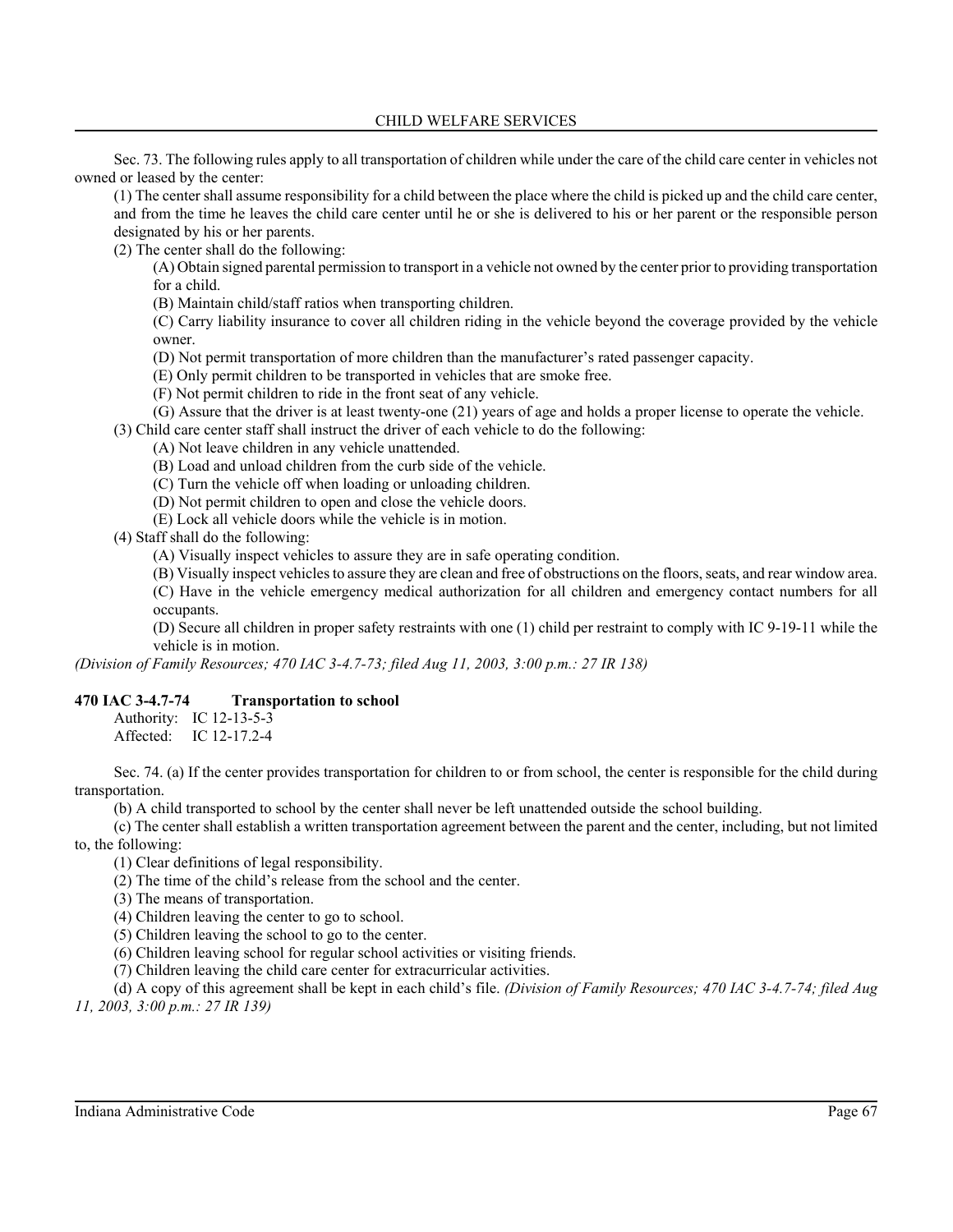#### **470 IAC 3-4.7-75 Food program**

Authority: IC 12-13-5-3 Affected: IC 12-17.2-4

Sec. 75. (a) Prior to initial licensure, the center shall submit a written plan for nutrition and food service for approval to the division on forms provided for this purpose.

(b) A written revised plan for nutrition and food service shall be submitted to the division for review and approval each time the food service plan undergoes any change as follows:

(1) A change in the licensee.

(2) The changing of vendors.

(3) The changing from vending to on-site food preparation and vice versa.

(4) The center requests a change in licensure to include the care of children under two (2) years of age.

*(Division of Family Resources; 470 IAC 3-4.7-75; filed Aug 11, 2003, 3:00 p.m.: 27 IR 139)*

#### **470 IAC 3-4.7-76 Menus**

Authority: IC 12-13-5-3 Affected: IC 12-17.2-4

Sec. 76. (a) A current weekly menu shall be planned one (1) week in advance and posted as follows:

(1) In a conspicuous place for all parents to review.

(2) In the kitchen.

(b) Menus shall show serving sizes, specific food items, and serving times for all snacks and meals.

(c) Food service staff shall record menu changes as served and keep menus on file for one (1) month.

(d) A notation of any special dietary exceptions for children shall be posted in the kitchen and where meals and snacks are served. *(Division of Family Resources; 470 IAC 3-4.7-76; filed Aug 11, 2003, 3:00 p.m.: 27 IR 139; errata filed Nov 7, 2003, 2:45 p.m.: 27 IR 1184)*

#### **470 IAC 3-4.7-77 Meal times**

Authority: IC 12-13-5-3 Affected: IC 12-17.2-4

Sec. 77. (a) A period of not less than two (2) hours and not more than three and one-half (3½) hours shall separate meals and snacks for children one (1) year of age and older. This does not apply between the hours of 9 p.m. and 6 a.m.

(b) If the child's attendance at the child care center coincides with any meals and snacks that are provided by the center, the child shall be served those meals and snacks.

(c) The center shall serve breakfast, a morning snack, lunch, and a mid-afternoon snack each day.

(d) Staff shall serve a snack to school age children when they arrive at the child care center after school.

(e) Staff are not required to serve meals to children that have already eaten that particular meal at another location. *(Division of Family Resources; 470 IAC 3-4.7-77; filed Aug 11, 2003, 3:00 p.m.: 27 IR 139)*

#### **470 IAC 3-4.7-78 Meal components**

Authority: IC 12-13-5-3 Affected: IC 12-17.2-4

Sec. 78. (a) The center shall provide meals and snacks that meet dietary requirements in accordance with the division guidelines.

(b) Children eating both the noon meal and the evening meal at the child care center shall not be served the same food at both meals.

(c) The center shall not serve reconstituted dry milk or fat free milk to children.

(d) The center shall serve whole milk to children under two (2) years of age unless a physician orders a specific substitution. (e) Liquid refreshments shall meet the following guidelines: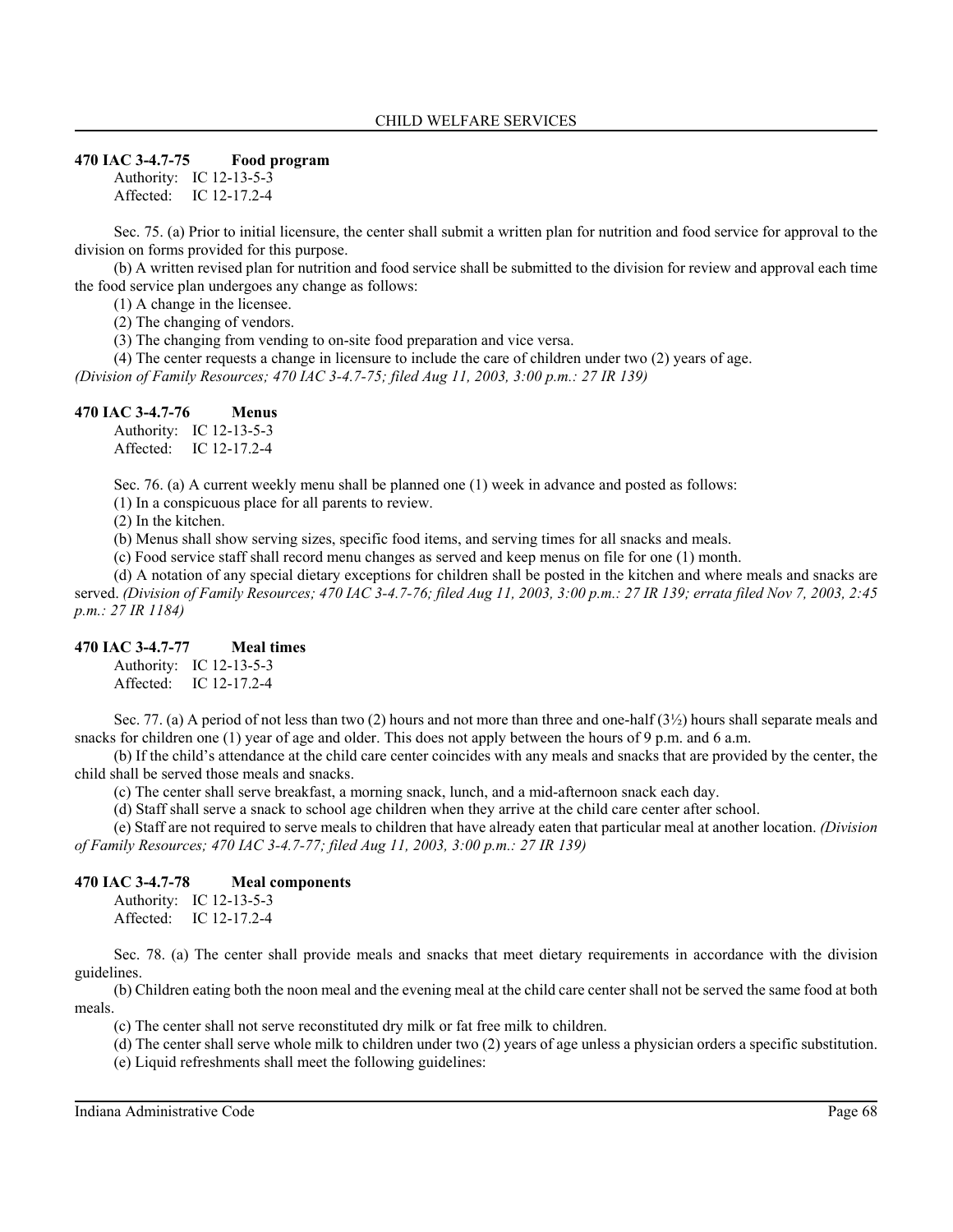(1) All fruit juice shall be one hundred percent (100%) pure fruit juice with no sugar added.

(2) All noncitrus juice shall be fortified with vitamin C.

(3) The center shall not serve or have accessible to children ades, drinks, soft drinks, or powders.

(4) A competing beverage shall not be served with milk at lunch or dinner.

(f) Written, standardized recipes must be immediately available in the kitchen for all protein entree items on the menu. The recipe must be suitable for the number of children served at the child care center. The recipe must show the following:

(1) The amount of high protein food in ounces or pounds.

(2) The number of children to be served by the recipe.

(3) The serving size.

(g) Centers shall not offer foods that present a choking hazard to children under three (3) years of age, including, but not limited to, the following:

(1) Whole grapes.

(2) Hot dog rounds.

(3) Hard candy.

(4) Nuts.

(5) Seeds.

(6) Raw peas.

(7) Dried fruit.

(8) Pretzel nuggets.

(9) Chips.

(10) Popcorn.

(11) Marshmallows.

(12) Spoonfuls of peanut butter.

(13) Chunks of meat larger than children can swallow whole.

*(Division of Family Resources; 470 IAC 3-4.7-78; filed Aug 11, 2003, 3:00 p.m.: 27 IR 140)*

#### **470 IAC 3-4.7-79 General meal guidelines**

Authority: IC 12-13-5-3 Affected: IC 12-17.2-4

Sec. 79. (a) Caregivers shall plan a period of time away from the lunch table before the noon meal for children to participate in quiet or calming activities.

(b) Staff shall offer additional portions of food (at least two (2) different items) and milk to children at the noon and evening meals.

(c) Staff shall offer an additional portion of food and juice or milk at snacks.

(d) On the initial serving of any particular meal, staff shall serve children the full portions of all posted menu items at the same time.

(e) Correct food temperature and holding time shall be maintained for all food served to children.

(f) Food shall be covered during transport from kitchen.

(g) Staff shall permit children to eat promptly when they sit down.

(h) All food servers shall not touch ready-to-eat food with their bare hands.

(i) Adults shall assist, supervise, converse, and sit with the children during all meals and snacks in age relative groups, small enough in number to assure assistance and safety.

(j) Children shall be allowed to converse freely during meal times and snacks.

(k) If adults eat with the children, the center shall serve adults the same meal as the children.

(l) All food, not prepared at the child care center or provided by an approved vendor, must come in an unopened package from an approved food source.

(m) Eating utensils, dishes, glasses, chairs, and tables shall be suitable for the age, size, and developmental level of the children.

(n) The center shall use divided plates for children two (2) years of age and younger.

(o) The center shall not serve food items prepared in a home kitchen at any time, except with a physician's written order for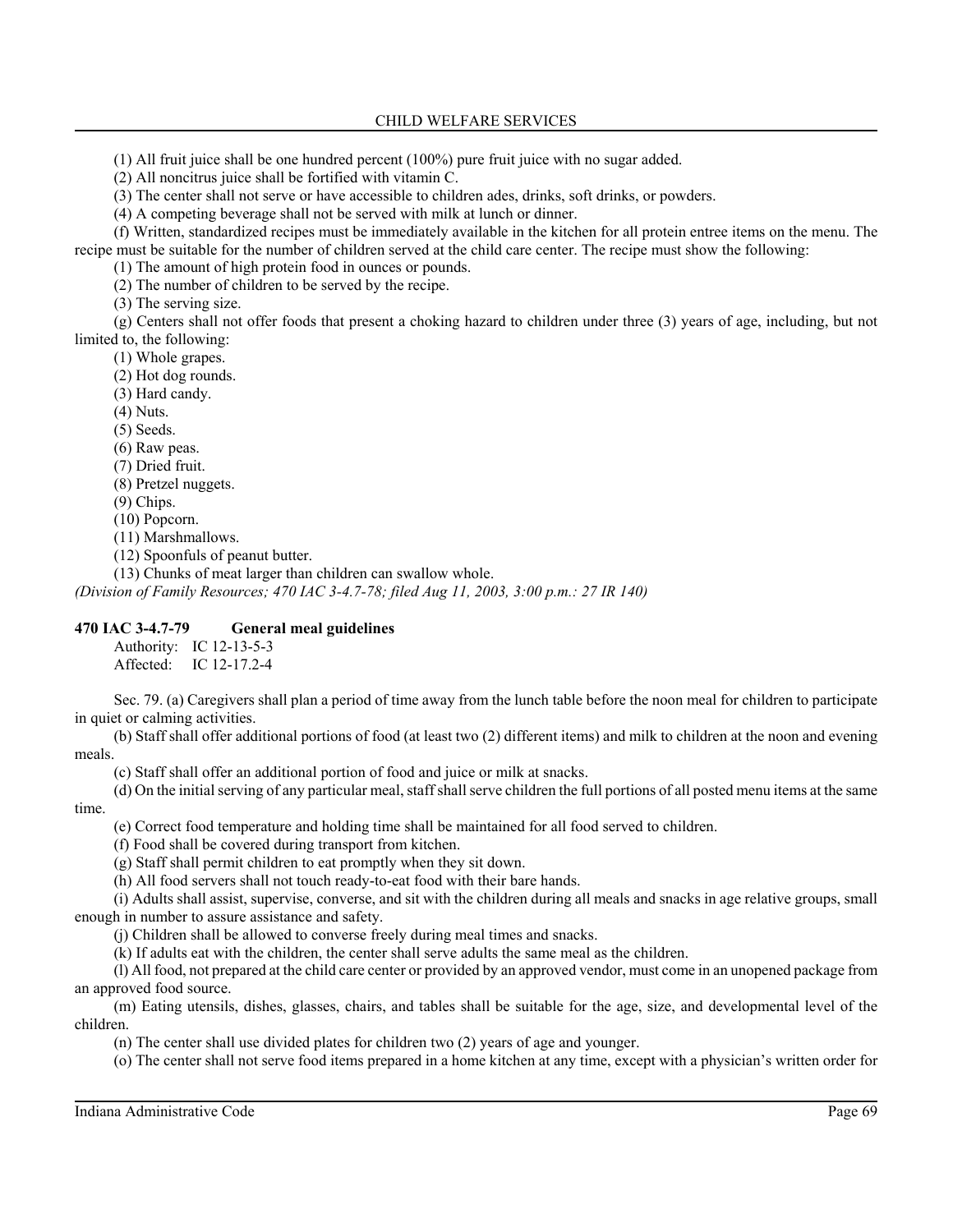a particular child's special diet.

(p) Packaged, ready-to-eat foods that are served to children must be discarded, if not consumed. *(Division of Family Resources; 470 IAC 3-4.7-79; filed Aug 11, 2003, 3:00 p.m.: 27 IR 140)*

#### **470 IAC 3-4.7-80 Home style food service**

Authority: IC 12-13-5-3 Affected: IC 12-17.2-4

Sec. 80. (a) Staff shall ensure that food served home style is protected from contamination.

(b) Staff shall supervise children who handle or serve food.

(c) Staff shall ensure that each child receives the minimum required serving size of each meal component.

(d) Staff shall discard any food brought from the kitchen to be served that remains after the meal.

(e) Staff shall ensure that food is not exposed to sneezing, coughing, or drooling and that food is not touched by bare hands or clothing.

(f) Staff shall discard contaminated food and container and replace it with food from the kitchen before continuing service to other children. *(Division of Family Resources; 470 IAC 3-4.7-80; filed Aug 11, 2003, 3:00 p.m.: 27 IR 141)*

#### **470 IAC 3-4.7-81 Picnics**

Authority: IC 12-13-5-3 Affected: IC 12-17.2-4

Sec. 81. (a) If staff serves picnic lunches to children under the care of the center, the lunch must conform to the menu guidelines for children who are on table food. The center or an approved vendor must provide picnic lunches.

(b) Centers shall comply with the following:

(1) Adjust menus accordingly, if juice is substituted for milk.

(2) Keep cold foods under forty-one (41) degrees Fahrenheit.

(3) Provide equipment to maintain hot foods at one hundred forty (140) degrees Fahrenheit or above.

(c) The following rules apply to cooking on an outdoor grill:

(1) The center shall keep grills at least ten (10) feet away from the building.

(2) Caregivers shall keep children at least fifteen (15) feet away from the grill. Gas or propane grills shall comply with all applicable rules of the FPBSC.

(3) Staff shall have an approved fire extinguisher readily available.

*(Division of Family Resources; 470 IAC 3-4.7-81; filed Aug 11, 2003, 3:00 p.m.: 27 IR 141)*

#### **470 IAC 3-4.7-82 Special diets**

Authority: IC 12-13-5-3 Affected: IC 12-17.2-4

Sec. 82. (a) The center shall post information regarding children's special diets for dietary staff in charge of preparing and serving the food.

(b) The center must plan and serve substitutions, written on a menu, for all children with dietary restrictions.

(c) For children requiring a special diet due to medical reasons or allergic reactions, the center shall provide meals and snacks in accordance with the child's needs and the written instructions of the child's physician.

(d) A child requiring a special diet due to religious or personal beliefs shall have a written statement from the child's parent.

(e) For special diets, the center may request the parent to supplement food served by the center.

(f) If the parent provides the food from home, the center must have the parent sign a "Safe Transportation of Food Responsibility" form, available from the division.

(g) All food items must be protected from damage and potential contamination. *(Division of Family Resources; 470 IAC 3-4.7- 82; filed Aug 11, 2003, 3:00 p.m.: 27 IR 141)*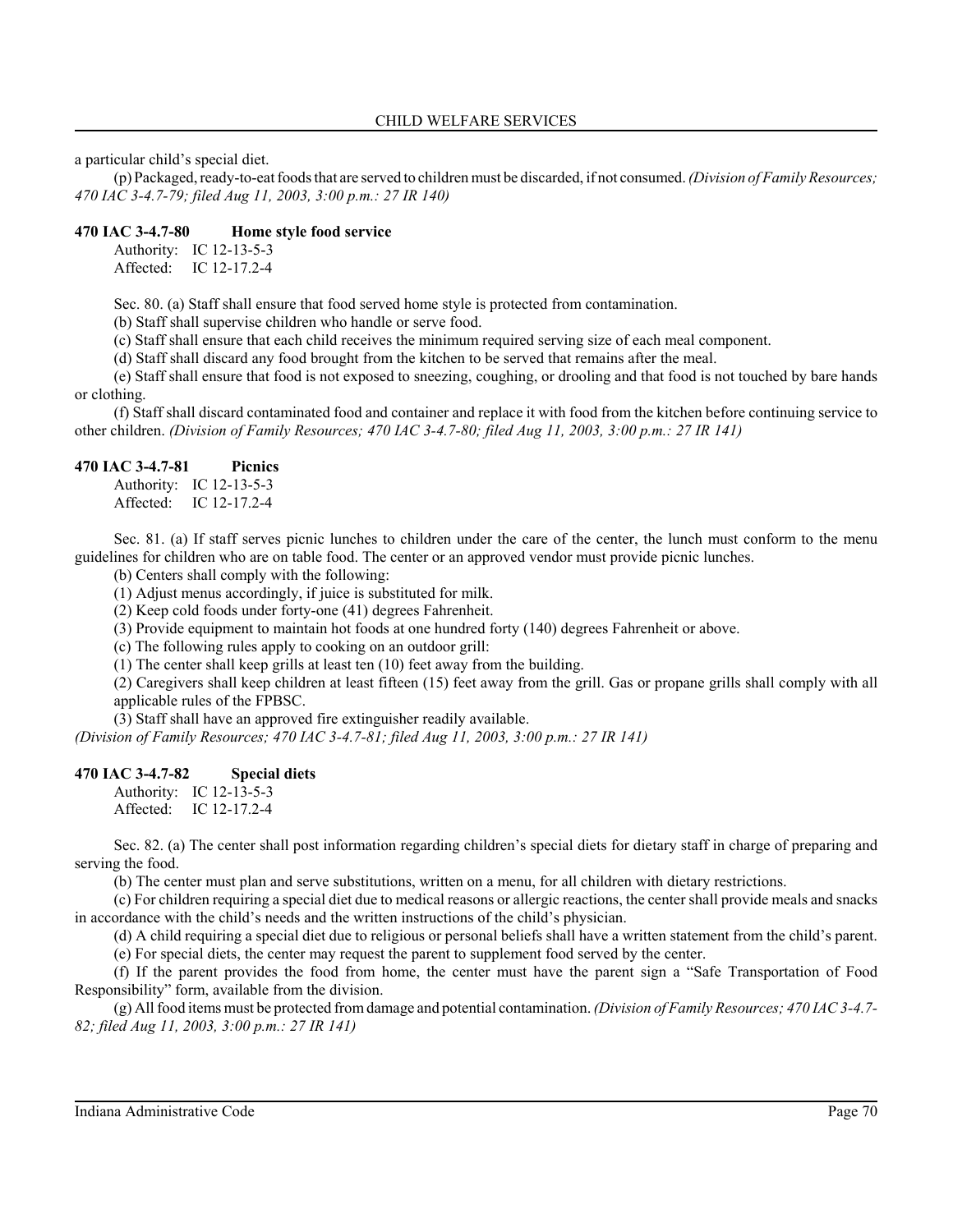#### **470 IAC 3-4.7-83 Vendor service**

Authority: IC 12-13-5-3 Affected: IC 12-17.2-4

Sec. 83. (a) Each center using vendor service shall have a written contract as follows:

(1) The contract must describe the vendor's responsibilities.

(2) The contract must assure that the vendor's food service business, food handlers, and all premises are inspected and approved by local health authorities.

(b) Vendors must transport food items in easily sanitizable insulated containers that maintain potentially hazardous food at the temperature requirements of 410 IAC 7-20.

(c) Upon receiving the food from the vendor, the center shall verify the temperature of the food with a metal stem type, numerically scaled thermometer that reads zero (0) degrees Fahrenheit to two hundred twenty (220) degrees Fahrenheit.

(d) Correct food temperature and holding time shall be maintained until serving.

(e) A record of potentially hazardous food temperatures taken shall be maintained at the child care center for one (1) year.

(f) When potentially hazardous food temperature and holding time are not correct, the vendor shall be notified and food shall be immediately replaced.

 $(g)$  If time is being used as a public health control, 410 IAC 7-20 must be adhered to and procedures, time, and temperatures must be documented. *(Division of Family Resources; 470 IAC 3-4.7-83; filed Aug 11, 2003, 3:00 p.m.: 27 IR 141)*

#### **470 IAC 3-4.7-84 Health program**

Authority: IC 12-13-5-3 Affected: IC 12-17.2-4

Sec. 84. (a) Prior to initial licensure, the center shall submit a written, dated health program for review and approval to the division on forms provided for that purpose.

(b) The center shall make specific arrangements for a health consultant to provide guidance to the staff to maintain an adequate health program, policies, and procedures for the children and staff in the child care center.

(c) The written health program shall be reviewed by the center and the health consultant and submitted to the division for review and approval each time any of the following occurs:

(1) A change in the health consultant.

(2) A change in the health program practices.

(3) A change in licensee.

(4) The center requests a change in licensure to include the care of children not previously cared for, such as diapered children, infants, or toddlers.

*(Division of Family Resources; 470 IAC 3-4.7-84; filed Aug 11, 2003, 3:00 p.m.: 27 IR 142)*

#### **470 IAC 3-4.7-85 Adult health requirements**

Authority: IC 12-13-5-3 Affected: IC 12-17.2-4

Sec. 85. Within thirty (30) days of employment, newly employed staff, volunteers, substitutes, student aides, and any other personnel having direct contact with the children or providing food service shall have the following:

(1) Written verification of a physical examination by a physician or nurse practitioner that provides evidence that there is no known communicable disease in an infectious state or physical or mental conditions which could affect their ability to perform assigned duties in the child care center.

(2) Mantoux tuberculin skin test, with results recorded in millimeters, and repeated annually.

(3) If the Mantoux test is considered positive, they shall have a negative chest x-ray and or a statement from a physician or nurse practitioner stating that they are free of tuberculosis in an active, infectious state.

(4) Persons with a history of tuberculosis or a positive Mantoux shall have an annual health assessment, including a symptom screening for tuberculosis documented by a health professional.

*(Division of Family Resources; 470 IAC 3-4.7-85; filed Aug 11, 2003, 3:00 p.m.: 27 IR 142)*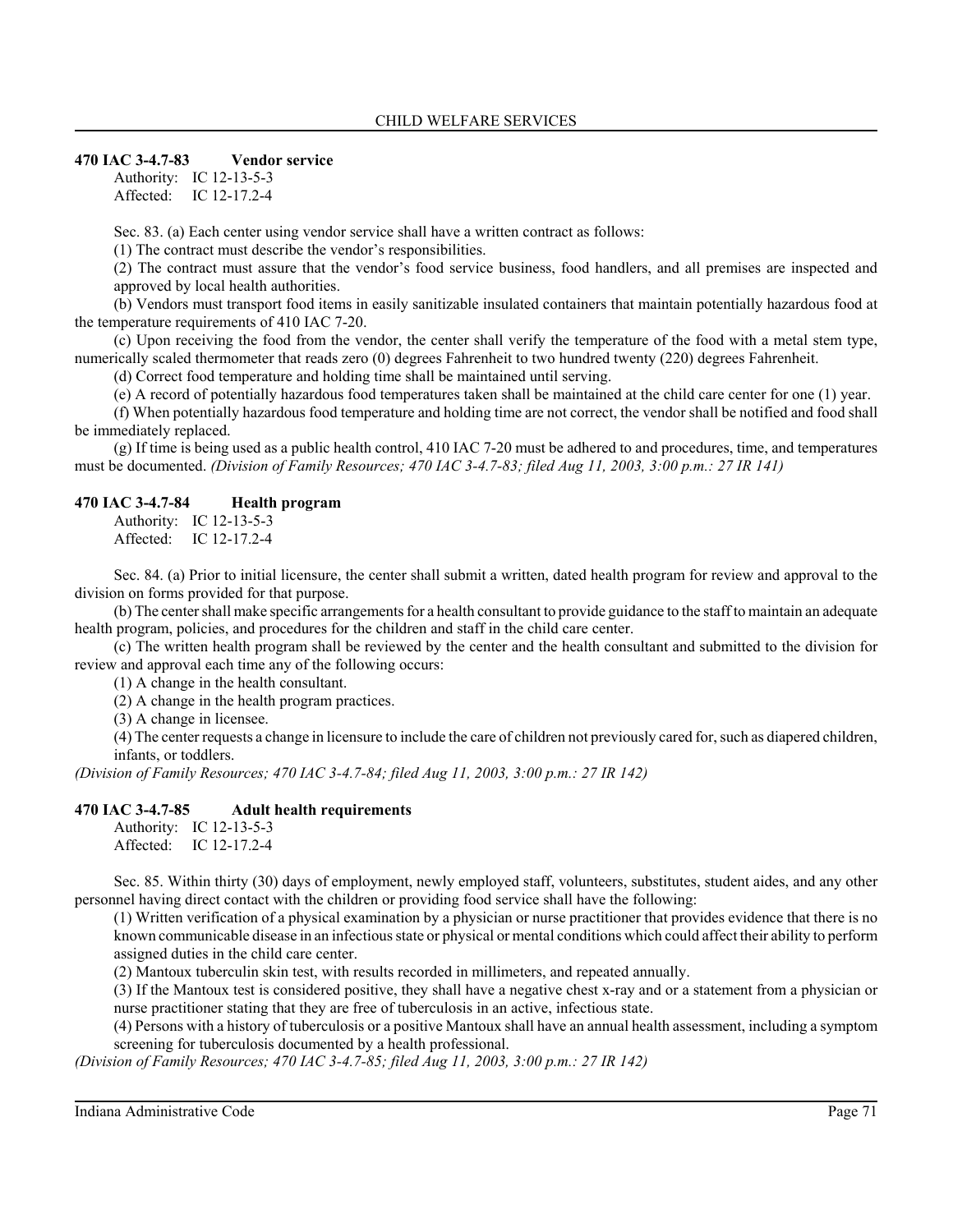### **470 IAC 3-4.7-86 Child health requirements**

Authority: IC 12-13-5-3 Affected: IC 12-17.2-4

Sec. 86. (a) Within thirty (30) days after enrollment or no earlier than twelve (12) months prior to enrollment, each child shall have written verification of a physical examination by a physician or a nurse practitioner.

(b) The examination shall include the following:

(1) Child's medical history.

(2) Physical examination.

(3) A written statement there is no health condition that would be hazardous either to the child or to other children in the child care center as a result of participation in the program of activities.

(4) A written statement regarding modification of plans of care which require special attention because of medical conditions or allergies.

(c) Written orders for each medication taken at the child care center.

(d) Documentation of complete age-appropriate immunizations, as required by the division with recommendation from ISDH, and updated annually, including:

(1) conjugated pneumococcal vaccine; and

(2) varicella vaccine or written documented history of disease by either the parent or child's health provider.

(e) Health records may be transferred if the physical exam is dated within a year.

(f) Children two (2) years of age and younger shall have an annual health examination.

(g) A provider shall maintain current documentation for each child.

(h) A parent may request that their child be exempt from immunizations, physical examinations, or medical treatment based on religious beliefs with the following conditions:

(1) The parent shall make a signed, written request for exemption based on religious beliefs.

(2) The center shall keep the request in the child's health record.

(3) Nothing in this provision precludes the child care center from using emergency first aid techniques to treat the exempted child or to exclude a child where control of contagious disease may be necessary.

(i) If a child's physician determines that a child should not have immunizations for medical reasons, the physician shall indicate and update annually these exceptions on the child's health record form.

(j) Only children that meet the health requirements of this rule may attend the child care center. *(Division of Family Resources; 470 IAC 3-4.7-86; filed Aug 11, 2003, 3:00 p.m.: 27 IR 142)*

#### **470 IAC 3-4.7-87 Ill child procedures**

Authority: IC 12-13-5-3 Affected: IC 12-17.2-4

Sec. 87. (a) The center shall not admit children who are ill upon arrival.

(b) If a child becomes ill during the day, caregivers shall immediately isolate the child from other children and notify the parent to arrange for other immediate care of the child.

(c) Caregivers shall directly observe and supervise all children who are ill or injured until they leave the child care center.

(d) The center may not readmit children who exhibit symptoms of the illness for which they were excluded without the approval of the director or director-designee.

(e) Centers shall have a written policy regarding the exclusion of ill children. *(Division of Family Resources; 470 IAC 3-4.7-87; filed Aug 11, 2003, 3:00 p.m.: 27 IR 143)*

#### **470 IAC 3-4.7-88 Medication**

Authority: IC 12-13-5-3 Affected: IC 12-17.2-4

Sec. 88. (a) Each child care center may have one (1) pain or fever reducing medication, one (1) cough medication, and one (1) antihistamine decongestant on the premises as follows: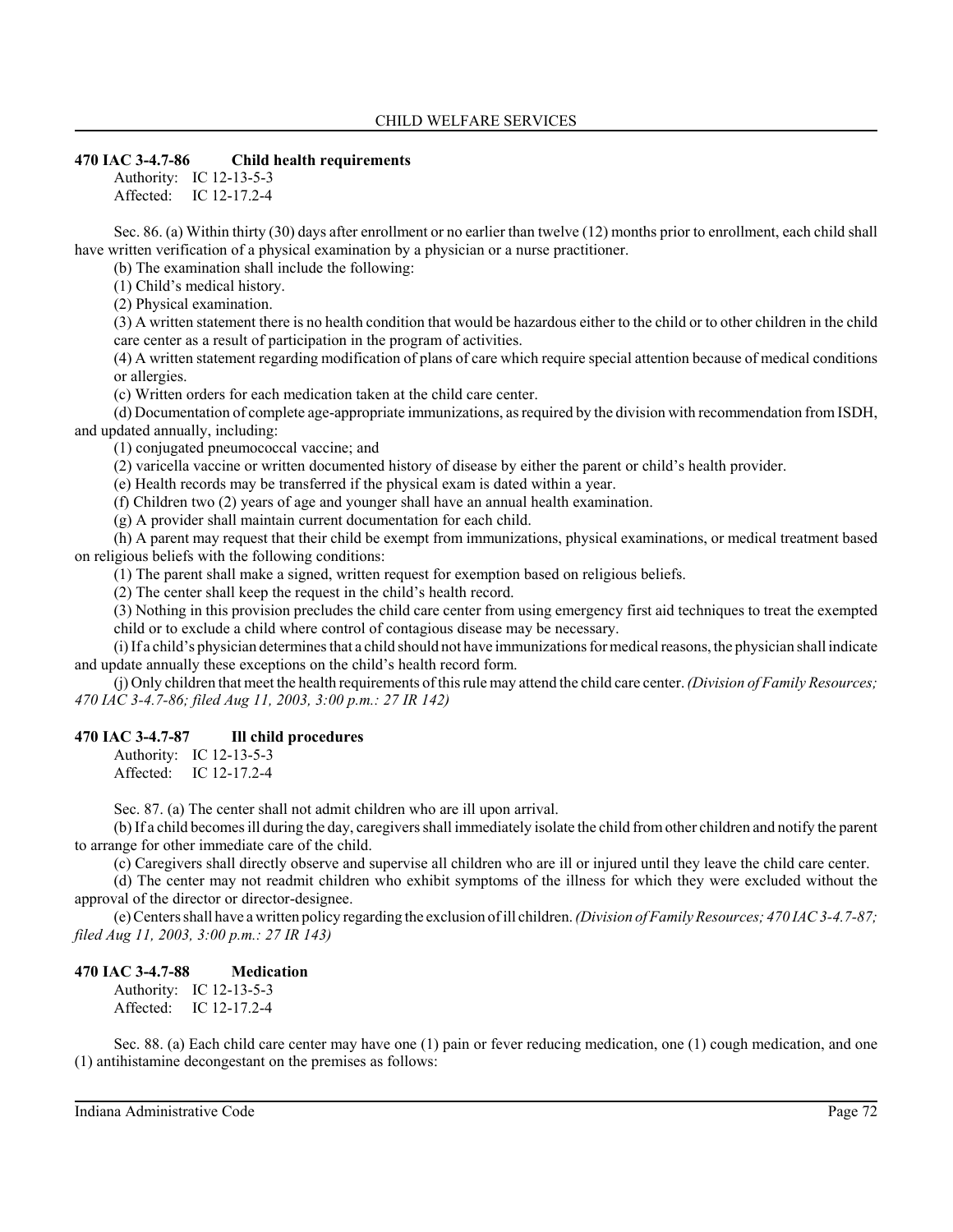(1) The child care center's health consultant shall specify these medications by name in the child care center's written approved health program renewed every two (2) years, and renew written instructions every two (2) years.

(2) Caregivers shall administer the specified medication as directed on the label of the medication or as specified by the consulting physician.

(3) Parent permission forms for administering this medication shall be on file for each child to whom the medication is given.

(b) The giving or application of all other medication and carrying out medical procedures shall be done only on written order or prescription from a physician or other health care professional authorized to write prescriptions, which must be kept with the medication.

(c) All individual nonprescription medicine orders must be renewed annually for children under two (2) years of age and every two (2) years for children two (2) years of age and older.

(d) Caregivers shall obtain the reason for administration of the medication and written parental permission prior to the administering of medication.

(e) All pharmacy-labeled prescription medication must be renewed annually and kept in currently labeled containers.

(f) The written order or the pharmacy label must show the following:

(1) The name of the child.

(2) The name of the specific medication.

(3) The dosage of medication to be administered.

(4) Why it is to be given (for nonprescription medication).

(5) The frequency/interval to be given.

(6) The physician's name.

(7) The date the prescription was filled or the order was written.

(g) Medication shall be kept in the original container.

(h) When no longer needed, medication shall be returned to the parents or destroyed.

(i) Medication not requiring refrigeration shall be kept locked in a cabinet or container that is in a well-lit area, fifty (50) footcandles, and shall not be stored in the kitchen or in a bathroom.

(j) Medication labeled "refrigerate" shall be stored in tightly lidded, washable containers marked "medication" in a refrigerator.

(k) The center shall not store medication beyond the:

(1) expired date on the label;

(2) expired written physician order; and

(3) prescription label older than one (1) year.

(l) With parent's written approval, centers may use preventive products, such as sunscreens, insect repellents, nonmedicated powder, petroleum jelly, and A & D ointment, without a physician's order. *(Division of Family Resources; 470 IAC 3-4.7-88; filed Aug 11, 2003, 3:00 p.m.: 27 IR 143)*

#### **470 IAC 3-4.7-89 Communicable disease**

Authority: IC 12-13-5-3 Affected: IC 12-17.2-4

Sec. 89. (a) The center shall make every effort to control the spread of communicable diseases and shall establish written health policies and precautions directed to this end.

(b) Whenever exposure to disease has occurred in the child care center, control measures shall be implemented as follows:

(1) The disinfection of toilet facilities, furnishings, toys, or other articles that may have been used by a person with a communicable disease.

(2) The disposal of bodily discharge containing infectious material in a manner that would protect handlers from contact with the material.

(c) When any person working, volunteering, or attending the child care center is known to have a communicable disease, they shall be excluded from attendance at the child care center for such time as is prescribed by the person's physician or the local health officer.

(d) The center shall ascertain when the person is well enough to return to work.

(e) The center shall follow the Child Care Communicable Disease Chart, available from the division, for appropriate management of suspected illness.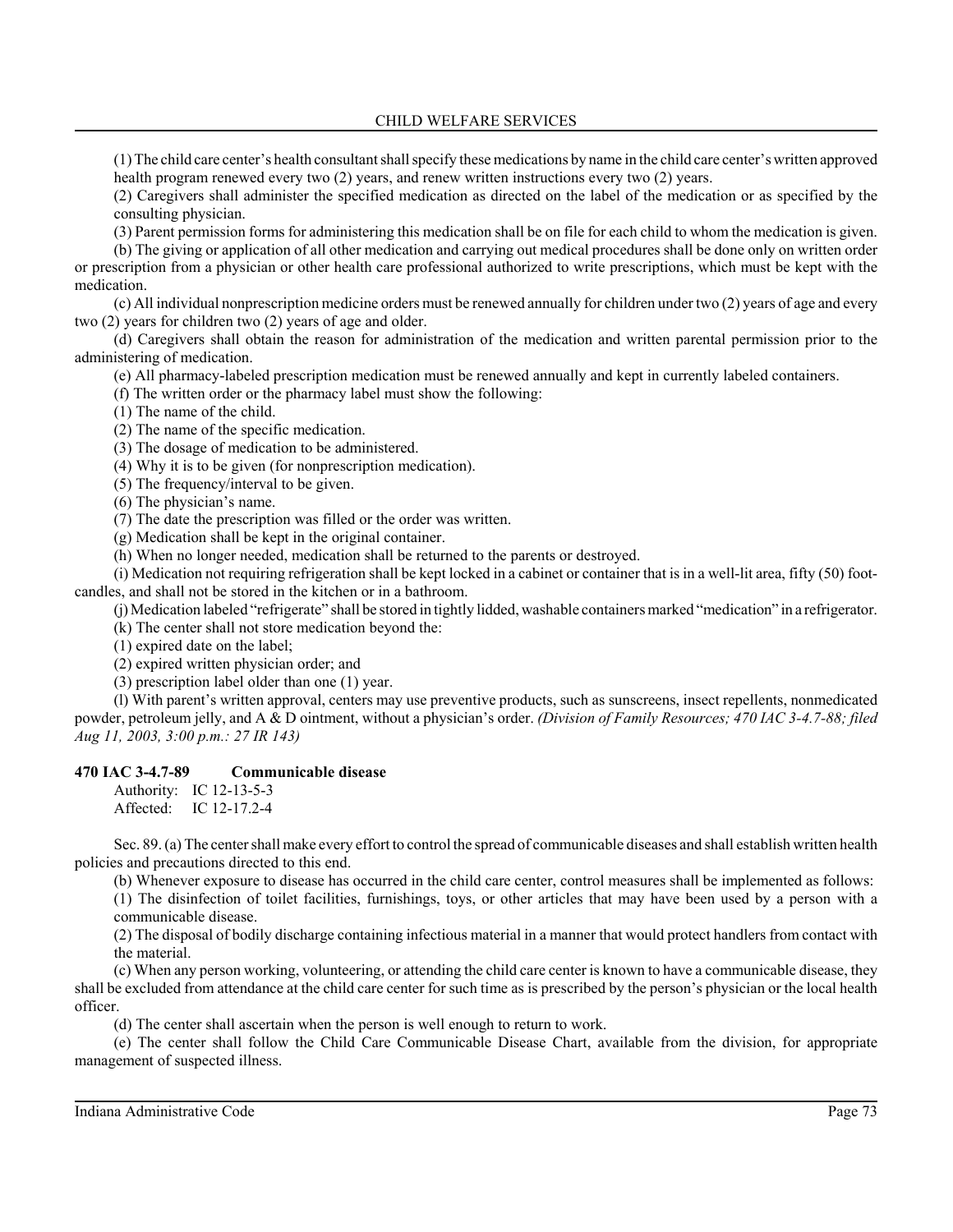(f) The center shall provide space to separate from the group, any child having or suspected of having a communicable disease or any illness as follows:

(1) This area shall not be used for any other purpose by the children while being used as isolation quarters.

(2) This area shall be heated and well ventilated.

(3) The area must have at least one (1) cot. The center must provide two (2) cots if the child care center is licensed for one hundred fifty (150) children or more and three (3) cots if the child care center is licensed for two hundred twenty-five (225) children or more.

(4) The cot, and all other furnishings in this area, must be easily sanitized.

(5) Caregivers shall maintain three (3) feet of space between cots.

(6) Children in this area shall at all times be directly supervised by an adult caregiver.

(7) Staff shall sanitize the area and all equipment in the area between uses.

*(Division of Family Resources; 470 IAC 3-4.7-89; filed Aug 11, 2003, 3:00 p.m.: 27 IR 144)*

## **470 IAC 3-4.7-90 Universal precautions supplies**

Authority: IC 12-13-5-3 Affected: IC 12-17.2-4

Sec. 90. The following universal precautions supplies shall be available to all staff:

(1) Disposable medical gloves.

(2) Plastic bags.

(3) One (1) part chlorine to nine (9) parts water or other EPA-approved tuberculocidal solution for cleaning blood or other potentially infectious materials as defined by OSHA.

(4) Cardiopulmonary resuscitation barrier masks.

(5) Any other items indicated by the child care center's health consultant.

*(Division of Family Resources; 470 IAC 3-4.7-90; filed Aug 11, 2003, 3:00 p.m.: 27 IR 144)*

#### **470 IAC 3-4.7-91 Emergency equipment and procedures**

Authority: IC 12-13-5-3 Affected: IC 12-17.2-4

Sec. 91. (a) The center shall post first aid directions for the care of poisoning, seizures, hemorrhaging, artificial respiration, choking, and shock in each room or area occupied by children.

(b) If first aid directives from the division are not used, the procedures must be approved, in writing, by the center's health consultant and updated every two (2) years.

(c) A first aid manual, equivalent to the Red Cross First Aid Manual, shall be immediately available for staff use.

(d) First aid supplies as specified by the center's health consultant shall be available to all staff and inaccessible to children. The first aid kit, at a minimum, shall consist of the following:

(1) Sheer strip bandages.

(2) Sterile bandages and compresses.

(3) Adhesive tape.

(4) Scissors.

(5) Flashlight.

(6) Thermometer.

(7) Disposable gloves.

(8) Mild soap.

(e) The center shall have an operable telephone on the premises, easily accessible for use in an emergency and for other communications.

(f) The center shall post a list of emergency telephone numbers by all telephones. *(Division of Family Resources; 470 IAC 3- 4.7-91; filed Aug 11, 2003, 3:00 p.m.: 27 IR 144)*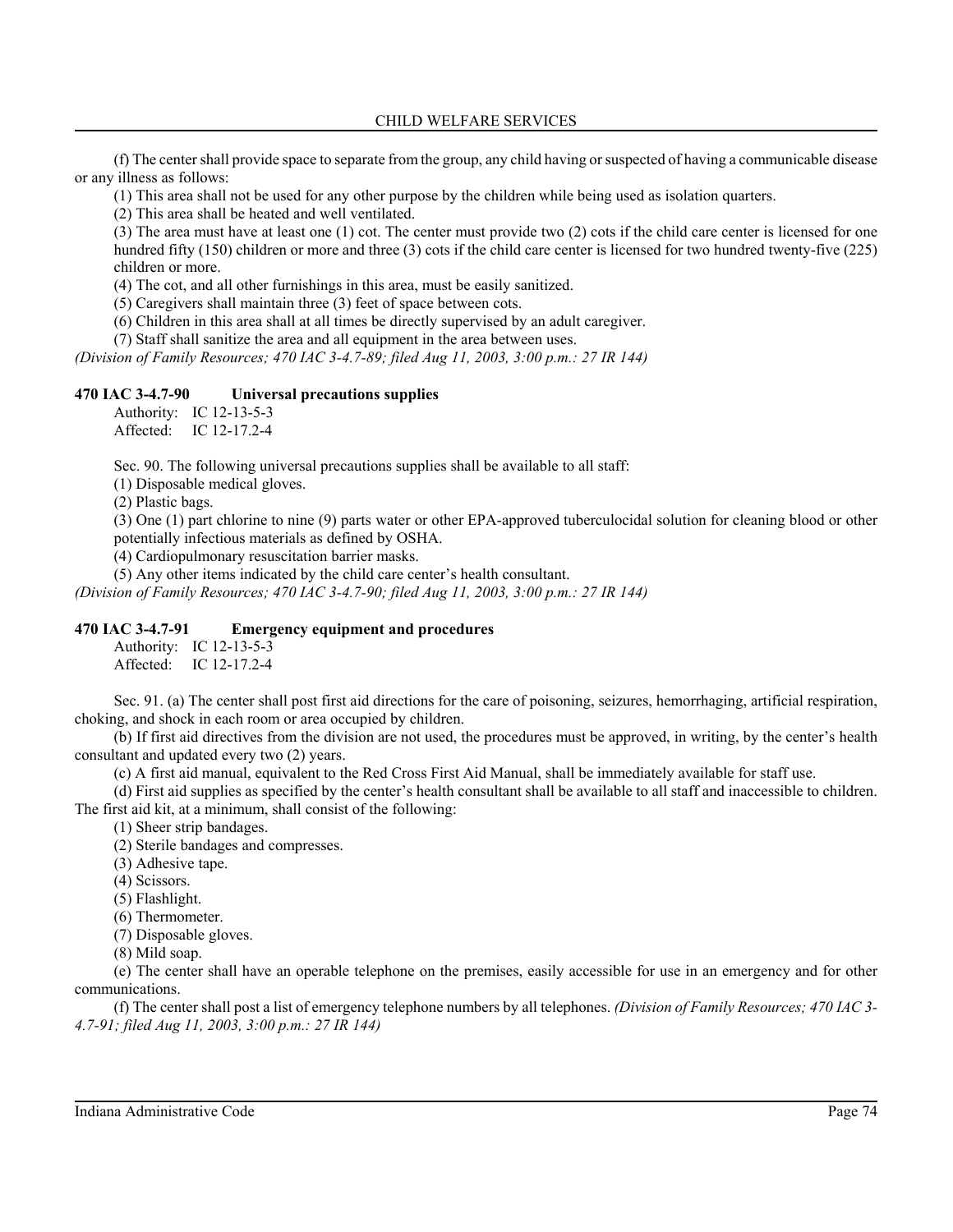#### **470 IAC 3-4.7-92 Evacuation procedures**

Authority: IC 12-13-5-3 Affected: IC 12-17.2-4

Sec. 92. (a) The center shall make plans for the protection of children in the event of a disaster.

(b) The center shall post written disaster, evacuation, and shelter procedures for an internal and an external disaster in the following areas:

(1) All areas used by children.

(2) Kitchen.

(3) Offices.

(4) Hallways.

(c) Fire exit routes shall not pass through the following:

(1) Kitchens.

(2) Storerooms.

(3) Bathrooms.

(4) Closets.

(5) Any area where motor vehicles or gasoline powered equipment are stored.

(6) Spaces used for similar purposes.

(d) Staff shall obtain accurate head counts of children and staff in the event of evacuations or drills at the child care center. *(Division of Family Resources; 470 IAC 3-4.7-92; filed Aug 11, 2003, 3:00 p.m.: 27 IR 145)*

#### **470 IAC 3-4.7-93 Child hygiene**

Authority: IC 12-13-5-3 Affected: IC 12-17.2-4

Sec. 93. (a) The center schedule shall include provisions for supervised personal hygiene, washing hands before and after meals, and washing hands after using the toilet facilities.

(b) Caregivers shall change wet or soiled clothing promptly. Each child shall have a supply of clean clothing available for this purpose.

(c) If toothbrushes and toothpaste are used, the following applies:

(1) The center shall store them in an area inaccessible to children.

(2) The center shall not store them in the toilet room.

(3) The center shall store them so that one (1) child's toothbrush does not touch or contaminate another child's.

(4) The center shall maintain toothbrushes in a clean and sanitary manner.

(5) Caregivers shall dispense toothpaste in a sanitary manner.

(6) If the sink for tooth brushing is in a toilet room, the faucet and sink must be sanitized before being used for tooth brushing. *(Division of Family Resources; 470 IAC 3-4.7-93; filed Aug 11, 2003, 3:00 p.m.: 27 IR 145)*

### **470 IAC 3-4.7-94 Diapering**

Authority: IC 12-13-5-3 Affected: IC 12-17.2-4

Sec. 94. (a) Diaper bags brought from home shall be inaccessible to children.

(b) The center or the parent shall supply diapers. Caregivers shall have diapers available at all times so they can keep each child dry and clean.

(c) The center must store diapers off the floor, protected from contamination, and inaccessible to children.

(d) Disposable diapers furnished by the parent shall be brought to the child care center in original, unopened packages and marked with the individual child's name.

(e) Caregivers shall diaper all children on a changing table, except as follows:

(1) Caregivers may change infants that are unable to pull to a stand in their own crib.

(2) Caregivers may change children two (2) years of age and older standing up under the following conditions: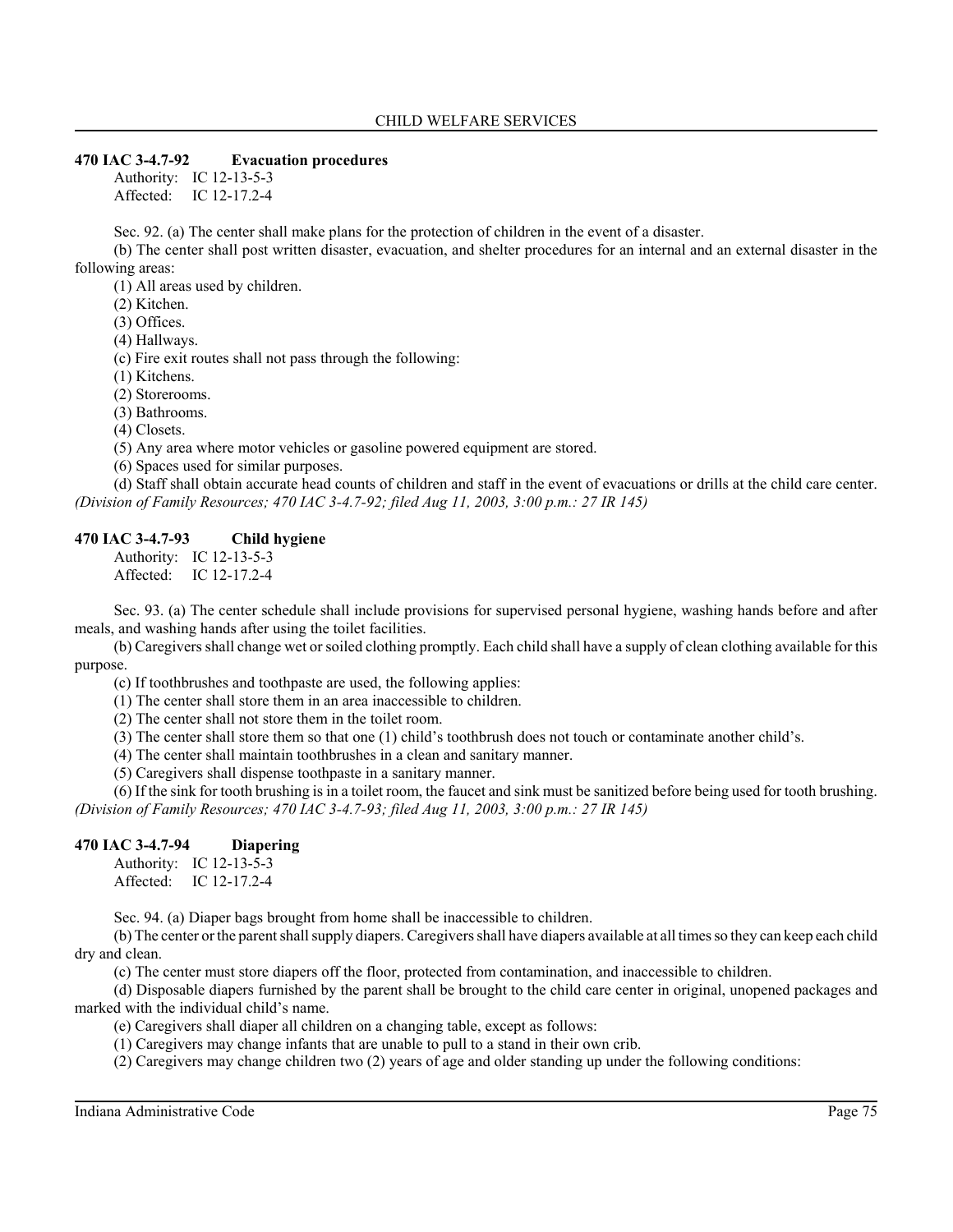(A) Hand washing and child cleansing procedures are followed in the same manner as when a changing table is used.

(B) Neither the clean or dirty diaper changing materials are placed on the floor.

(f) When diapering children three (3) years of age and older, caregivers shall do the following:

(1) Not use the twos', toddlers', or infants' diaper changing table or their room or area to change diapers.

(2) Use a designated, sanitizable table or cot that is not used for any other purpose as follows:

(A) This cot must be stored away from children when not in use.

(B) The cot and table must be sanitized with a solution of one (1) tablespoon bleach to one (1) quart water or EPAapproved solution capable of killing enteric pathogens after each use.

(3) Use same skin care procedure as consulting physician has approved for other diapered children in center or the procedure recommended by the division.

(4) Provide a shielded or private area for the diapering process.

(g) The center with children under three (3) years of age who wear diapers or pull-ups shall provide a changing table in each room/area.

(h) The center shall locate a sink within ten (10) feet of the changing table in the room/area or in a room that opens directly into the room/area.

(i) The center shall use a changing table as follows:

(1) The table must be sturdy and sanitizable.

(2) The table must not have wicker, lattice, or cloth material parts.

(3) The table must be equipped with sanitizable safety devices designed to prevent a child from falling.

(j) Caregivers shall use the diapering surface exclusively for diaper changing.

(k) Caregivers shall not change diapers on the floor, on equipment shelves, or on any food preparation or eating surface.

(l) Staff shall maintain hand contact with the child to prevent falls while on the changing table.

(m) Caregivers shall speak with the children while changing diapers.

(n) There shall be a soft sanitizable pad on the table with a clean strip of waterproof, disposable paper to cover the entire pad. Caregivers shall place a new, waterproof, paper strip on the pad after each diaper change.

(o) If an infant is changed in their crib, caregivers shall place a clean sanitizable pad down with a clean strip of waterproof, disposable paper to protect the bedding or change the sheet and sanitize the mattress after each changing.

(p) Caregivers shall sanitize the pad and table when they become soiled and at the end of each day.

(q) Caregivers shall use a clean cloth or diaper wipe for each individual washing of a child. Soft, clean, terry wash cloths or diaper wipes shall be immediately accessible.

(r) Caregivers shall properly cleanse the child's body at each diapering. The submitted health program shall contain skin care procedures approved by the center's health consultant. Caregivers shall post and follow the procedures when diapering children.

(s) If disposable gloves are used, they must be discarded immediately after the dirty diaper is removed and the child is cleansed.

(t) Regardless of whether gloves are used, caregivers shall wash their hands before and after each diaper change.

(u) The child's hands shall be washed after diaper changing with a clean, damp, soapy cloth, then rinsed with a second clean cloth in the same order, or, the child's hands shall be held under warm, running water, soaped, and dried with a disposable towel.

(v) Soiled or wet children's clothing shall be placed in a plastic bag, sealed, and kept inaccessible to children and returned home at the end of each day.

(w) Loose fecal material may be shaken into the toilet; soiled clothing or cloth diapers shall not be rinsed in toilets or sinks. *(Division of Family Resources; 470 IAC 3-4.7-94; filed Aug 11, 2003, 3:00 p.m.: 27 IR 145)*

#### **470 IAC 3-4.7-95 Disposable diapers**

Authority: IC 12-13-5-3 Affected: IC 12-17.2-4

Sec. 95. (a) Caregivers shall place soiled disposable diapers in a plastic bag in a tightly covered sanitary container that is inaccessible to children.

(b) The bags shall be tied tightly and removed from the child care center, as needed, and at the end of each day. *(Division of Family Resources; 470 IAC 3-4.7-95; filed Aug 11, 2003, 3:00 p.m.: 27 IR 146)*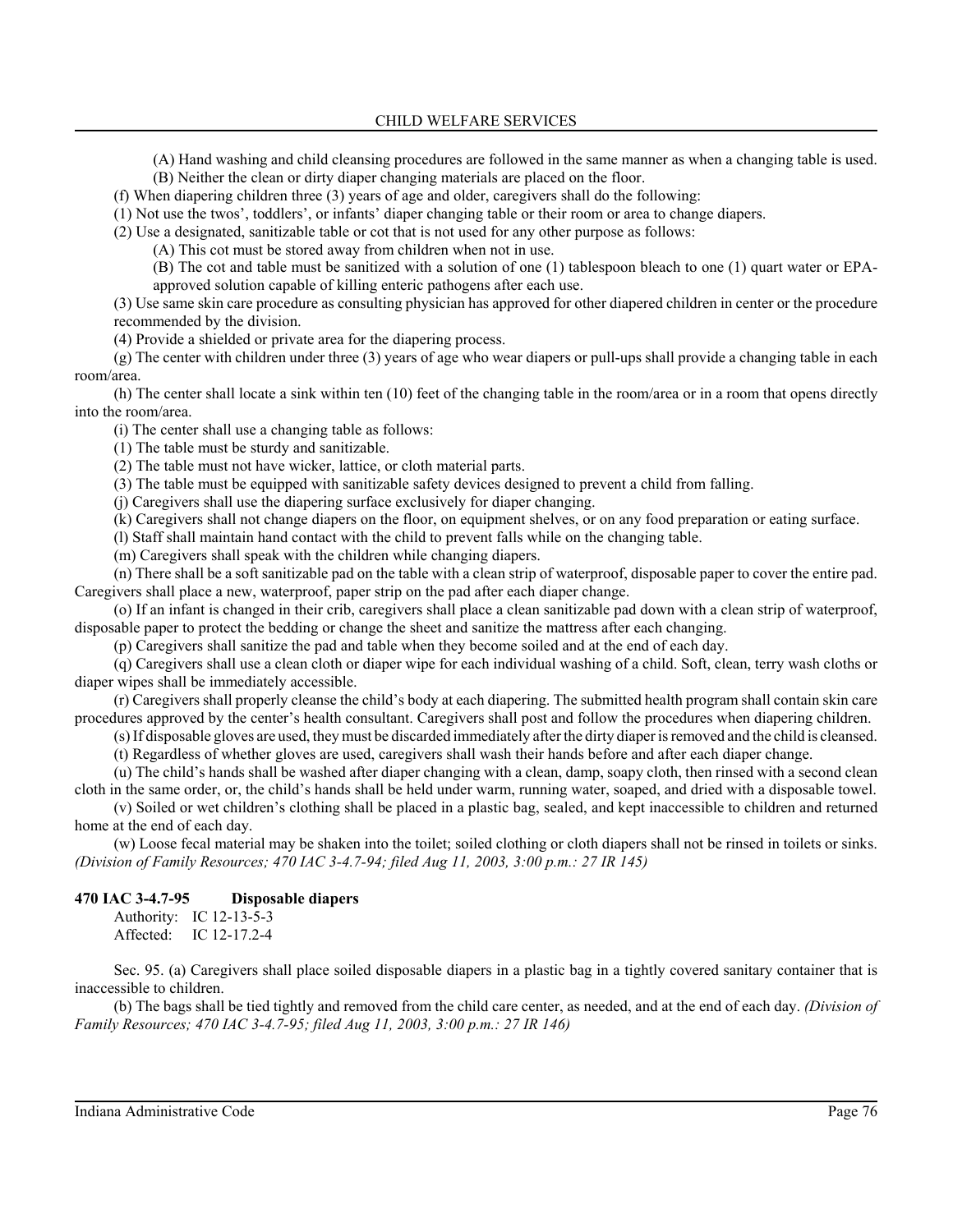#### **470 IAC 3-4.7-96 Cloth diapers**

Authority: IC 12-13-5-3 Affected: IC 12-17.2-4

Sec. 96. (a) Staff shall use a deodorizing solution or granules in diaper containers.

(b) Staff shall clean and disinfect diaper containers when emptied.

(c) Caregivers shall handle cloth diapers furnished by the center as follows:

(1) Waterproof diaper covers must be provided.

(2) Caregivers shall use a fresh, clean diaper cover with each diaper change.

(3) Caregivers shall keep the diapers and diaper covers in tightly covered containers between pick-ups.

(4) A commercial laundry service shall launder the diapers and the diaper covers.

(d) Caregivers shall handle cloth diapers furnished by the parents as follows:

(1) The diapers shall be kept separate from diapers used for other children.

(2) Waterproof diaper covers must be provided.

(3) Caregivers shall use a fresh, clean diaper cover with each diaper change.

(4) Caregivers shall place the soiled diapers in a plastic bag, store them through the day in a tightly covered container, and return the diapers to the parent daily.

(5) Caregivers shall keep the diaper covers in tightly covered containers or plastic bags and return them to the parent daily. (e) The center shall provide washable, plastic lined, tightly covered containers for soiled cloth diapers and linens.

(f) Containers shall be conveniently located for caregivers, but inaccessible to children. *(Division of Family Resources; 470 IAC 3-4.7-96; filed Aug 11, 2003, 3:00 p.m.: 27 IR 146)*

### **470 IAC 3-4.7-97 Toilet training**

Authority: IC 12-13-5-3 Affected: IC 12-17.2-4

Sec. 97. (a) Caregivers shall do all toilet training with the parent's knowledge and consent.

(b) Caregivers shall make a reasonable effort to be consistent with the parent's toilet training methods and communicate regularly on the progress and child's successes.

(c) When children reach an age where they feel confident and unafraid to sit on a training seat, caregivers shall invite them to use the toilet, help them as needed, and positively reinforce their behavior regardless of the outcome.

(d) Caregivers shall never force a child to remain on the toilet.

(e) Caregivers shall never discipline, scold, shame, or humiliate a child for failure to conform or for wet or soiled clothing.

(f) Caregivers shall assure that a supply of clean clothing is available to keep children dry, clean, and fully clothed during the training process.

(g) The center shall provide a toilet with a training seat or a child-sized toilet.

(h) Potty chairs may not be used.

(i) Children and staff shall wash their hands with soap and warm running water and dry them with a disposable towel after each toileting usage. *(Division of Family Resources; 470 IAC 3-4.7-97; filed Aug 11, 2003, 3:00 p.m.: 27 IR 147)*

### **470 IAC 3-4.7-98 Staff hygiene**

Authority: IC 12-13-5-3 Affected: IC 12-17.2-4

Sec. 98. (a) Persons who handle and serve food shall thoroughly wash their hands with soap and warm running water and use disposable towels from a dispenser for drying or an electric hand dryer.

(b) Hand sanitizers shall not be used in place of hand washings.

(c) Hand washing shall be done before starting work, washed as often as necessary to keep them clean, and after smoking, eating, drinking, or using the toilet.

(d) Staff who prepare food shall not change diapers.

(e) Caregivers shall wash their hands before and after each child care duty including individual feeding, bathing, wiping noses,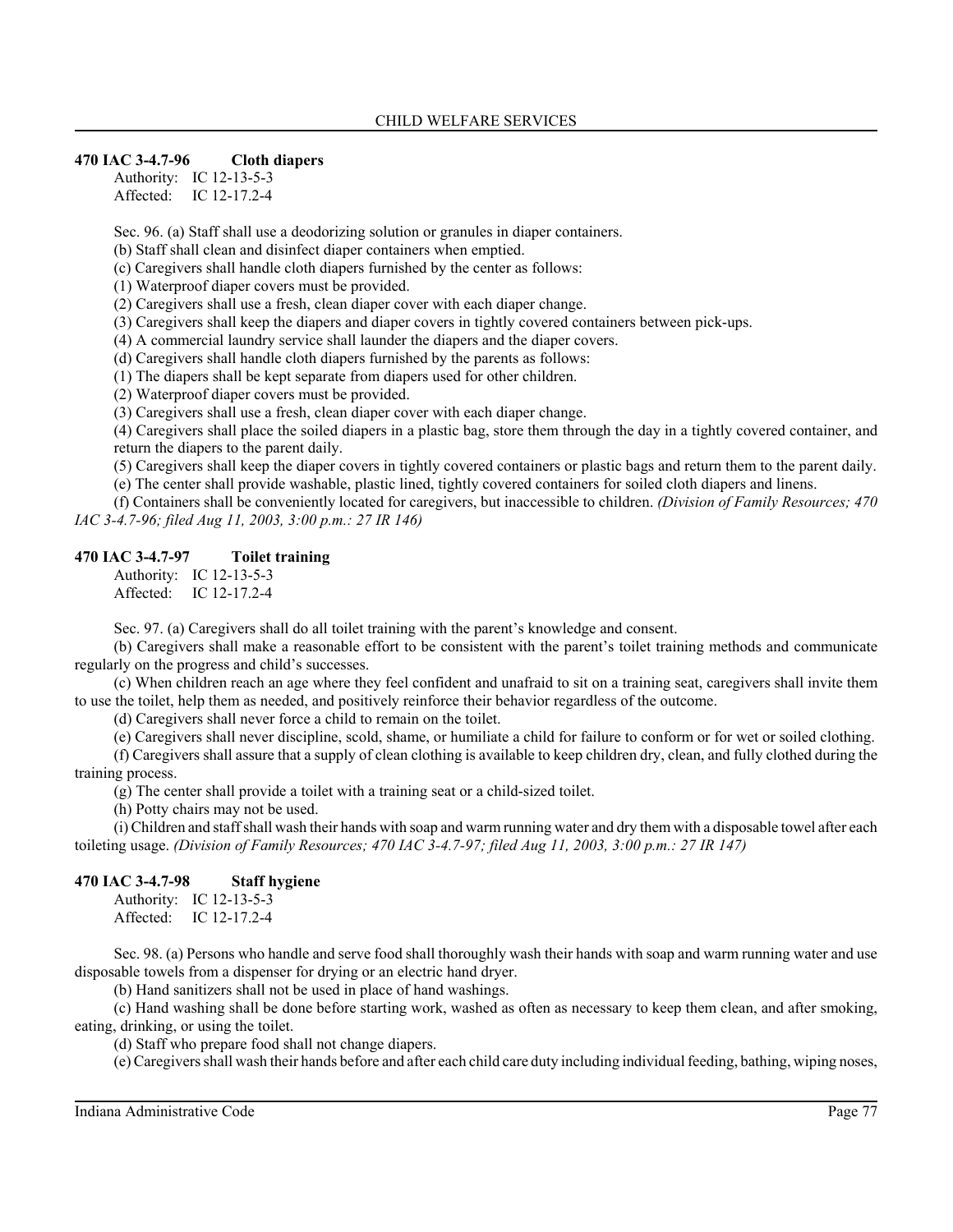diapering, and assisting children using the toilet.

(f) Kitchen staff must wear clean, washable garments (aprons or smocks) while in the kitchen and serving food.

(g) Kitchen staff must have effective hair restraint that keeps hair back and covered. *(Division of Family Resources; 470 IAC 3-4.7-98; filed Aug 11, 2003, 3:00 p.m.: 27 IR 147)*

#### **470 IAC 3-4.7-99 Building maintenance**

Authority: IC 12-13-5-3 Affected: IC 12-17.2-4

Sec. 99. (a) The administrator or director is responsible for keeping the building, premises, and equipment in safe repair and structurally sound.

(b) Caregivers shall not care for children in areas that are being remodeled, repaired, or painted.

(c) The administrator or director is responsible for maintaining all interior and exterior surfaces, including walls, floors, ceilings, equipment, toys, furnishings, and cribs, in a safe condition, free of sharp points or jagged edges, splinters, protruding nails or wires, loose parts, rusty parts, or materials containing poisonous substances.

(d) The interior finish, including walls and ceilings, of the child care center shall comply with the rules of the FPBSC under 675 IAC.

(e) Walls shall be of washable materials.

(f) Floors and steps shall be smooth and of washable, nonslippery material.

(g) The center must firmly secure and keep all carpeting clean.

(h) The center shall not use small rugs for floor covering.

(i) Staff shall take the following steps to maintain the child care center:

(1) Clean the child care center daily.

(2) Keep the child care center in a sanitary condition at all times.

(3) Sanitize toys, furniture, and other equipment used by children, weekly and when they become soiled or contaminated.

(4) Wash all soiled items prior to sanitization.

(j) Staff shall not do major cleaning, except for spills after meals and art projects, while children are present in the area being cleaned.

(k) Staff shall keep exit areas clear of equipment, debris, and other objects at all times. *(Division of Family Resources; 470 IAC 3-4.7-99; filed Aug 11, 2003, 3:00 p.m.: 27 IR 147)*

#### **470 IAC 3-4.7-100 Poisons, chemicals, and hazardous items**

Authority: IC 12-13-5-3 Affected: IC 12-17.2-4

Sec. 100. (a) Poisons, chemicals, and any item that states "fatal if swallowed" must be in locked storage and not accessible to children.

(b) Chemicals for lawn care and insect and rodent control shall not be applied when children are present in the child care center.

(c) Peeling paint, on any interior or exterior surface or on any equipment, that contains lead in excess of current ISDH standards shall be made inaccessible to children until laboratory analysis is made on the peeling material.

(d) The division shall approve all lead abatement procedures prior to the start of work.

(e) The center must store cleaning equipment, cleaning agents, aerosol cans, and any other item that states "keep out of the reach of children" in a place that is inaccessible to children.

(f) The center must store hazardous articles, sharp scissors, knives, latches, lighters, flammable liquids, power tools, cleaning supplies, and any other items that might be harmful to children in a place inaccessible to children.

(g) Any thermal hazards above one hundred twenty (120) degrees Fahrenheit, such as radiators, hot water pipes, steam pipes, and heaters, in the space occupied by children shall be out of reach of children or be separated from the space by partitions, screens, or other means, which are firmly attached and cannot be overturned.

(h) The center shall make inaccessible to children environmental hazards that present a risk for entrapment or burial, such as, but not limited to, the following: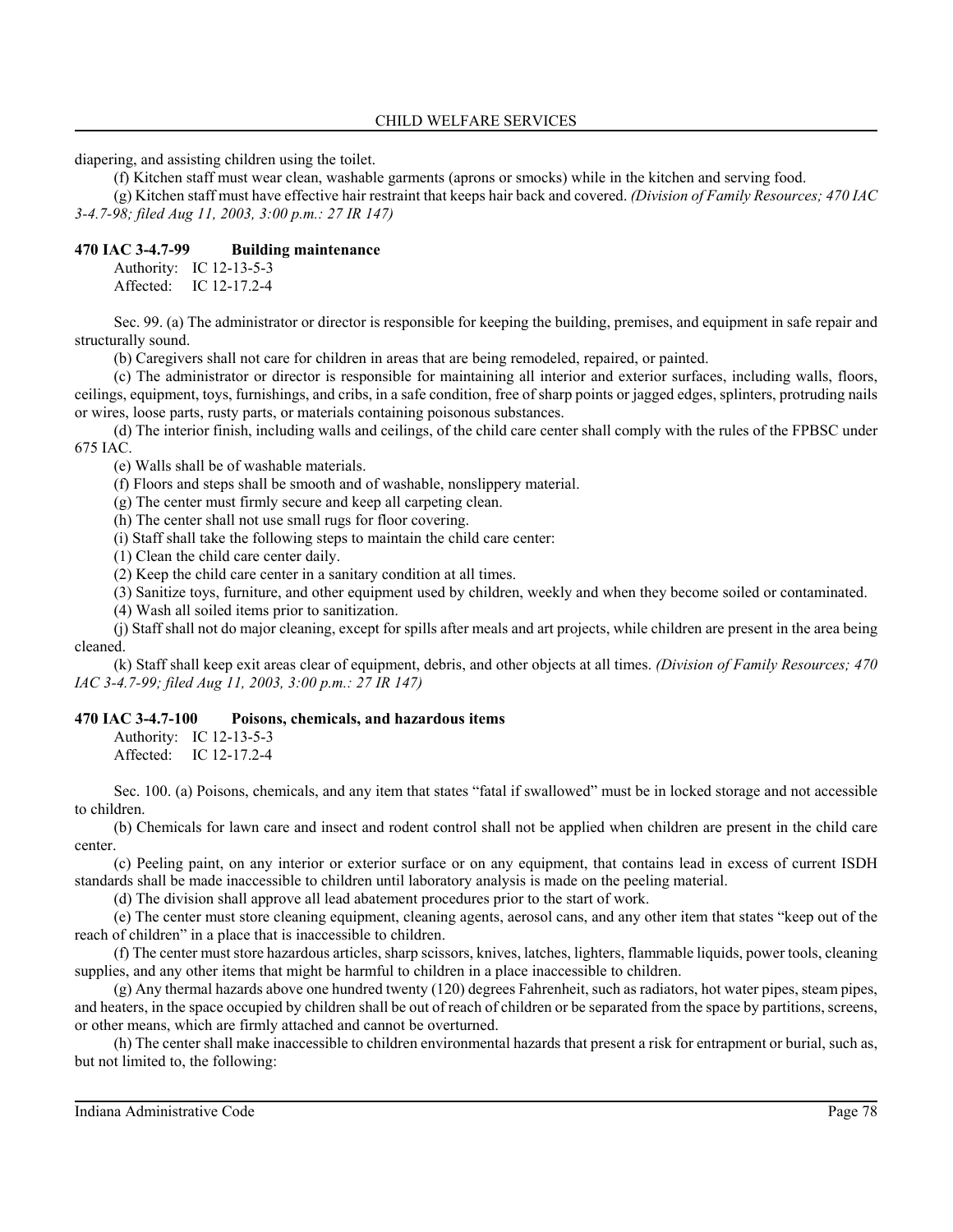(1) Pits.

(2) Abandoned wells.

(3) Abandoned appliances.

*(Division of Family Resources; 470 IAC 3-4.7-100; filed Aug 11, 2003, 3:00 p.m.: 27 IR 148)*

#### **470 IAC 3-4.7-101 Electrical safety**

Authority: IC 12-13-5-3 Affected: IC 12-17.2-4

Sec. 101. (a) Centers shall not use extension cords, except for approved, grounded, and surge protection strips. Such protection strips shall be plugged directly into an approved outlet.

(b) The center shall cover electrical outlets or otherwise make them shockproof in all areas accessible by children.

(c) Electric fans, if used, shall be securely mounted high on the wall or ceiling or shall be guarded to limit the size of the opening in the blade guard with properly installed sixteen (16) gauge mesh screen. The Underwriters Laboratory must approve all fans.

(d) No electrical device or apparatus accessible to children shall be located so that it could be plugged into an electrical outlet while in contact with a water source, including, but not limited to, a sink, tub, shower, or swimming pool. *(Division of Family Resources; 470 IAC 3-4.7-101; filed Aug 11, 2003, 3:00 p.m.: 27 IR 148)*

#### **470 IAC 3-4.7-102 Combustible materials**

Authority: IC 12-13-5-3 Affected: IC 12-17.2-4

Sec. 102. (a) Staff shall keep the center free from fire hazards.

(b) The center shall not permit trash that contains combustible materials, such as paper, rags, or cardboard, to accumulate on the premises.

(c) Staff shall keep hoods above stoves and other equipment free of dust and grease.

(d) Kitchen hoods shall be installed where required under the rules of the FPBSC under 675 IAC. The center shall have all kitchen hoods serviced and maintained according to the rules of the FPBSC under 675 IAC and have available records to document compliance.

(e) Staff shall keep storage areas clean and free from clutter.

(f) All storage shall be at least twenty-four (24) inches from the ceiling.

(g) The center shall store flammable liquids as follows:

(1) Only in quantities and in rooms specifically permitted by the rules of the FPBSC under 675 IAC.

(2) In a room that is inaccessible to children.

(3) In tightly sealed containers when not in use.

(h) The center shall not use flammable decorative materials unless the materials are inherently flame retardant or made flame retardant, except as follows:

(1) The center may display educational materials in a manner so as not to create a fire hazard.

(2) The center may have live, uncut, and nonpoisonous plants and trees.

(3) The center may display flammable wall decorations as long as the decorations do not exceed five percent (5%) of the gross wall area and are distributed in a manner so as not to create a fire hazard.

*(Division of Family Resources; 470 IAC 3-4.7-102; filed Aug 11, 2003, 3:00 p.m.: 27 IR 148)*

#### **470 IAC 3-4.7-103 Emergency drills**

Authority: IC 12-13-5-3 Affected: IC 12-17.2-4

Sec. 103. (a) Staff shall conduct fire drills in accordance with the rules of the FPBSC under 675 IAC. Drills shall be conducted monthly and the records available to document compliance.

(b) Staff shall conduct evacuation drills for natural disasters in areas where they occur as follows: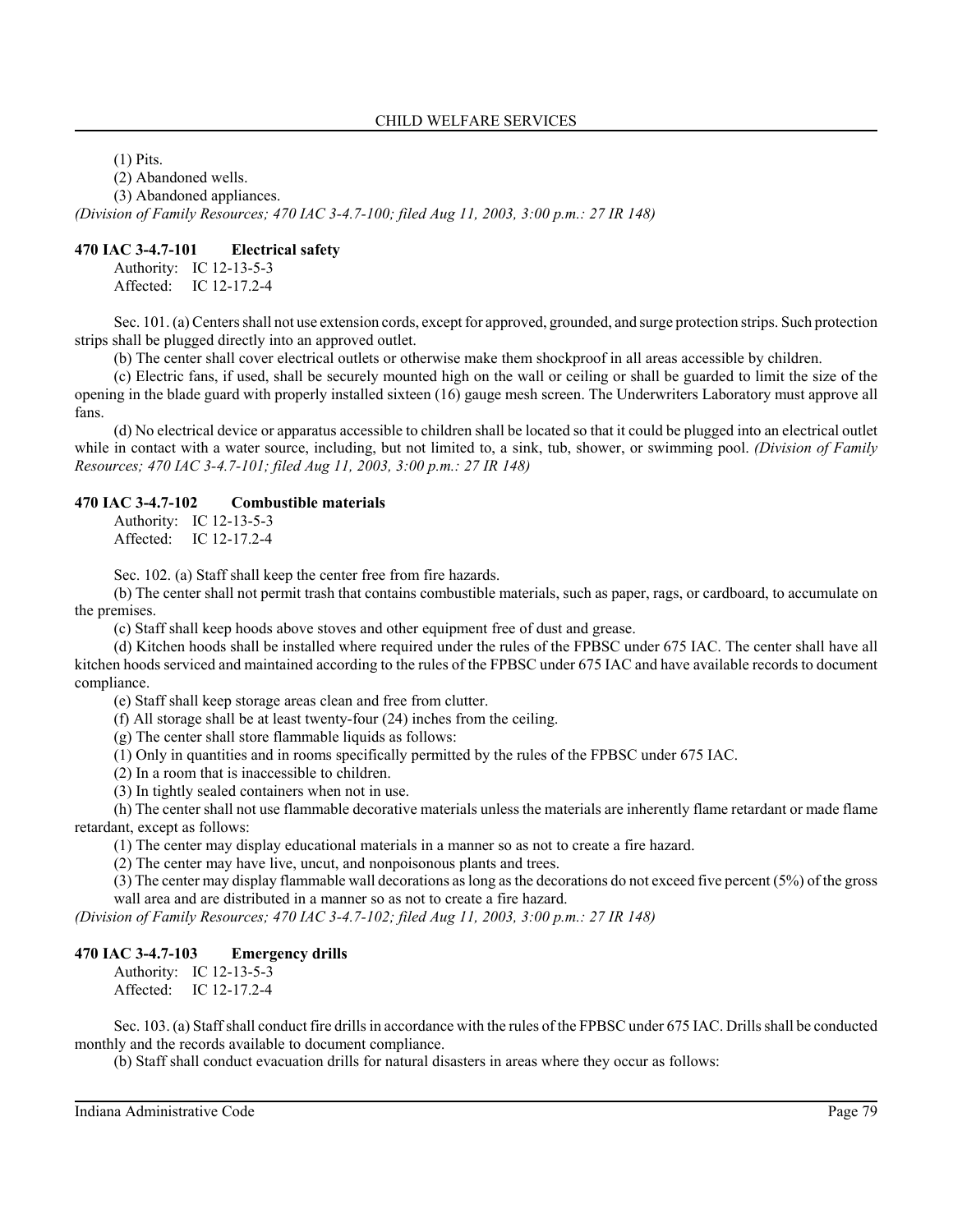(1) Tornadoes, on a monthly basis.

(2) Floods, every six (6) months.

(3) Earthquake, every six (6) months.

*(Division of Family Resources; 470 IAC 3-4.7-103; filed Aug 11, 2003, 3:00 p.m.: 27 IR 149)*

#### **470 IAC 3-4.7-104 Furnace room**

Authority: IC 12-13-5-3 Affected: IC 12-17.2-4

Sec. 104. The center shall construct the furnace room or room containing any central heating equipment in accordance with the rules of the FPBSC under 675 IAC. *(Division of Family Resources; 470 IAC 3-4.7-104; filed Aug 11, 2003, 3:00 p.m.: 27 IR 149)*

#### **470 IAC 3-4.7-105 Prohibited heat sources**

Authority: IC 12-13-5-3 Affected: IC 12-17.2-4

Sec. 105. The center shall not use the following heat sources:

(1) Open grate gas heaters.

(2) Open fireplaces.

(3) Space heaters.

(4) Portable unventilated oil burning heaters.

(5) Portable electric heaters.

*(Division of Family Resources; 470 IAC 3-4.7-105; filed Aug 11, 2003, 3:00 p.m.: 27 IR 149)*

#### **470 IAC 3-4.7-106 Heat, light, ventilation, and air conditioning**

Authority: IC 12-13-5-3 Affected: IC 12-17.2-4

Sec. 106. (a) Installation, testing, and maintenance of heating, ventilation, air conditioning, fire alarm, and sprinkler systems shall comply with the rules of the FPBSC under 675 IAC.

(b) When natural light is insufficient, it shall be supplemented by artificial light so that the following minimum levels of illumination are maintained:

(1) All food service areas shall have a minimum of seventy (70) foot-candles.

(2) All food storage areas, including refrigerators, shall have a minimum of twenty (20) foot-candles.

(3) Desks, table top work areas, reading areas, locked medication storage areas, and art rooms shall have a minimum of fifty (50) foot-candles.

(4) Gymnasiums, large muscle equipment areas, bathrooms, locker rooms, and diaper changing areas shall have a minimum of thirty (30) foot-candles.

(5) Hallways, corridors, stairwells, storage rooms, and food storage areas shall have a minimum of twenty (20) foot-candles.

(6) Rest and nap areas shall have a minimum of five (5) foot-candles in all areas.

(c) All light intensity measurements shall be at the level of work. If no work is done in a room or hallway, the measurement shall be at a height of thirty (30) inches above the floor.

(d) The child care center shall be ventilated.

(e) The center shall maintain a temperature of not less than sixty-eight (68) degrees Fahrenheit.

(f) All child care centers initially licensed after the effective date of this rule shall maintain a temperature not more than seventy-eight (78) degrees Fahrenheit.

(g) All outside doors and windows shall be screened with sixteen (16) gauge mesh screen when open.

(h) The center shall keep all screens in good repair and all unscreened windows and doors closed.

(i) The center shall make heating units, including water pipes and baseboard heaters, hotter than one hundred ten (110) degrees Fahrenheit inaccessible to children by barriers such as guards or other devices. *(Division of Family Resources; 470 IAC 3-4.7-106; filed Aug 11, 2003, 3:00 p.m.: 27 IR 149)*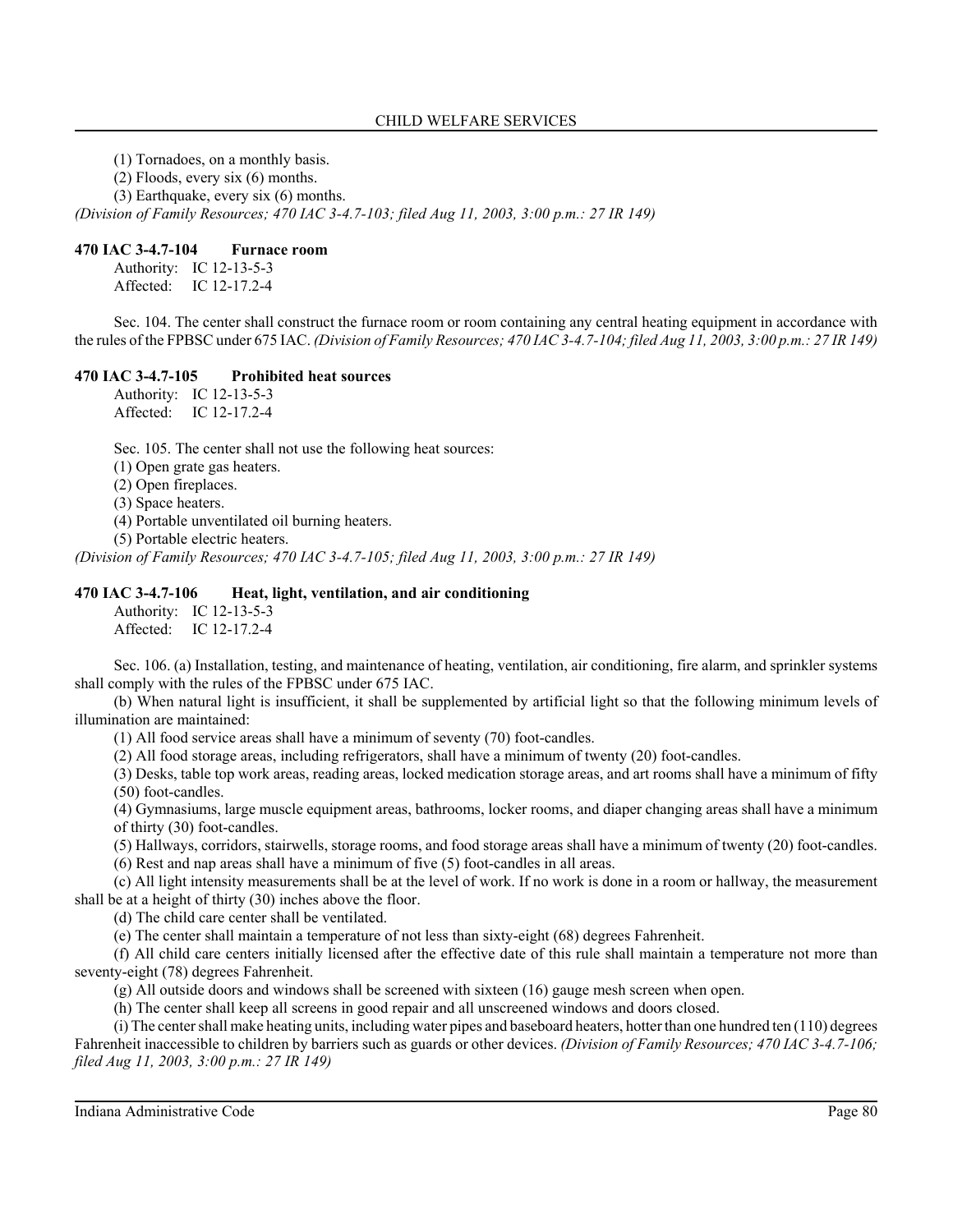### **470 IAC 3-4.7-107 Hallways, stairways, and exits**

Authority: IC 12-13-5-3 Affected: IC 12-17.2-4

Sec. 107. (a) The center shall keep all hallways, stairways, corridors, aisles, and exits lighted and free from obstructions at all times.

(b) All exterior and interior stairways shall comply with the rules of FPBSC under 675 IAC.

(c) Exit signs shall be installed and maintained in accordance with the rules of the FPBSC under 675 IAC.

(d) The center shall provide emergency lighting in all interior hallways, stairways, and corridors.

(e) All portions of the means of egress shall comply with the rules of the FPBSC under 675 IAC. *(Division of Family Resources; 470 IAC 3-4.7-107; filed Aug 11, 2003, 3:00 p.m.: 27 IR 150)*

## **470 IAC 3-4.7-108 Doors**

Authority: IC 12-13-5-3 Affected: IC 12-17.2-4

Sec. 108. (a) Exit doors shall comply with the rules of FPBSC under 675 IAC.

(b) Exit doors shall be openable from the inside without the use of a key or any special knowledge or effort. Exit doors shall not be locked, chained, bolted, barred, latched, or otherwise rendered unusable.

(c) The center shall make all interior room and closet doors such that children can open the doors from the inside with a simple twisting motion or the equivalent.

(d) The center shall not provide locking or latching devices on child bathroom doors.

(e) All interior locked doors shall be designed to permit opening by the staff. The key or other opening device shall be readily accessible to staff.

(f) Automatic door closures must be adjusted properly. *(Division of Family Resources; 470 IAC 3-4.7-108; filed Aug 11, 2003, 3:00 p.m.: 27 IR 150)*

#### **470 IAC 3-4.7-109 Garbage and refuse**

Authority: IC 12-13-5-3 Affected: IC 12-17.2-4

Sec. 109. (a) The center shall keep all interior garbage, dirty diapering supplies, food products, and disposable meal service supplies in tight seamed, easily cleanable trash containers and cover them with tight fitting lids pending removal.

(b) Staff shall remove all garbage and refuse within the child care center daily to an outside tightly covered trash receptacle that will not permit the transmission of disease or provide harborage for insects, rodents, or other pests.

(c) Staff shall clean trash containers when soiled. *(Division of Family Resources; 470 IAC 3-4.7-109; filed Aug 11, 2003, 3:00 p.m.: 27 IR 150)*

## **470 IAC 3-4.7-110 Indoor space**

Authority: IC 12-13-5-3 Affected: IC 12-17.2-4

Sec. 110. (a) Each child care room/area shall have a minimum of thirty-five (35) square feet of usable indoor play space per child at all times.

(b) Usable indoor play space is exclusive of the kitchen, toilet rooms, isolation areas, office, staff rooms, hallways, stairways, storage areas, lockers, cubbies, the teacher's desk, laundry areas, the furnace room, and floor space occupied by permanent built-in cabinets.

(c) Separate play rooms or separated areas in play rooms shall be provided for the various types of activities required by the child care program and for the separation of children according to age and class size. *(Division of Family Resources; 470 IAC 3-4.7- 110; filed Aug 11, 2003, 3:00 p.m.: 27 IR 150)*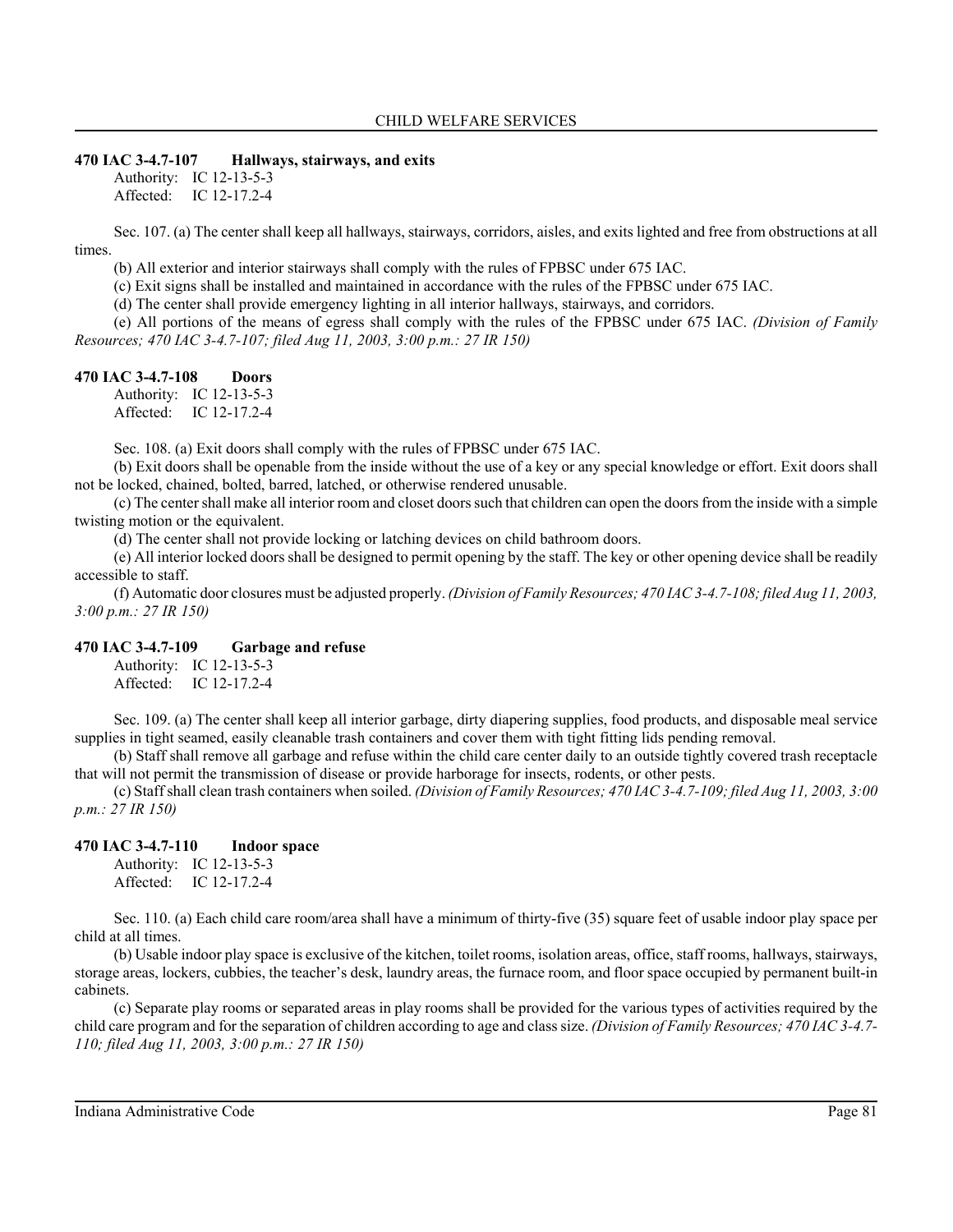#### **470 IAC 3-4.7-111 Indoor furnishings**

Authority: IC 12-13-5-3 Affected: IC 12-17.2-4

Sec. 111. (a) Furnishings and equipment shall be durable, safe, and scaled to the size of the children.

(b) The center shall provide tables and chairs in each child care area as follows:

(1) Child-sized chairs made so that when a child sits in a chair their feet touch the ground and their back touches the chair back.

(2) A minimum of one (1) chair and table space per child regularly cared for in the room/area.

(3) Child-sized tables made so that when a child sits in a child-sized chair their elbows rest on the table top.

(c) Staff shall not stack tables or chairs in the class room/area while children are awake.

(d) The center shall provide space for each child's personal belongings to keep them separate from other children's belongings.

(e) The center shall construct, locate, install, and design coat hooks in a manner that does not pose a hazard to children. *(Division of Family Resources; 470 IAC 3-4.7-111; filed Aug 11, 2003, 3:00 p.m.: 27 IR 150)*

#### **470 IAC 3-4.7-112 Holiday decorations**

Authority: IC 12-13-5-3 Affected: IC 12-17.2-4

Sec. 112. All child care centers shall comply with the rules of the FPBSC under 675 IAC regarding holiday decorations and Christmas trees. *(Division of Family Resources; 470 IAC 3-4.7-112; filed Aug 11, 2003, 3:00 p.m.: 27 IR 151)*

#### **470 IAC 3-4.7-113 Bathrooms**

Authority: IC 12-13-5-3 Affected: IC 12-17.2-4

Sec. 113. (a) The child care center shall provide a minimum of one (1) sink and one (1) flush toilet per fifteen (15) children two (2) years of age and older. Infant and toddler restrooms count only for their rooms.

(b) When the licensing capacity exceeds sixty (60) children, the center may substitute one (1) urinal for a toilet in the school age area only.

(c) School age children of the opposite sex shall not use the same restroom.

(d) Partitions shall separate toilets for school age children if there is more than one (1) toilet in a room.

(e) Stalls used by school age children shall have doors.

(f) If fifteen (15) or fewer school age children are present, only one (1) toilet and sink is required for their use.

(g) The center shall locate the toilet for children two (2) years of age no more than ten (10) feet from their room/area.

(h) Toilet paper on a dispenser shall be available and within reach of the children by each toilet.

(i) Mild soap shall be available, dispensed in a sanitary manner, and within reach of the children at each sink.

(j) Disposable towels in a dispenser or electrical hand dryers that operate at a maximum temperature of one hundred twenty

(120) degrees Fahrenheit shall be within reach of the children by the sinks. If the center uses electrical hand dryers, they must provide one (1) for each sink.

(k) Toilet facilities for staff shall be furnished, separate from those facilities used for children. Staff shall not use children's toilets.

(l) The center must seal all hand washing sinks to the wall.

(m) The center must seal all walls and floors in restrooms.

(n) All items in the restroom must be sanitizable.

(o) If toilets and sinks are not child-sized, the center must provide safe, sanitizable steps or platforms for each toilet and sink.

(p) The center shall control toilet and bathroom odors by ventilation and sanitation. If a screened window is not present, there shall be mechanical exhaust vents. Existing centers shall have ventilation added if sanitation measures fail to control odors. *(Division of Family Resources; 470 IAC 3-4.7-113; filed Aug 11, 2003, 3:00 p.m.: 27 IR 151)*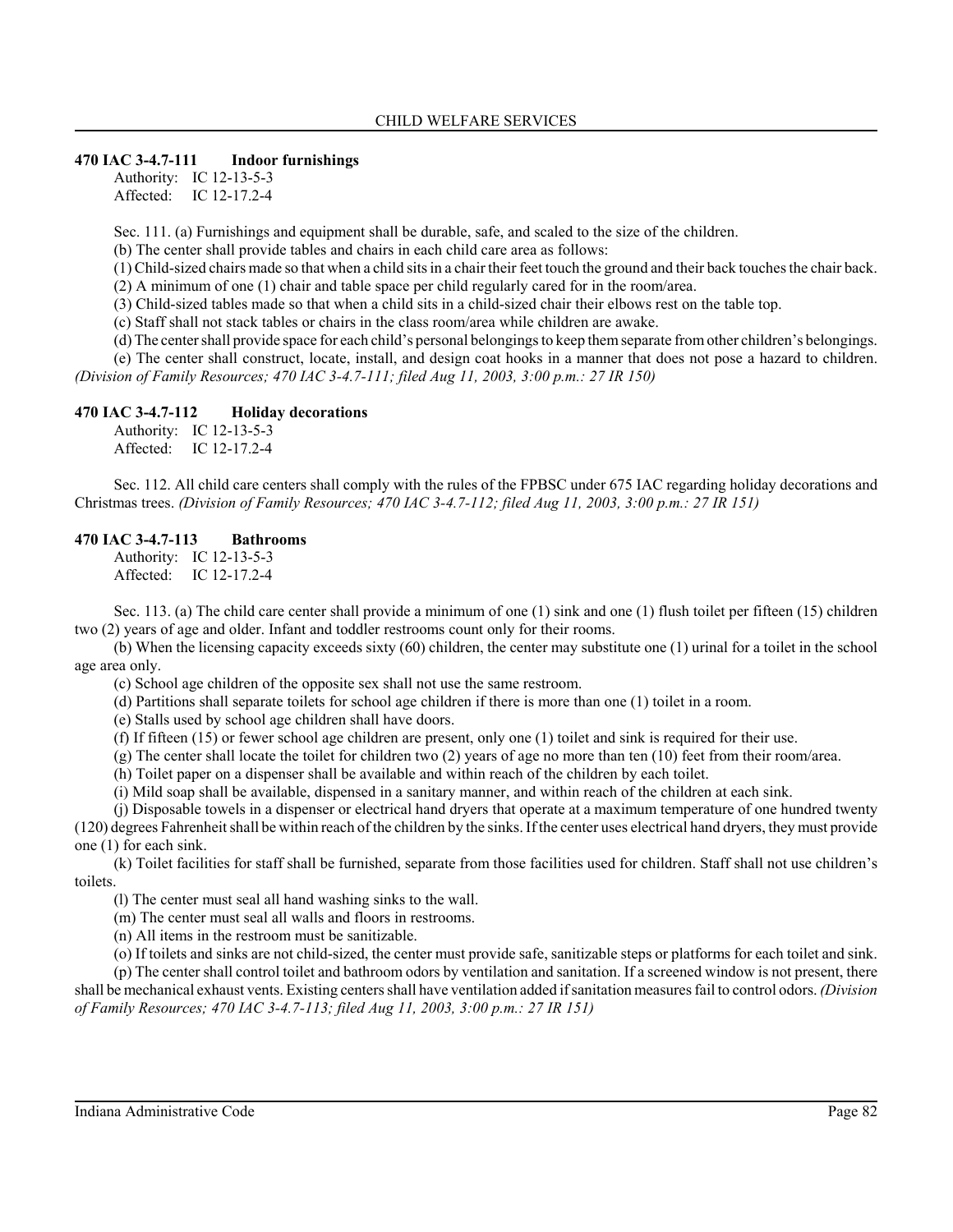#### **470 IAC 3-4.7-114 Water supply and plumbing**

Authority: IC 12-13-5-3 Affected: IC 12-17.2-4

Sec. 114. (a) The center shall maintain a safe and sanitary water supply.

(b) If the center uses a private water supply or well instead of a public water supply, the center shall supply written records of current test results indicating that the water supply is safe for drinking. The water system must meet the water quality and construction standards of the IDEM.

(c) The center shall provide hot and cold running water at all hand washing sinks.

(d) The center shall use an antiscald valve approved by ISDH to maintain water temperature between one hundred (100) degrees Fahrenheit and one hundred twenty (120) degrees Fahrenheit on all hot water supplied to sinks, bathing, and washing facilities used by children.

(e) If water faucets have hoses connected to them that are not in use, such faucets must have vacuum breakers (back-flow preventives).

(f) All plumbing fixtures shall discharge into a public sanitary sewer whenever available within a reasonable distance or if soil conditions prohibit the construction of an approved on-site system.

(g) All sewage disposal and any sewage treatment system shall meet the requirements of ISDH.

(h) All plumbing fixtures shall be in good repair.

(i) All plumbing equipment shall meet the requirements of the FPBSC under 675 IAC, ISDH, and IDEM. *(Division of Family Resources; 470 IAC 3-4.7-114; filed Aug 11, 2003, 3:00 p.m.: 27 IR 151)*

#### **470 IAC 3-4.7-115 Drinking water**

Authority: IC 12-13-5-3 Affected: IC 12-17.2-4

Sec. 115. (a) Drinking water shall be freely available to all children during all hours.

(b) Drinking fountains or disposable cups for individual use shall be provided and dispensed in a sanitary manner.

(c) Drinking fountains shall have a guarded angled stream with water pressure regulated so that the stream rises at least two (2) inches above the guard but does not splash on the floor.

(d) Drinking water shall not be obtained from a toilet room sink.

(e) Children shall not go into the kitchen to obtain drinking water. *(Division of Family Resources; 470 IAC 3-4.7-115; filed Aug 11, 2003, 3:00 p.m.: 27 IR 152)*

#### **470 IAC 3-4.7-116 Kitchen and food preparation areas**

Authority: IC 12-13-5-3 Affected: IC 12-17.2-4

Sec. 116. (a) The center shall operate the kitchen, all food preparation areas, and all food service areas in compliance with 410 IAC 7-20, a copy of which shall be in the kitchen at all times for reference.

(b) The kitchen must have at least three (3) floor-to-ceiling walls. The fourth serving wall and all doors must be a minimum of three (3) feet in height.

(c) Walls and ceilings must meet the requirements of 410 IAC 7-20 and FPBSC under 675 IAC.

(d) The kitchen and other food preparation areas shall be separate from areas used for any other purpose.

(e) The center shall locate the kitchen in a way to prevent usage as a throughway. No one shall use the kitchen as a throughway to other rooms or areas during food preparation and dish washing.

(f) The kitchen shall not be used:

(1) for children's activities or naps;

(2) as a dining or recreational area for adults; or

(3) as an office.

(g) The center shall not allow unauthorized persons in the kitchen.

(h) Counter surfaces shall be smooth, free from breaks or chips, and sealed to the wall.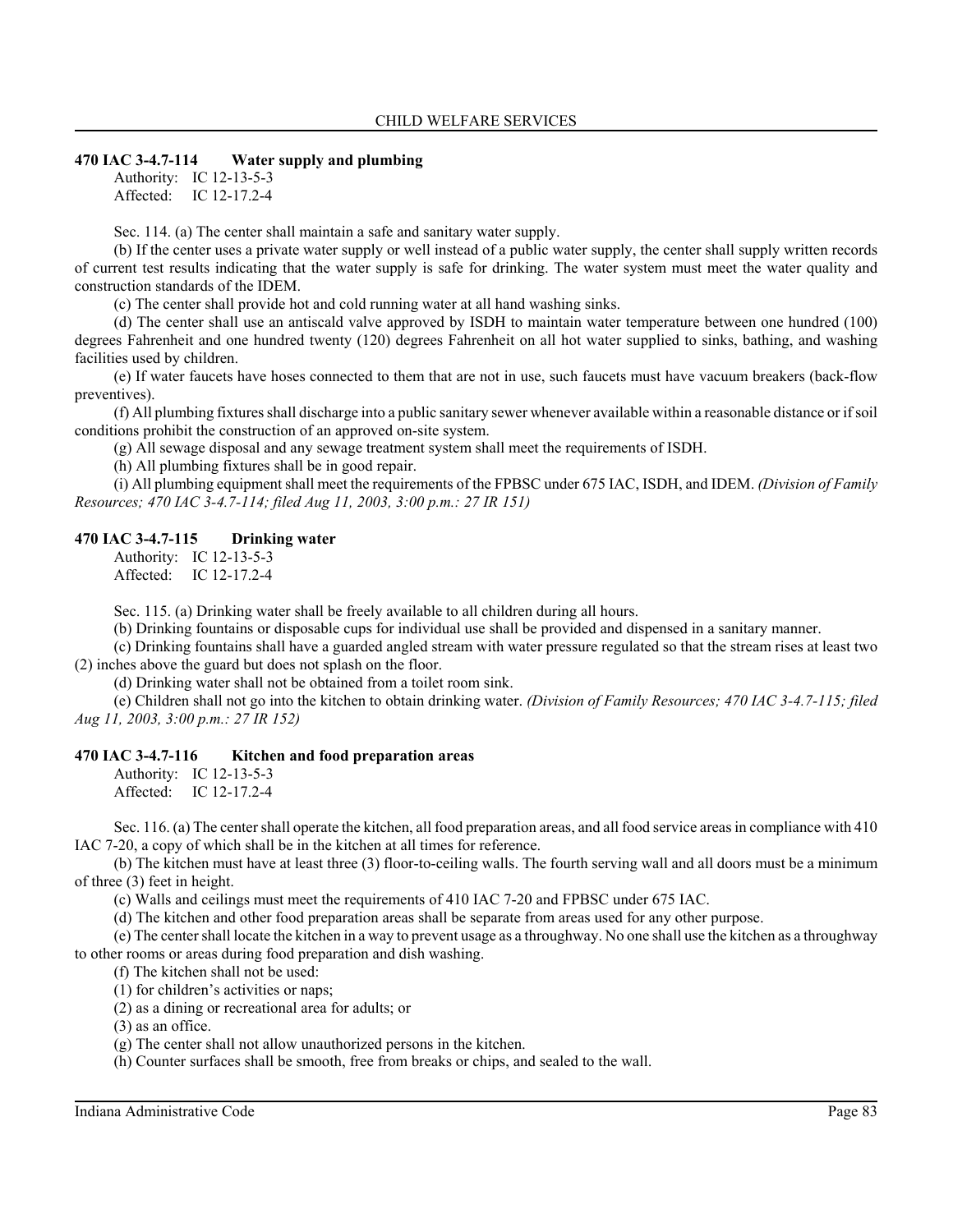(i) All food preparation surfaces and eating surfaces shall be sanitized:

(1) before and after use; and

(2) when there is a potential for cross contamination.

(j) Floors shall be of smooth, nonabsorbent materials and free of cracks that would prevent cleaning. The center shall not carpet the kitchen or food preparation areas.

(k) All equipment must be easily movable, elevated, or sealed to the floor and the wall so that cleaning under and around equipment will be possible.

(l) Whenever washing and sanitizing are conducted mechanically, the center shall provide spray type dish washing machines that meet the specifications of 410 IAC 7-20.

(m) When manually washing and sanitizing dishes and utensils, the center must use a three (3) compartment sink with either drain boards or movable dish tables.

(n) Staff must store dishes, pots, pans, and utensils in a manner that protects them from contamination.

(o) If disposable utensils and supplies are used, they shall be stored in closed containers away from any cleaning compounds and toxic or hazardous materials.

(p) The center shall properly install a hand washing sink in the kitchen. The center shall supply soap and disposable towels from a dispenser or an electric hand dryer by the sink.

(q) The center shall locate the hand washing sink at least twenty-four (24) inches away from the area used for dish sanitizing or air drying, or install a protective barrier, at least twenty-four (24) inches in height, between the sanitizing area and the hand washing sink.

(r) Work and cleaning schedules shall be written, posted, and followed for all the food storage and preparation and service areas.

(s) The center shall place an accurate, easily readable thermometer in each compartment of the refrigerator and freezer in position for daily monitoring.

(t) The center must provide a stove if they prepare meals. If the stove is of the commercial type, it must comply with the rules of the FPBSC. *(Division of Family Resources; 470 IAC 3-4.7-116; filed Aug 11, 2003, 3:00 p.m.: 27 IR 152)*

#### **470 IAC 3-4.7-117 Manual dish washing**

Authority: IC 12-13-5-3 Affected: IC 12-17.2-4

Sec. 117. (a) Staff shall thoroughly wash multi-use utensils and equipment in a detergent solution in the first compartment of the sink.

(b) Staff shall rinse the equipment free of detergent solutions in clean water by immersing in the second compartment of the sink.

(c) All eating and drinking utensils and the food contact surfaces of all other equipment and utensils are sanitized in the third compartment as specified in 410 IAC 7-20.

(d) The center shall post instructions for proper manual dish washing in the kitchen if dishes are washed and sanitized manually.

(e) Dishes and utensils shall always be air-dried.

(f) The center may use sturdy, single-use, disposable utensils and dishes as an alternative to dish washing. If the center uses any cooking or serving utensils or dishes that are not disposable, they must have and use approved dish washing facilities. *(Division of Family Resources; 470 IAC 3-4.7-117; filed Aug 11, 2003, 3:00 p.m.: 27 IR 153)*

#### **470 IAC 3-4.7-118 Pest prevention**

Authority: IC 12-13-5-3 Affected: IC 12-17.2-4

Sec. 118. (a) The center shall take adequate measures to prevent entry of insects and rodents. These measures shall include the following:

(1) Installing sixteen (16) mesh screen on outside openings.

(2) Sealing cracks and holes.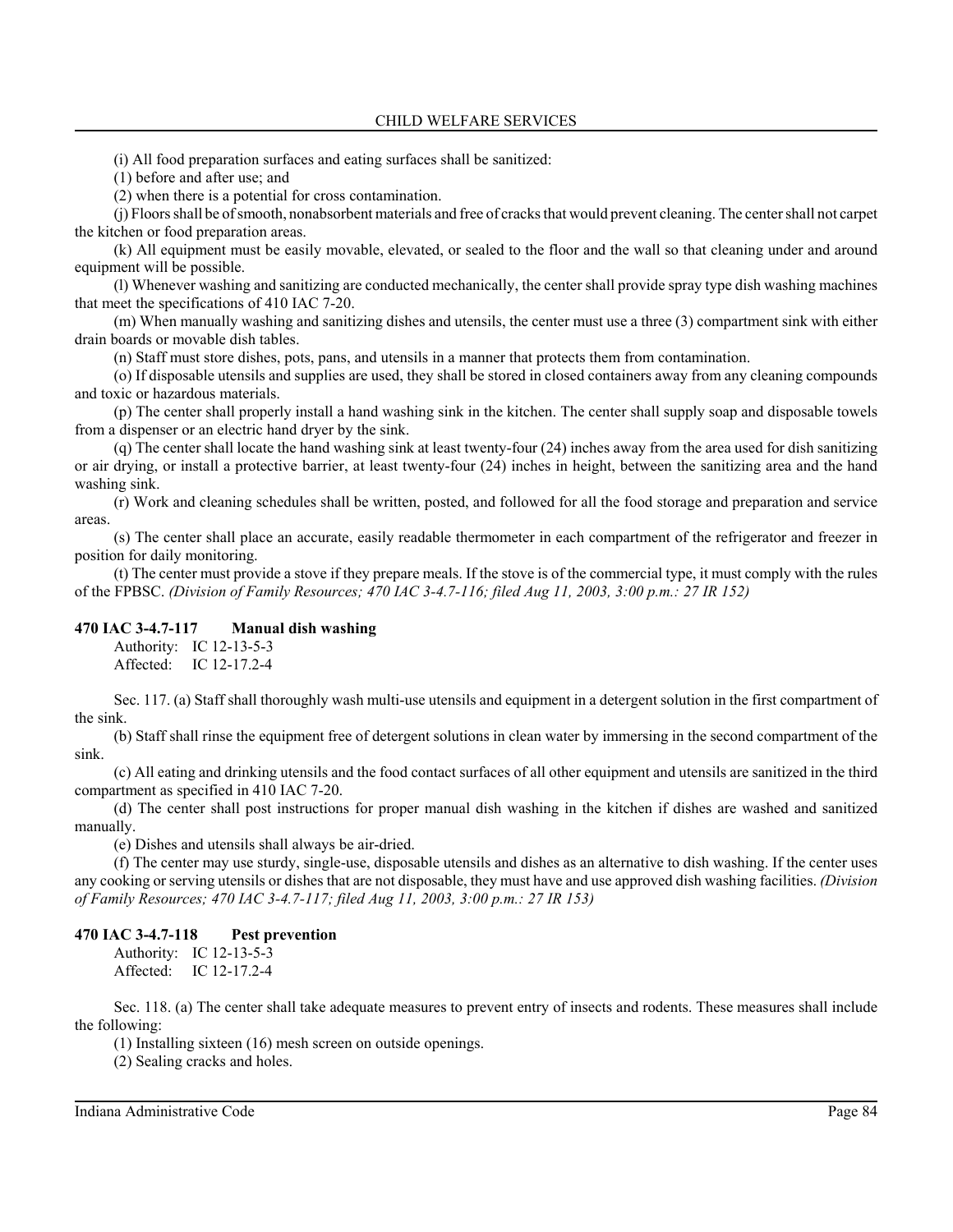(3) Sealing around pipes, plumbing, and ducts.

(b) The center shall employ an exterminator if other measures fail to rid the child care center of pests.

(c) Proper cleaning shall be provided to minimize attraction of insects to food sources.

(d) Children shall not be present during pest extermination procedures. *(Division of Family Resources; 470 IAC 3-4.7-118; filed Aug 11, 2003, 3:00 p.m.: 27 IR 153)*

### **470 IAC 3-4.7-119 Office and staff areas**

Authority: IC 12-13-5-3 Affected: IC 12-17.2-4

Sec. 119. (a) The center shall provide office space separated from the areas used by the children.

(b) Office space and equipment shall be adequate for the administrative and staff needs of the child care center.

(c) Telephone service must be provided on site.

(d) An area separated from the office space and areas used by the children shall be provided for the use of the staff. This area must be a room in child care centers licensed after the effective date of this rule. *(Division of Family Resources; 470 IAC 3-4.7-119; filed Aug 11, 2003, 3:00 p.m.: 27 IR 153)*

#### **470 IAC 3-4.7-120 Infant/toddler requirements**

Authority: IC 12-13-5-3 Affected: IC 12-17.2-4

Sec. 120. (a) The child care center shall meet all the requirements of this rule and be specifically licensed for infant or toddler care prior to providing care for any infant or toddler.

(b) The specific rules for infants and toddlers shall prevail if there is a difference between this rule and the rules for all ages of children. *(Division of Family Resources; 470 IAC 3-4.7-120; filed Aug 11, 2003, 3:00 p.m.: 27 IR 153)*

#### **470 IAC 3-4.7-121 Infant/toddler room personnel**

Authority: IC 12-13-5-3 Affected: IC 12-17.2-4

Sec. 121. (a) Caregivers shall have had training specifically related to infant/toddler development.

(b) Caregivers shall have means available to communicate with other staff and summon assistance without leaving children unattended.

(c) The director shall assign a primary caregiver for each infant and toddler.

(d) All caregivers shall interact with and address the needs of all children in their room.

(e) Staff person in charge of an infant/toddler group shall be at least twenty-one (21) years of age. If all the children in the group are at least twenty-four (24) months of age, the staff person in charge shall be at least eighteen (18) years of age. *(Division of Family Resources; 470 IAC 3-4.7-121; filed Aug 11, 2003, 3:00 p.m.: 27 IR 153; errata filed Nov 7, 2003, 2:45 p.m.: 27 IR 1184)*

#### **470 IAC 3-4.7-122 Infant/toddler charts and records**

Authority: IC 12-13-5-3 Affected: IC 12-17.2-4

Sec. 122. (a) The center shall devise and place a daily record chart in each infant and toddler room. This chart shall provide space to record information about each child as follows:

(1) Food and fluid offered and taken.

(2) Time of diaper changes.

(3) Unusual mood of the child.

(4) Unusual health conditions, such as:

- (A) nose bleeds;
- (B) skin rash;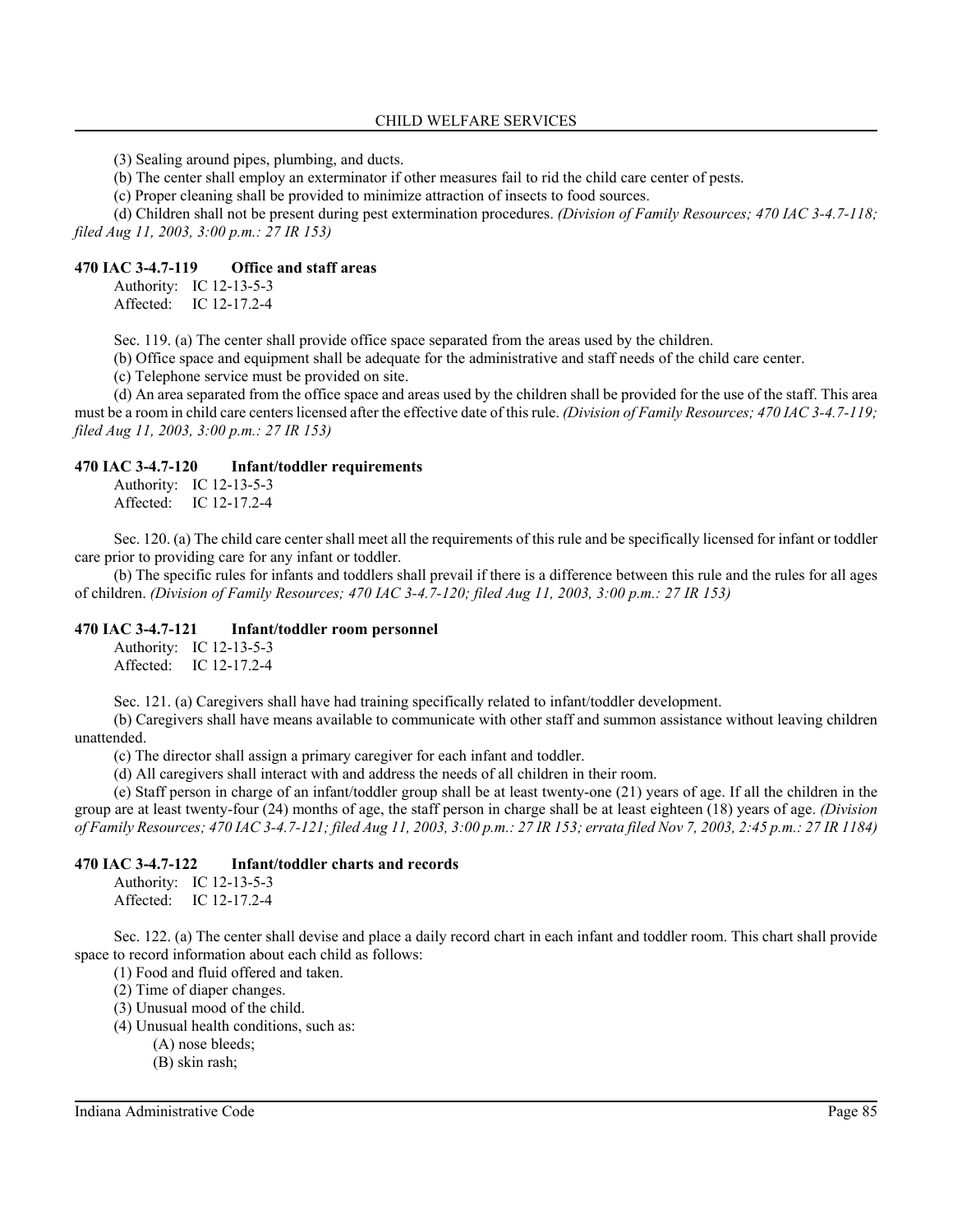(C) elevated temperature;

(D) signs of constipation or diarrhea;

(E) injuries; and

(F) special health needs.

(b) The center shall keep charts on file for at least one (1) month. *(Division of Family Resources; 470 IAC 3-4.7-122; filed Aug 11, 2003, 3:00 p.m.: 27 IR 153)*

### **470 IAC 3-4.7-123 Infant physical care**

Authority: IC 12-13-5-3 Affected: IC 12-17.2-4

Sec. 123. Caregivers shall:

(1) greet the infant and their parent as they arrive and help the child separate from the parent;

(2) engage in many one-to-one, face-to-face interactions with infants;

(3) talk in a pleasant, soothing voice, using simple language and frequent eye contact;

(4) provide regular hugs and affection;

(5) talk with, sing, and read to infants;

(6) hold and carry infants frequently and talk to the infants before, during, and after moving the infant around;

(7) drape a diaper, towel, or pad across their shoulder when holding an infant using a different cloth for each infant;

(8) respond quickly to infants' cries or calls of distress; and

(9) respond to infants' needs for food and comfort.

*(Division of Family Resources; 470 IAC 3-4.7-123; filed Aug 11, 2003, 3:00 p.m.: 27 IR 154)*

#### **470 IAC 3-4.7-124 Toddler physical care**

Authority: IC 12-13-5-3 Affected: IC 12-17.2-4

Sec. 124. Caregivers shall:

(1) greet the toddler and their parent as they arrive;

(2) help the child separate from the parent and become a part of a small group or the activities in process;

(3) provide regular hugs and affection;

(4) engage in many one-to-one, face-to-face conversations with toddlers;

(5) let toddlers initiate language, even from children whose language is limited;

(6) name objects, describe events, and reflect feelings to help children learn new words;

(7) respond quickly to toddlers' cries or calls for help;

(8) respect the toddler's desire to carry favored objects around with them, to move objects like household items from one (1) place to another, and to roam around, or sit and parallel play with toys and objects; and

(9) help children to feel increasingly competent and in control of themselves.

*(Division of Family Resources; 470 IAC 3-4.7-124; filed Aug 11, 2003, 3:00 p.m.: 27 IR 154)*

#### **470 IAC 3-4.7-125 Infant/toddler program; general**

Authority: IC 12-13-5-3 Affected: IC 12-17.2-4

Sec. 125. Caregivers shall:

(1) provide a daily program that is designed to meet the developmental needs of infants and toddlers;

(2) write and engage in a developmentally appropriate individual activity with each child daily;

(3) respect the individual child's schedule with regard to eating, sleeping, and diapering;

(4) dress children for the weather and type of play;

(5) set flexible time schedules dictated more by children's needs than by adults;

(6) provide many opportunities for active, large muscle play, both indoors and outdoors;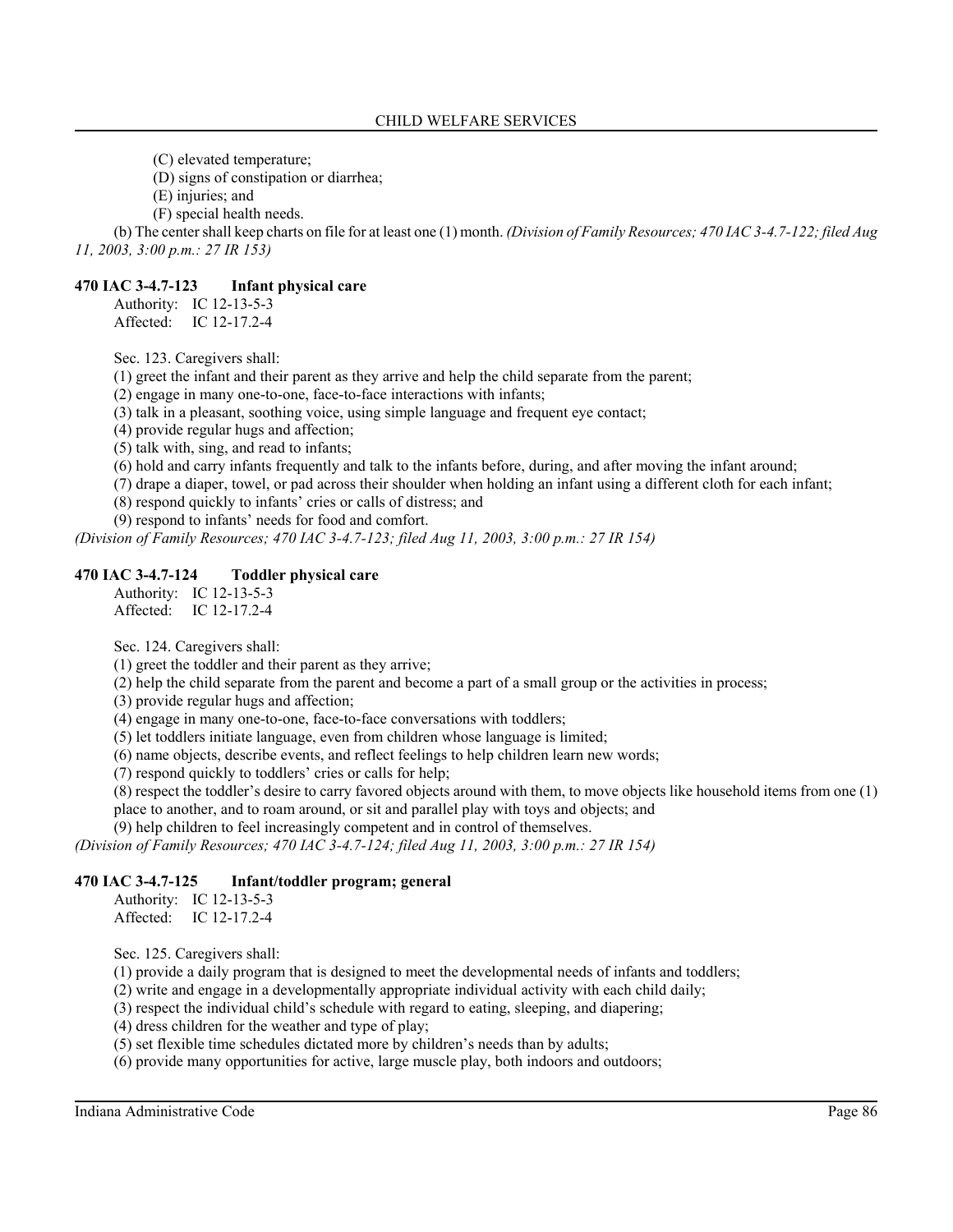(7) provide toys that are reachable by the children without assistance from the caregiver; and (8) provide a variety of music.

*(Division of Family Resources; 470 IAC 3-4.7-125; filed Aug 11, 2003, 3:00 p.m.: 27 IR 154; errata filed Nov 7, 2003, 2:45 p.m.: 27 IR 1184)*

#### **470 IAC 3-4.7-126 Infant program**

Authority: IC 12-13-5-3 Affected: IC 12-17.2-4

Sec. 126. Caregivers shall:

(1) arrange space so children:

(A) can enjoy moments of quiet play by themselves;

(B) have space to roll over; and

(C) can crawl toward interesting objects;

(2) provide safe areas for infants to freely explore their environment;

(3) change the child's focus of play periodically during the day from the floor to give infants different perspectives on people and places; and

(4) not place awake children in cribs, except for a short period of time when going to sleep or awakening. *(Division of Family Resources; 470 IAC 3-4.7-126; filed Aug 11, 2003, 3:00 p.m.: 27 IR 154)*

### **470 IAC 3-4.7-127 Toddler program**

Authority: IC 12-13-5-3 Affected: IC 12-17.2-4

Sec. 127. Caregivers shall:

(1) speak to children in complete sentences, avoiding long explanations and not using baby talk;

(2) play pretend and singing games with the children;

(3) make toys available on low, open shelves so children can choose their own selections;

(4) permit children to carry toys and move about in the environment as they choose;

(5) frequently read to toddlers, individually or in groups of two (2) or three (3);

(6) sing and do finger plays with toddlers;

(7) act out simple stories with children participating actively;

(8) provide a variety of art media, such as large crayons, watercolor markers, and large paper, to toddlers;

(9) permit toddlers to explore and manipulate art materials;

(10) permit toddlers to produce their own art products; and

(11) frequently offer alternatives and redirection to avoid saying "no".

*(Division of Family Resources; 470 IAC 3-4.7-127; filed Aug 11, 2003, 3:00 p.m.: 27 IR 154)*

### **470 IAC 3-4.7-128 Infant/toddler room furnishings; general**

Authority: IC 12-13-5-3 Affected: IC 12-17.2-4

Sec. 128. (a) Caregivers shall decorate the room at the children's eye level.

(b) Storage space for supplies and personal belongings of each child shall be in each room.

(c) Staff shall not store furnishings or equipment in cribs.

(d) Furniture that could be pulled over by a child shall not be accessible to the children.

(e) Indoor climbing structures and steps that are safe for exploration shall be provided in each room.

(f) All electrical cords shall be inaccessible to children. *(Division of Family Resources; 470 IAC 3-4.7-128; filed Aug 11, 2003, 3:00 p.m.: 27 IR 155)*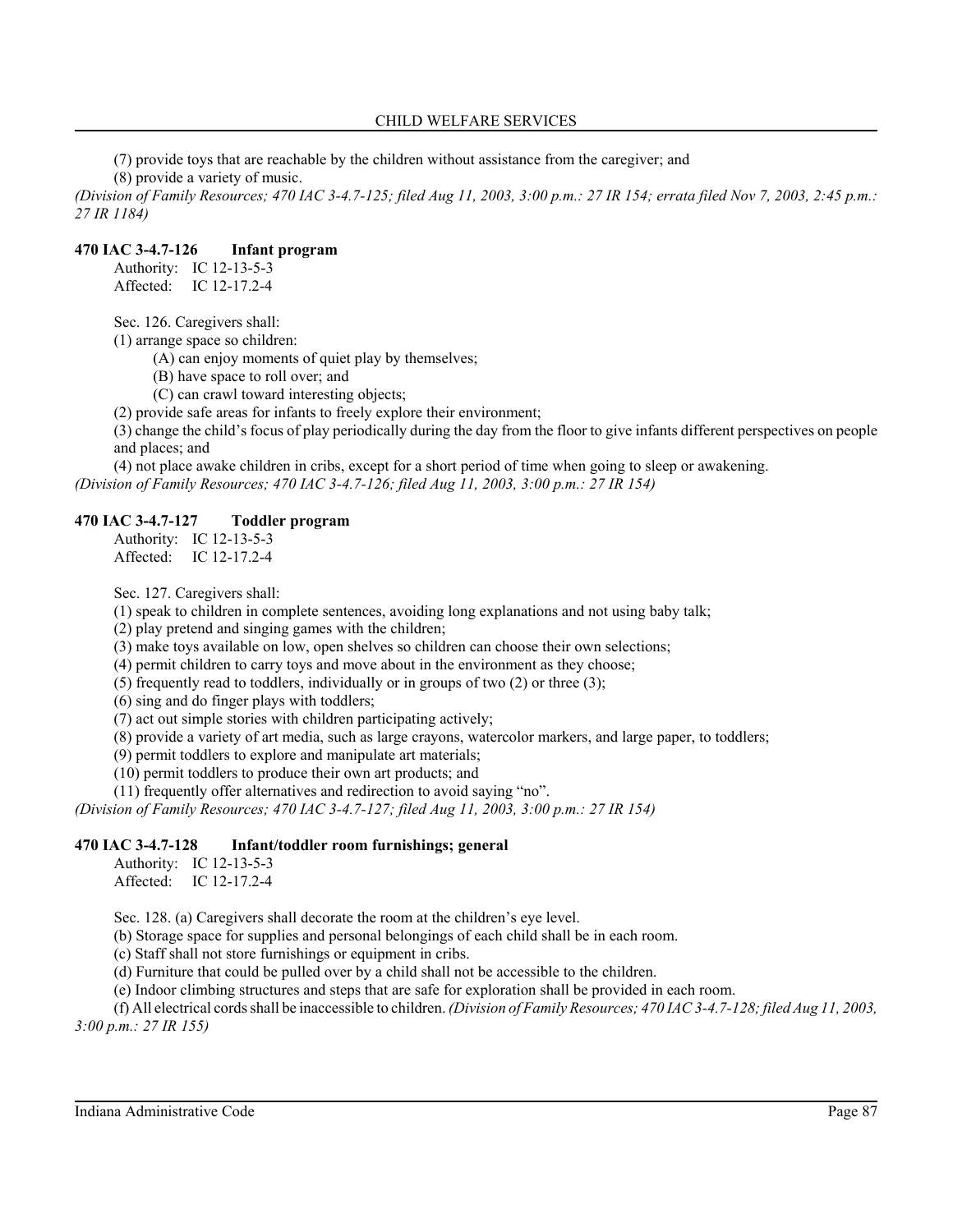### **470 IAC 3-4.7-129 Infant room furnishings**

Authority: IC 12-13-5-3 Affected: IC 12-17.2-4

Sec. 129. (a) The center shall equip each infant room with the following furnishings:

(1) A crib and individual bed clothes for each infant.

(2) A sanitizable rocking chair/glider for each care worker with no more than two (2) rocking chairs/gliders required per room.

(3) A sanitizable changing table unless caregivers change all infants in their individual cribs.

(4) Shatterproof mirrors placed where infants can observe themselves.

(5) Stable, low, and open shelves.

(b) Mesh cribs, mesh play pens, cradles, bean bag chairs, and bassinets of any type are prohibited. *(Division of Family Resources; 470 IAC 3-4.7-129; filed Aug 11, 2003, 3:00 p.m.: 27 IR 155)*

## **470 IAC 3-4.7-130 Toddler room furnishings**

Authority: IC 12-13-5-3 Affected: IC 12-17.2-4

Sec. 130. (a) The center shall equip each toddler room with the following furnishings:

(1) Stable, low, and open shelves.

(2) Child-sized tables and chairs.

(3) At least one (1) sanitizable rocking chair/glider. This is not required if all the children in the room are at least twenty-four (24) months of age.

(4) A sanitizable changing table.

(5) Cots.

(b) Caregivers may substitute cribs for cots, but may not count crib space in square footage. *(Division of Family Resources; 470 IAC 3-4.7-130; filed Aug 11, 2003, 3:00 p.m.: 27 IR 155; errata filed Nov 7, 2003, 2:45 p.m.: 27 IR 1184)*

#### **470 IAC 3-4.7-131 Infant/toddler equipment; general**

Authority: IC 12-13-5-3 Affected: IC 12-17.2-4

Sec. 131. (a) The center shall provide indoor and outdoor play materials and equipment for caregivers to use with infants and toddlers to stimulate learning, growth, health, and development.

(b) Equipment and play materials shall be durable and free from characteristics that may be hazardous or injurious to infants and toddlers. Hazardous or injurious characteristics include, but are not limited to:

(1) sharp edges;

(2) rough edges;

(3) toxic paint; and

(4) objects small enough for children to swallow.

(c) Diaper bags and car seats from home shall not be allowed in the infant and toddler rooms.

(d) All articles that are used by infants or toddlers shall be sanitizable and sanitized daily and whenever soiled.

(e) All articles an infant chews on shall be sanitized after each child's use.

(f) Caregivers shall not attach pacifiers, if used, near or around the child's neck.

(g) Caregivers shall sanitize pacifiers when contaminated.

(h) The indoor and outdoor environment shall include ramps and steps that are the correct size for children to practice newly acquired skills.

(i) The infant and toddler outdoor play space must be separate from that of older children.

(j) Infants and toddlers shall have indoor/outdoor small climbing equipment that they can go in and out of, over, and around. *(Division of Family Resources; 470 IAC 3-4.7-131; filed Aug 11, 2003, 3:00 p.m.: 27 IR 155)*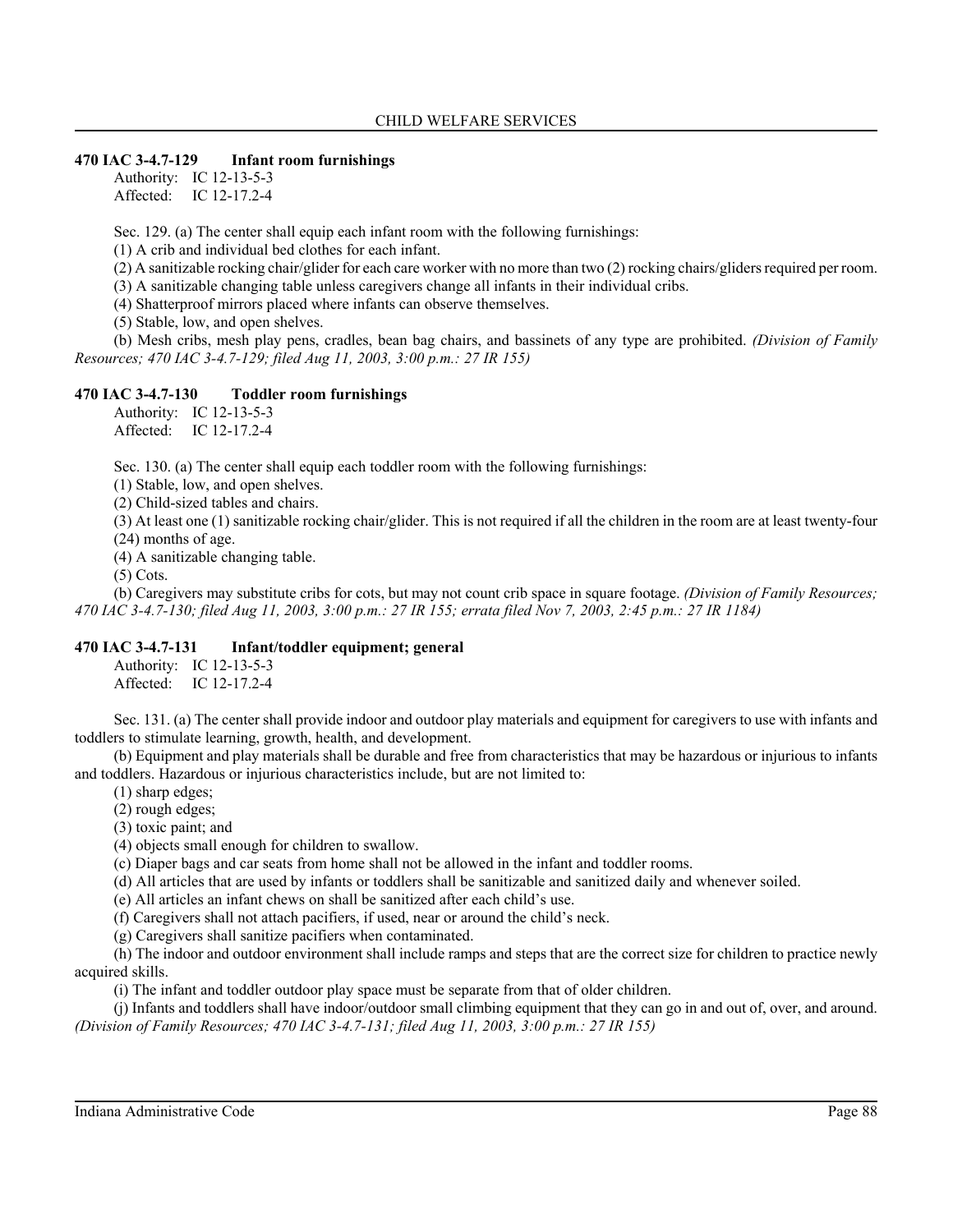#### **470 IAC 3-4.7-132 Infant equipment**

Authority: IC 12-13-5-3 Affected: IC 12-17.2-4

Sec. 132. (a) Each room shall have, as a minimum, the following:

(1) Books for caregivers to read and sturdy picture books for children.

(2) Fine motor or manipulative toys.

(3) Gross motor or large muscle equipment.

(4) Sensory items.

(5) A source for playing recorded music.

(b) Caregivers shall provide duplicate toys.

(c) Equipment shall be routinely rotated in and out of the environment.

(d) Television is prohibited in infant areas. *(Division of Family Resources; 470 IAC 3-4.7-132; filed Aug 11, 2003, 3:00 p.m.: 27 IR 156)*

#### **470 IAC 3-4.7-133 Toddler equipment**

Authority: IC 12-13-5-3 Affected: IC 12-17.2-4

Sec. 133. (a) Caregivers shall:

(1) provide duplicate toys;

(2) provide an art easel with paint and paper in each toddler room;

(3) have a shatterproof, full body mirror in each toddler room;

(4) have riding toys available and regularly used in the room; and

(5) routinely rotate equipment in and out of the environment.

(b) Each room shall have, at a minimum, the following:

(1) Dramatic play equipment.

(2) A sand/water/sensory table or container with equipment for measuring and pouring.

(3) Gross motor or large muscle equipment.

(4) Art materials.

(5) Blocks and accessories.

(6) A book corner with comfortable seating, cardboard books, and cloth books.

(7) Musical instruments.

(c) Television is prohibited in toddler areas. *(Division of Family Resources; 470 IAC 3-4.7-133; filed Aug 11, 2003, 3:00 p.m.: 27 IR 156)*

#### **470 IAC 3-4.7-134 Infant feeding**

Authority: IC 12-13-5-3 Affected: IC 12-17.2-4

Sec. 134. (a) The center shall provide food that meets the dietary needs of each infant as based on the National Research Council-Recommended Daily Dietary Allowance (NRC-RDA).

(b) Prior to admission, the child's parent shall establish a feeding plan, based on the recommendation of the child's physician, for each infant.

(c) The feeding plan for each infant shall include and list the following:

(1) The specified kind and amount of food or formula to be offered.

(2) The scheduled hours that food or formula are to be offered.

(d) The parent shall update the feeding plan as the child's food intake changes.

(e) Any changes or restrictions from the recommended feeding plan for children for more than forty-eight (48) hours must have a physician's written order.

(f) The center shall post a copy of the child's feeding plan for use by food preparation personnel and the person responsible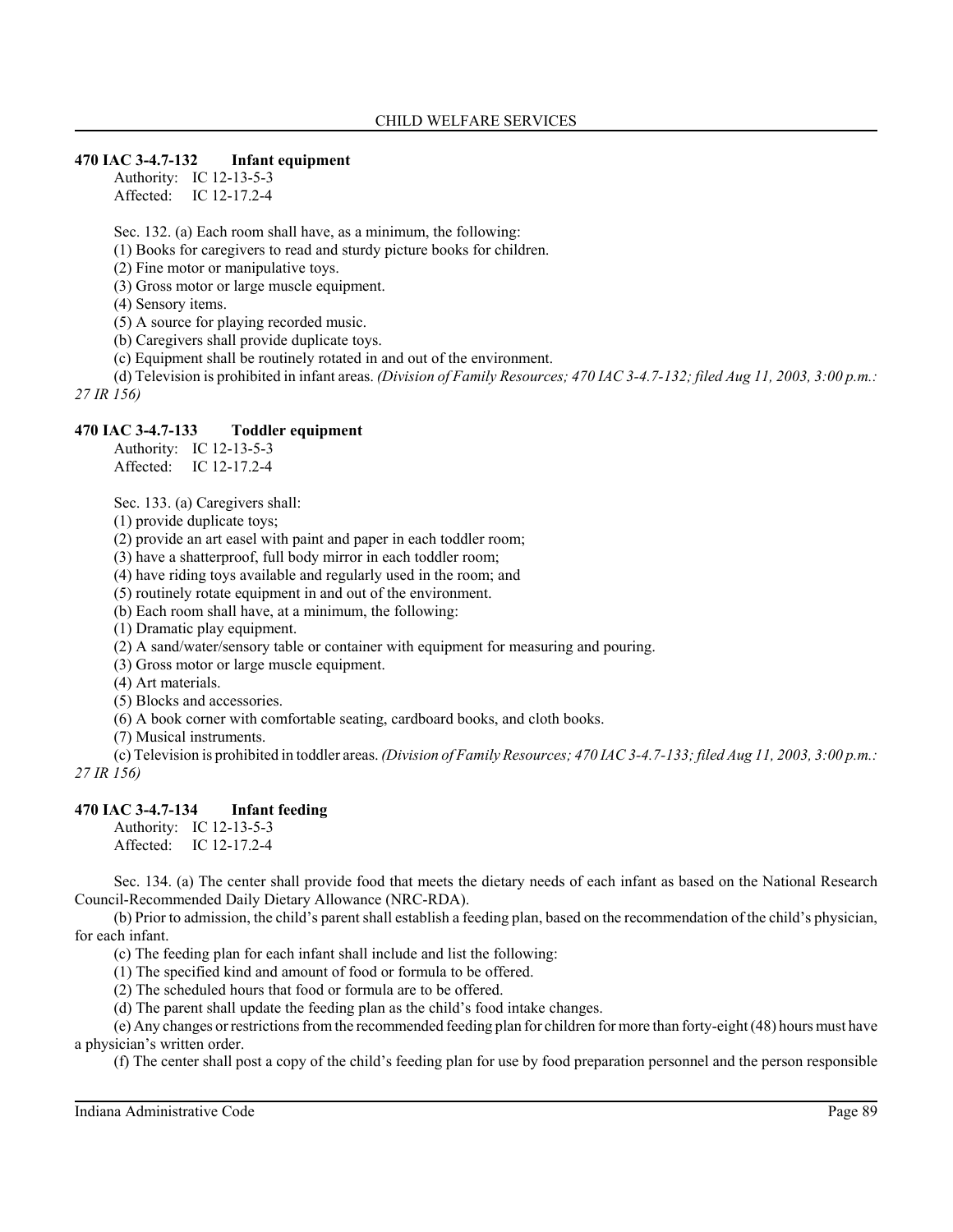for feeding the child.

(g) Caregivers shall adjust to infant's individual feeding schedules.

(h) Caregivers shall feed infants in their own rooms.

(i) Caregivers shall wash their hands before each feeding of individual children.

(j) Caregivers shall hold infants while feeding them bottles.

(k) Caregivers shall provide a clean sanitized training cup for each child who is old enough and ready to drink from it. *(Division of Family Resources; 470 IAC 3-4.7-134; filed Aug 11, 2003, 3:00 p.m.: 27 IR 156)*

#### **470 IAC 3-4.7-135 Infant food preparation and storage**

Authority: IC 12-13-5-3

Affected: IC 12-17.2-4

Sec. 135. (a) The parent or the center may provide formula.

(b) All canned formula must be unopened, commercially prepared, and ready-to-feed strength.

(c) The center shall not use outdated formula.

(d) There shall be a heating unit for warming bottles and food, accessible only to staff, located in the infant room. Staff shall not heat formula or breast milk in a microwave oven.

(e) Caregivers shall thoroughly stir food heated in a microwave after heating and before feeding to children.

(f) A refrigerator shall be located in the infant food preparation room.

(g) If a day's supply of bottles is prepared at one (1) time, each bottle shall be covered and labeled with the child's name, date, and time poured.

(h) Staff shall refrigerate prepared bottles and use them within twenty-four (24) hours.

(i) Staff shall cover and refrigerate portions of formula that remain in open original containers that are labeled with date and time opened and shall discard this formula after forty-eight (48) hours if unused.

(j) Staff shall discard any formula remaining in a bottle after a feeding.

(k) Parents may supply filled bottles as follows:

(1) The bottles shall be sterilized.

(2) The nipple must be covered.

(3) The bottle shall be labeled with the child's name and date prepared.

(4) The bottles must be brought to the child care center in a clean, insulated container that keeps the formula at forty-one (41) degrees Fahrenheit or below.

(5) Staff shall return all unused bottles daily.

(6) The parent shall provide one (1) unopened can of ready to feed formula.

*(Division of Family Resources; 470 IAC 3-4.7-135; filed Aug 11, 2003, 3:00 p.m.: 27 IR 156)*

## **470 IAC 3-4.7-136 Breast milk**

Authority: IC 12-13-5-3  $A$ ffected: IC 12-17 2-4

Sec. 136. (a) Prior to serving breast milk to an infant, the center shall have on file a written parent agreement as follows:

(1) The parent shall agree to provide breast milk in sterilized bottles or sterile nurser bags.

(2) The parent shall agree to store the milk in a single serving size.

(3) The parent shall assume responsibility for maintaining the milk at forty-one (41) degrees Fahrenheit or below during home storage and transport to the child care center.

(b) The center or the mother must supply sterilized bottles or disposable nurser bags.

(c) The mother shall store her milk in a bottle or bag and refrigerate the milk.

(d) The milk must be labeled with the child's name and the date and time collected.

(e) The bottles must be brought to the child care center in a clean, insulated container that keeps the milk at forty-one (41) degrees Fahrenheit or below.

(f) The center shall use fresh, refrigerated breast milk within forty-eight (48) hours of the time expressed.

(g) Staff shall not thaw or warm breast milk in a microwave oven.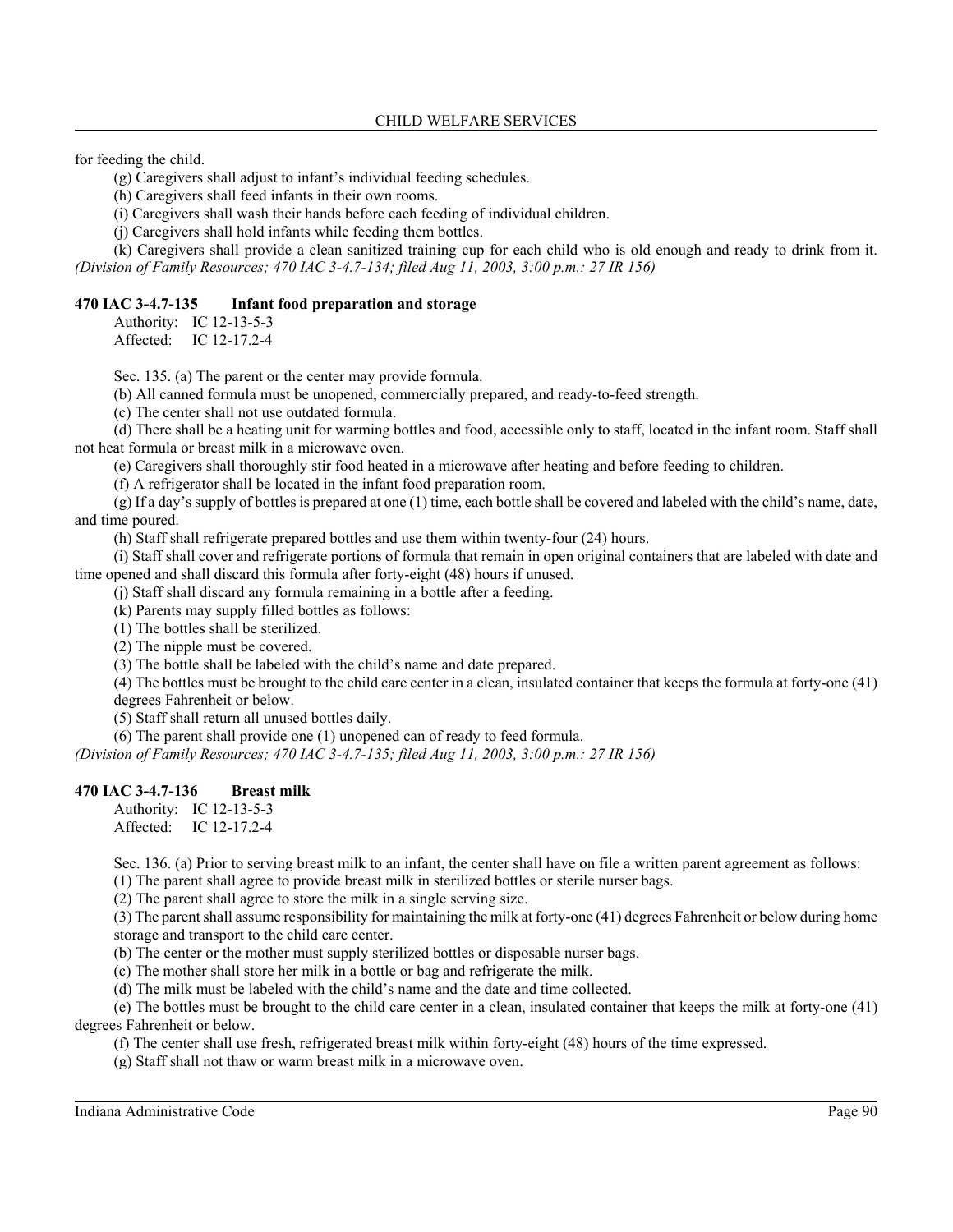(h) Staff shall discard any breast milk remaining in a bottle after a feeding.

(i) Centers shall support mothers who are breast feeding. *(Division of Family Resources; 470 IAC 3-4.7-136; filed Aug 11, 2003, 3:00 p.m.: 27 IR 157)*

## **470 IAC 3-4.7-137 Infant milk**

Authority: IC 12-13-5-3 Affected: IC 12-17.2-4

Sec. 137. (a) At feeding time, milk shall be poured from the original container directly into the sterilized bottle or sanitized training cup.

(b) All unused portions of an individual feeding shall be discarded.

(c) The center shall store milk at forty-one (41) degrees Fahrenheit or below. *(Division of Family Resources; 470 IAC 3-4.7- 137; filed Aug 11, 2003, 3:00 p.m.: 27 IR 157)*

## **470 IAC 3-4.7-138 Bottle sterilizing procedures**

Authority: IC 12-13-5-3 Affected: IC 12-17.2-4

Sec. 138. (a) If bottles are to be washed and sterilized in the infant room, the center must provide a two (2) compartment sink for this purpose only.

(b) The center shall post procedures for bottle sterilization where the sterilization takes place.

(c) Staff shall sterilize permanent ware bottles, nipples, collars, caps, expanders, and tongs as follows:

(1) Prewash all items in hot detergent water.

(2) Scrub bottles and nipples inside and out with bottle and nipple brush.

(3) Squeeze water through the nipple hole during washing.

(4) Rinse items well with clean, hot water.

(5) Boil in clear water as follows:

(A) Bottles for five (5) minutes.

(B) Nipples, caps, collars, and tongs for three (3) minutes.

(d) A commercial bottle sterilizer used according to manufacturer instructions may be substituted for the boiling procedures in this subdivision.

(e) All items shall be air-dried.

(f) Staff shall store all items separately in clean, covered, and labeled containers, away from food, and in compliance with 410 IAC 7-20 concerning food service sanitation requirements.

(g) Hands shall be clean and care taken in handling technique to prevent contamination of clean bottles and nipples. *(Division of Family Resources; 470 IAC 3-4.7-138; filed Aug 11, 2003, 3:00 p.m.: 27 IR 157)*

## **470 IAC 3-4.7-139 Infant solid foods**

Authority: IC 12-13-5-3 Affected: IC 12-17.2-4

Sec. 139. (a) Caregivers shall not use a nurser or nurser-type equipment to feed children food unless by written orders from a physician.

(b) Staff shall cover, date, and refrigerate open containers of food. Caregivers shall use or discard the contents of opened jars within twenty-four  $(24)$  hours.

(c) Caregivers may serve food from jars or from a separate serving dish using a separate jar or serving dish for each infant.

(d) If caregivers feed children from jars, they shall discard any leftovers in the jars. Caregivers shall discard any leftovers from serving dishes.

(e) Food shall be cut up in small pieces no larger than one-fourth (¼) inch cube. *(Division of Family Resources; 470 IAC 3-4.7- 139; filed Aug 11, 2003, 3:00 p.m.: 27 IR 158)*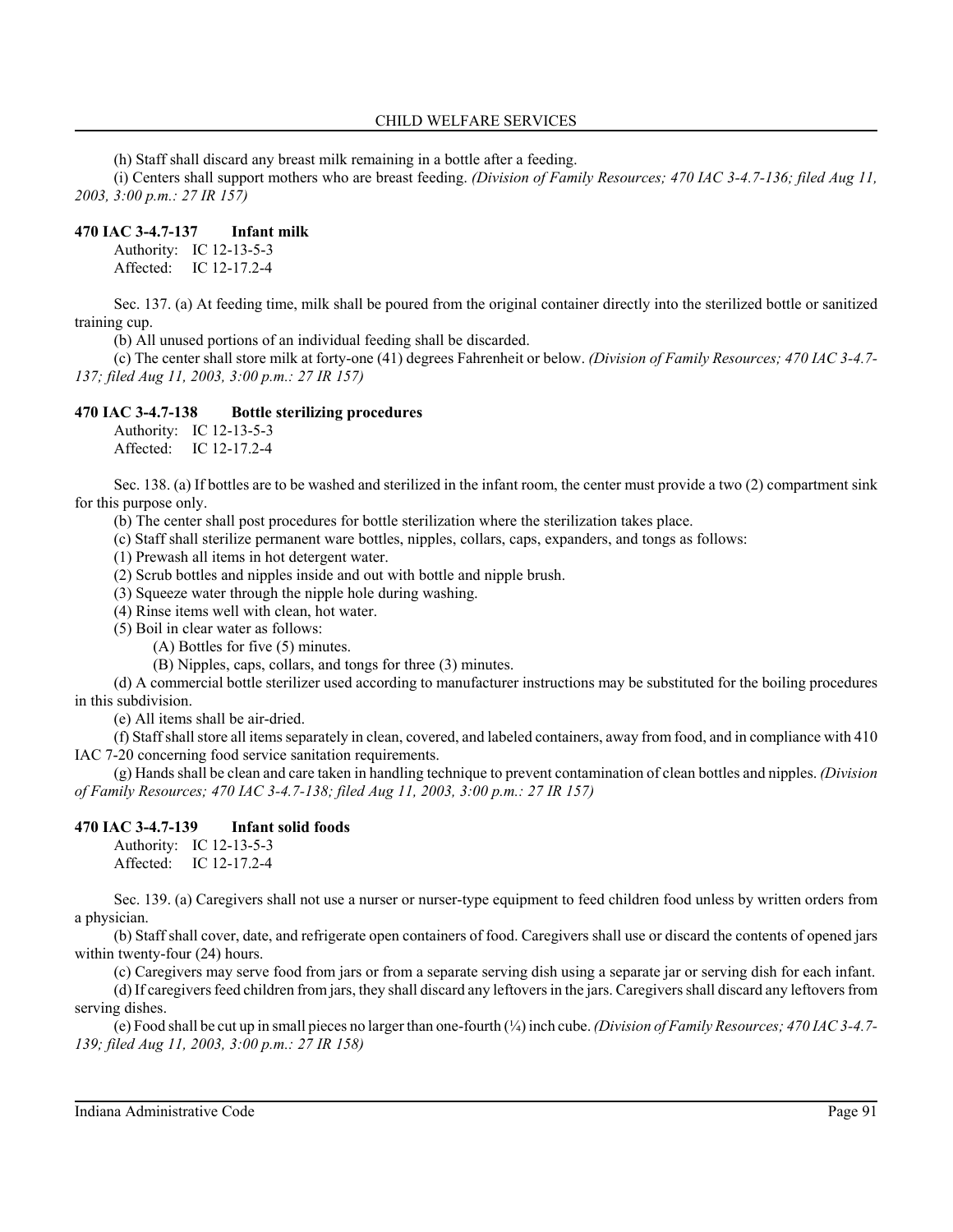### **470 IAC 3-4.7-140 Toddler feeding**

Authority: IC 12-13-5-3 Affected: IC 12-17.2-4

Sec. 140. (a) The center shall provide food that meets the dietary needs of each toddler as based on the National Research Council-Recommended Daily Dietary Allowance (NRC-RDA).

(b) Caregivers shall wash their hands before feeding of toddlers.

(c) Caregivers shall assist and assure that each toddler washes their hands before each meal.

(d) Caregivers shall feed toddlers in their own room.

(e) Tables and chairs of appropriate height and size, high chairs with a broad base, or feeding tables shall be provided according to the age and development of the child.

(f) Caregivers shall always use safety belts for securing the children when the children are in high chairs and feeding tables. (g) Caregivers shall remove children from their chair after eating.

(h) Caregivers shall provide a clean sanitized training cup for each child who is old enough and ready to drink from it. Caregivers must cover unused refrigerated training cups.

(i) Caregivers shall allow and encourage children to feed themselves. Caregivers shall maintain supportive help to children for as long as they need such help.

(j) Staff shall serve and have food ready to eat before calling children to meals so they do not have to wait.

(k) Caregivers must provide appropriate size eating utensils.

(l) When a child is able and seems ready to adjust to eating with others at a table, he or she may be placed at a child's table. (m) At all meals, adults shall be seated at each table to supervise.

(n) Water shall be offered between meals and snacks to each toddler.

(o) Food must be cut up in no larger than one-half (½) inch cubes. *(Division of Family Resources; 470 IAC 3-4.7-140; filed Aug 11, 2003, 3:00 p.m.: 27 IR 158)*

## **470 IAC 3-4.7-141 Infant/toddler sleeping**

Authority: IC 12-13-5-3 Affected: IC 12-17.2-4

Sec. 141. (a) The needs of individual children shall determine the sleeping periods.

(b) Caregivers shall place infants on their backs or sides in their cribs for sleeping.

(c) Only children under thirty (30) inches tall may use a port-a-crib.

(d) Only children under thirty-five (35) inches tall may use a full-sized crib.

(e) The fifty (50) square feet of required space per child includes space for a crib for each infant.

(f) All cribs shall meet the following guidelines:

(1) Cribs shall be of sturdy construction.

(2) There shall be no corner posts higher than one-sixteenth  $\binom{1}{16}$  inch.

(3) There shall be no cut-outs in the headboard.

(4) Spaces between the bars of the crib and between the bars and the end panels of the crib shall not exceed two and threeeighths  $(2\%)$  inches.

(5) Each crib shall have a firm mattress at least two (2) inches thick that is securely covered with a waterproof material not dangerous to children.

(6) The gap between the mattress and the interior perimeter of the crib shall not exceed one (1) inch.

(7) Drop-side latches shall be safe and securely hold the sides in the raised position.

(8) Latches shall not be reachable by a child in the crib.

(g) Full-sized cribs shall meet the following guidelines:

(1) The interior dimension shall be greater than fifty-one and three-fourths (51¾) inches in length, and twenty-seven and threeeighths  $(27\%)$  inches in width.

(2) With the mattress support in its lowest position and the crib side in its highest position, the vertical distance from the upper surface of the mattress support to the upper surface of the crib side and end panel shall not be less than twenty-six (26) inches. (h) Port-a-cribs shall meet the following guidelines: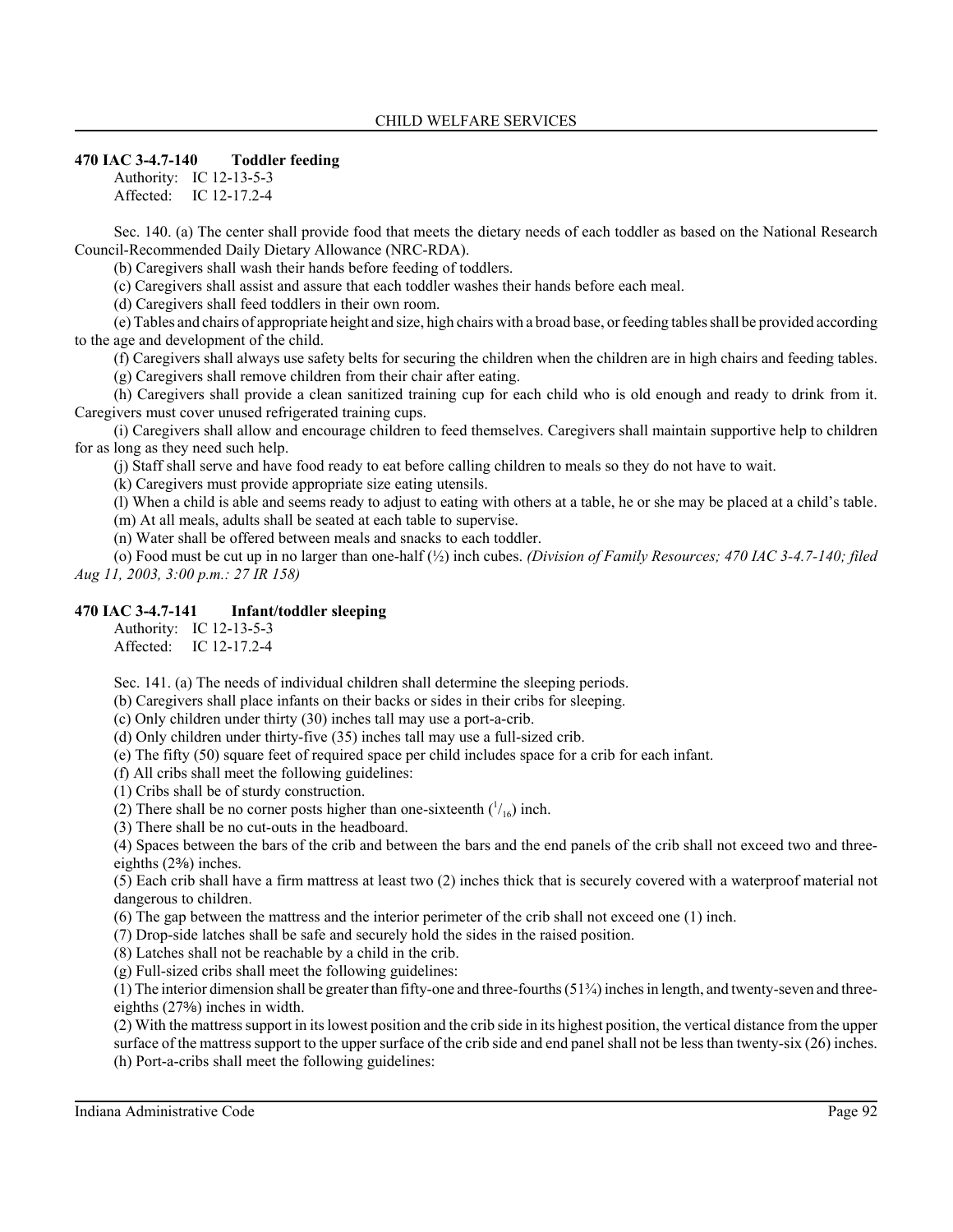(1) The interior dimension is smaller than fifty and three-eighths  $(50\%)$  inches in length but not less than thirty-six  $(36)$  inches in length, and smaller than twenty-six (26) inches in width but not less than twenty-four (24) inches in width.

(2) With the mattress support in its lowest position, the vertical distance from the upper surface of the mattress support to the upper surface of the crib side and end panel shall not be less than twenty-two (22) inches.

(i) Caregivers shall provide at least three (3) feet of space between cribs when occupied.

(j) Tiered or stacked cribs are prohibited.

(k) Cribs shall be located away from heaters, drafts, and cords from window coverings.

(l) When a child is in a crib, caregivers shall extend the sides to their fullest height.

(m) Staff shall sanitize all cribs as often as necessary and at least daily.

(n) Staff shall sanitize cribs or cots and change bedding between each child's use if they allow two (2) part-time children to share the same crib or cot.

(o) All bedding shall be changed immediately when wet or soiled, and otherwise once each day.

(p) Staff shall launder bedding in a washing machine with water temperature above one hundred sixty (160) degrees Fahrenheit or in a sanitizing solution of one (1) cup bleach or equivalent chemical per washer load.

(q) Soiled bedding shall not accumulate for longer than twenty-four (24) hours before laundering.

(r) Staff shall have a reserve supply of bedding and wash cloths available at all times in case of delays in laundry pickup or delivery.

(s) Each toddler shall have individual bedding with their separate cot or crib.

(t) Caregivers shall assure that at least three (3) feet of space is between toddler cots. *(Division of Family Resources; 470 IAC 3-4.7-141; filed Aug 11, 2003, 3:00 p.m.: 27 IR 158)*

#### **470 IAC 3-4.7-142 Infant room size**

Authority: IC 12-13-5-3 Affected: IC 12-17.2-4

Sec. 142. (a) Each newly licensed infant room under this rule shall have a minimum of fifty (50) square feet of usable space per child. This space is exclusive of storage areas, entryways, lockers, and floor area occupied by built-in cabinets.

(b) Any infant room shall have a minimum of thirty-five (35) square feet of usable space per child provided that the same room remains licensed for infants. This space is exclusive of storage areas, entryways, lockers, and floor area occupied by permanent builtin cabinets. *(Division of Family Resources; 470 IAC 3-4.7-142; filed Aug 11, 2003, 3:00 p.m.: 27 IR 159)*

#### **470 IAC 3-4.7-143 Infant/toddler rooms; general**

Authority: IC 12-13-5-3 Affected: IC 12-17.2-4

Sec. 143. (a) All portions of the means of egress shall comply with the rules of the FPBSC under 675 IAC.

(b) Each infant and toddler room shall have floor-to-ceiling walls on all sides and full doors.

(c) No one shall use the infant or toddler rooms as throughways.

(d) The floor covering in infant and toddler rooms shall meet the following standards:

(1) It shall be safe and easily cleaned.

(2) Throw rugs are not permitted.

(3) Staff shall vacuum carpeting daily when children are not present and shampoo the carpeting as frequently as necessary to keep it clean.

(4) Staff shall mop noncarpeted flooring daily when children are not present and as frequently as necessary to keep it clean.

(5) The floor covering under and two (2) feet around the area used for diapering, feeding, and preparation of food shall be noncarpeted and easily cleaned.

(e) A sink must be in the infant room or in a room that opens directly into the infant room. If the infant room has a toilet, it must be in a room with a door.

(f) A sink must be in the toddler room or in a room that opens directly into the toddler room.

(g) A toilet must be in a room with a door that opens directly into the toddler room. *(Division of Family Resources; 470 IAC 3-4.7-143; filed Aug 11, 2003, 3:00 p.m.: 27 IR 159)*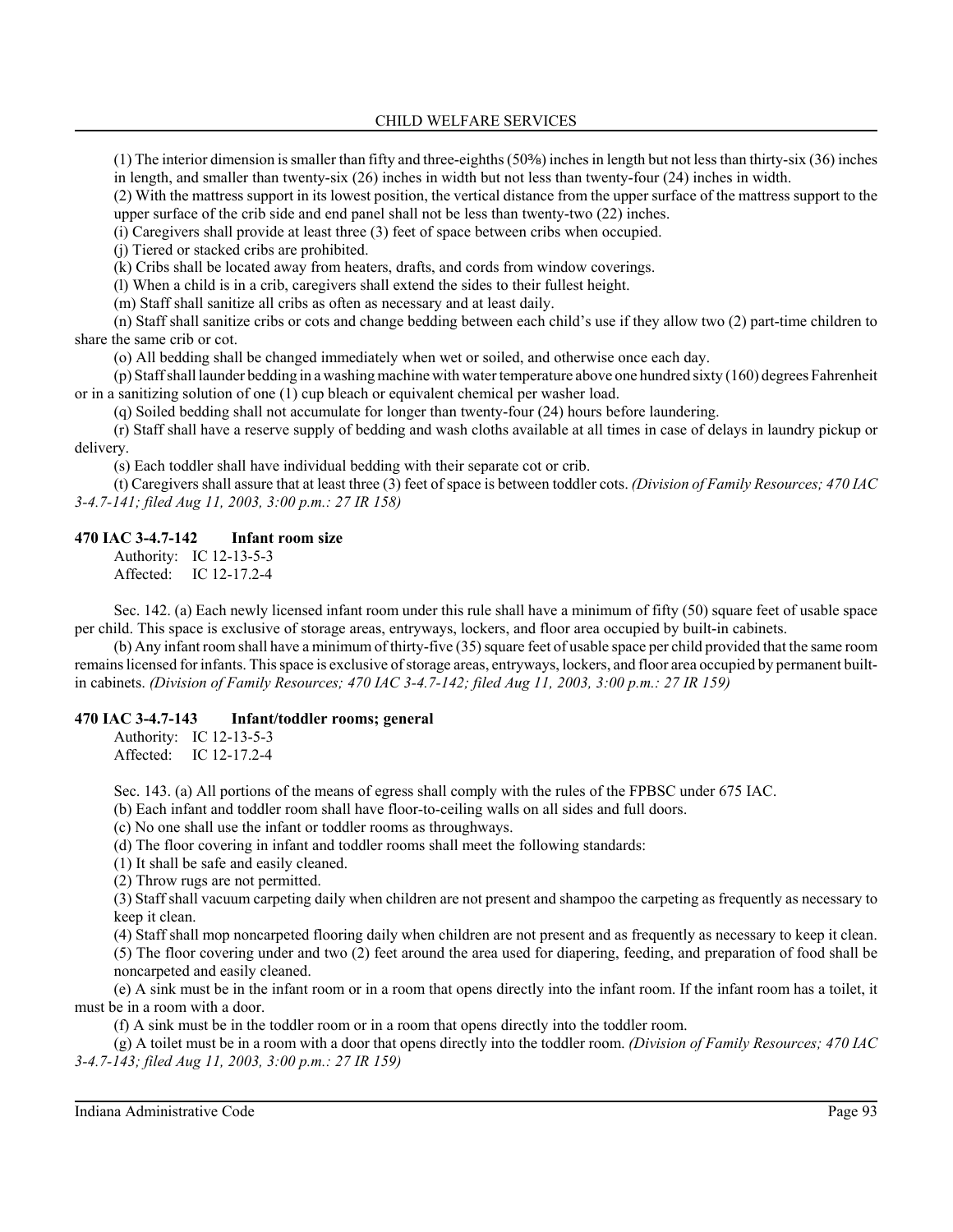#### **470 IAC 3-4.7-144 School age staffing**

Authority: IC 12-13-5-3 Affected: IC 12-17.2-4

Sec. 144. (a) The child care center that enrolls school age children shall have at least one (1) caregiver qualified by training or experience to work with this age group.

(b) The caregivers serving school age children shall receive in-service training that relates to the specific needs of the children served. *(Division of Family Resources; 470 IAC 3-4.7-144; filed Aug 11, 2003, 3:00 p.m.: 27 IR 160)*

#### **470 IAC 3-4.7-145 School age grouping**

Authority: IC 12-13-5-3 Affected: IC 12-17.2-4

Sec. 145. (a) The center shall keep school age children separated from younger children at all times except as in subsection (d) and section 49(f) of this rule.

(b) School age children shall have a clearly defined separate room/area that does not interfere with the care of younger children. (c) Outdoor play areas shall not be used by both preschool and school age children at the same time unless separate, clearly defined play areas are provided.

(d) School age children may choose to interact with children two (2) years of age and preschool children under direct caregiver supervision with the following conditions:

(1) Caregivers shall permit only one (1) school age child per group of children two (2) years of age or preschool children at any given time.

(2) This shall be a voluntary educational experience and not used as a disciplinary measure or to correct child/staff ratios.

(3) Caregivers shall permit only one (1) school age child per group per day.

(4) School age children shall be counted as children when determining the child/staff ratio.

(5) School age children shall not lift a child.

(6) School age children shall not assist in snack or meal times.

(7) School age children shall not assist in rest time.

(8) School age children shall not assist in supervision of restroom usage or diapering.

(9) School age children shall not be asked to assume responsibility for the care and safety of other children.

*(Division of Family Resources; 470 IAC 3-4.7-145; filed Aug 11, 2003, 3:00 p.m.: 27 IR 160; errata filed Nov 7, 2003, 2:45 p.m.: 27 IR 1184)*

#### **470 IAC 3-4.7-146 School age program and equipment**

Authority: IC 12-13-5-3 Affected: IC 12-17.2-4

Sec. 146. (a) The center shall provide a program and activities that recognize the developmental and educational needs of school age children.

(b) Caregivers shall seek child input in the development of program activities.

(c) Children who have been in school all day shall have time set aside for relaxation and recreation immediately upon arrival from school.

(d) Indoor and outdoor equipment shall be age and physical size appropriate. *(Division of Family Resources; 470 IAC 3-4.7- 146; filed Aug 11, 2003, 3:00 p.m.: 27 IR 160)*

#### **470 IAC 3-4.7-147 Special needs staffing**

Authority: IC 12-13-5-3 Affected: IC 12-17.2-4

Sec. 147. (a) Caregivers serving children who require special program services shall receive in-service training that relates to the specific needs of the children served.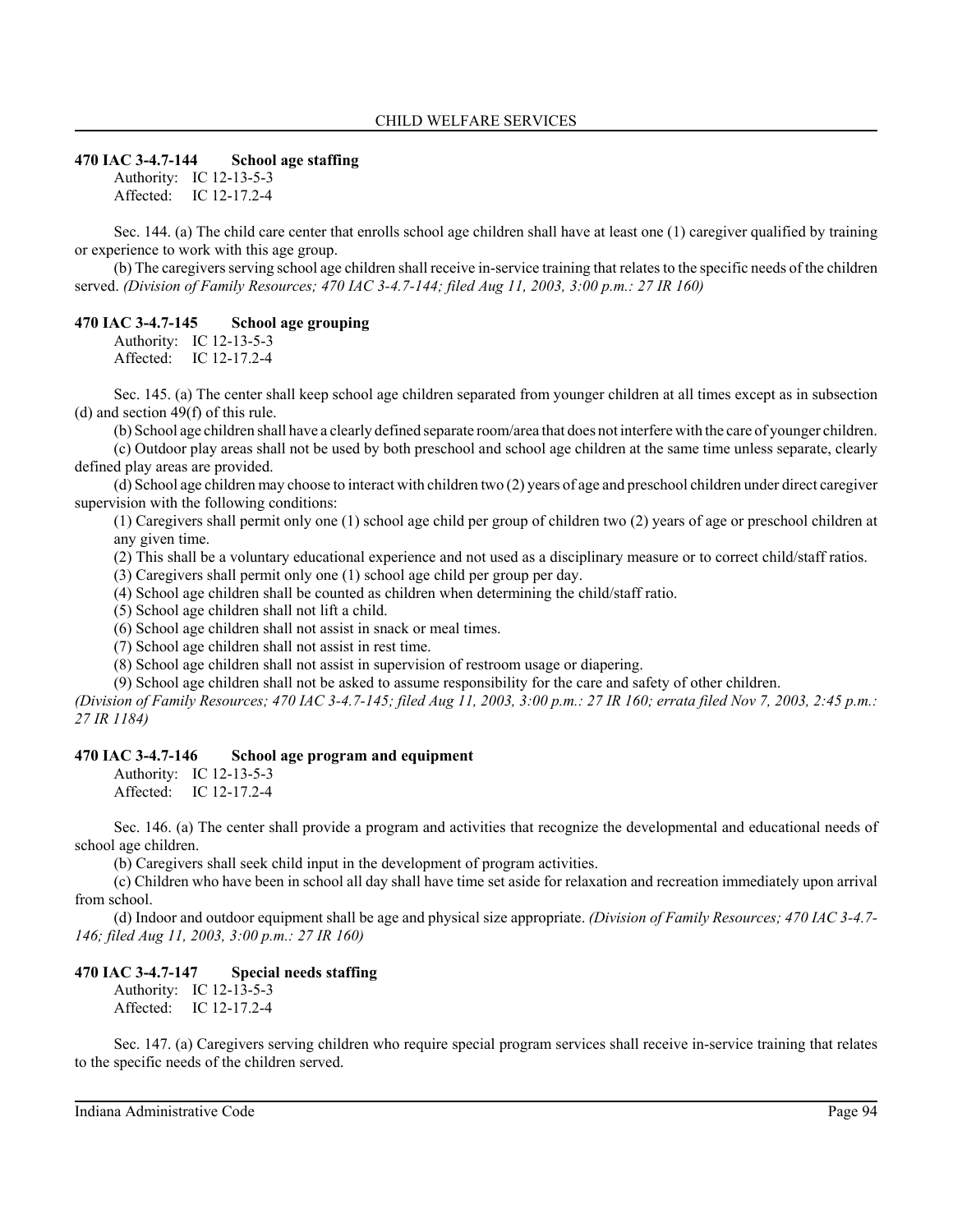(b) A consulting resource person shall be available to caregivers to provide assistance when necessary.

(c) Directors shall be certified in special needs care by the division within six (6) months of employment as provided by or approved by the division.

(d) Staff shall have special needs care training by a certified director or the division. *(Division of Family Resources; 470 IAC 3-4.7-147; filed Aug 11, 2003, 3:00 p.m.: 27 IR 160)*

#### **470 IAC 3-4.7-148 Special needs program**

Authority: IC 12-13-5-3 Affected: IC 12-17.2-4

Sec. 148. (a) The center shall form a resource team that maintains communication regarding the child's special needs and progress that consists of the following:

(1) Parent.

(2) Child care center director.

(3) Direct caregivers.

(4) Speech pathologists, physical and occupational therapists, educators, and other technical and professional personnel.

(b) The center shall implement recommendations made by the resource team and incorporate the recommendations into a program plan for the child.

(c) The center shall review, evaluate, and document all program recommendations from resource persons related to a child's special needs at least twice a year. *(Division of Family Resources; 470 IAC 3-4.7-148; filed Aug 11, 2003, 3:00 p.m.: 27 IR 160)*

#### **470 IAC 3-4.7-149 Extended hours of operation**

Authority: IC 12-13-5-3 Affected: IC 12-17.2-4

Sec. 149. (a) If a child care center is open for business twenty-four (24) hours per day, the center shall contact the SFM for additional fire safety rules.

(b) The center shall have the approval of the SFM and division prior to operating extended hours. *(Division of Family Resources; 470 IAC 3-4.7-149; filed Aug 11, 2003, 3:00 p.m.: 27 IR 161)*

#### **470 IAC 3-4.7-150 Night care approval**

Authority: IC 12-13-5-3 Affected: IC 12-17.2-4

Sec. 150. (a) The center shall meet all the requirements of this rule and be specifically approved for "Night Care" prior to providing care for any child between the hours of 7 p.m. and 6 a.m.

(b) The specific rules for "Night Care" shall prevail if there is a difference between this rule and the rules for all times of care. *(Division of Family Resources; 470 IAC 3-4.7-150; filed Aug 11, 2003, 3:00 p.m.: 27 IR 161)*

#### **470 IAC 3-4.7-151 Night care staffing**

Authority: IC 12-13-5-3 Affected: IC 12-17.2-4

Sec. 151. (a) There shall always be at least two (2) caregivers on duty at all times regardless of the child/staff ratio. (b) Caregivers counted for purposes of meeting child/staff ratio requirements shall be awake at all times. *(Division of Family Resources; 470 IAC 3-4.7-151; filed Aug 11, 2003, 3:00 p.m.: 27 IR 161)*

#### **470 IAC 3-4.7-152 Night care**

Authority: IC 12-13-5-3 Affected: IC 12-17.2-4